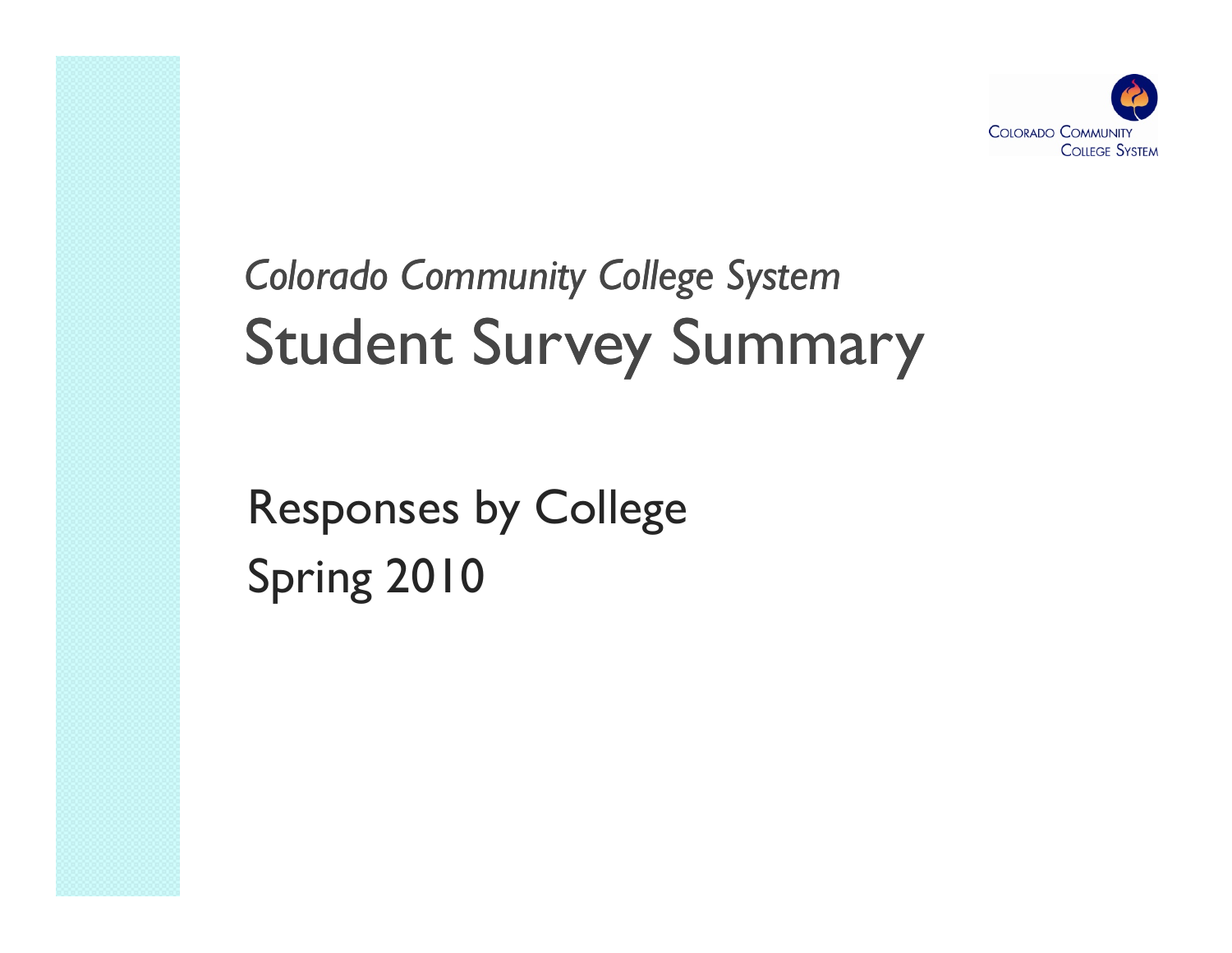

- $\bullet$  The majority of students indicated they were attending for transfer credit (44%), followed by preparation for job entry.
- 0 56% of students were employed in some capacity; 35% of students were unemployed, though only 22% were unemployed and looking.
- Of those who are employed, most were employed full time.
- One-third of students were planning on getting an associate's degree for transfer, and an additional 19% were taking courses for transfer.
- 62% of respondents were part-time, and 78% were continuing students.
- $\bullet$  Only 13% of respondents indicated that preferred taking classes on weekends. One-third prefer online courses.
- 0 • 27% of our respondents indicated they are the first in their family to attend college.
- $\bullet$  Equal amounts of respondents (32%) indicated they had a high school diploma or some college before attending the community college.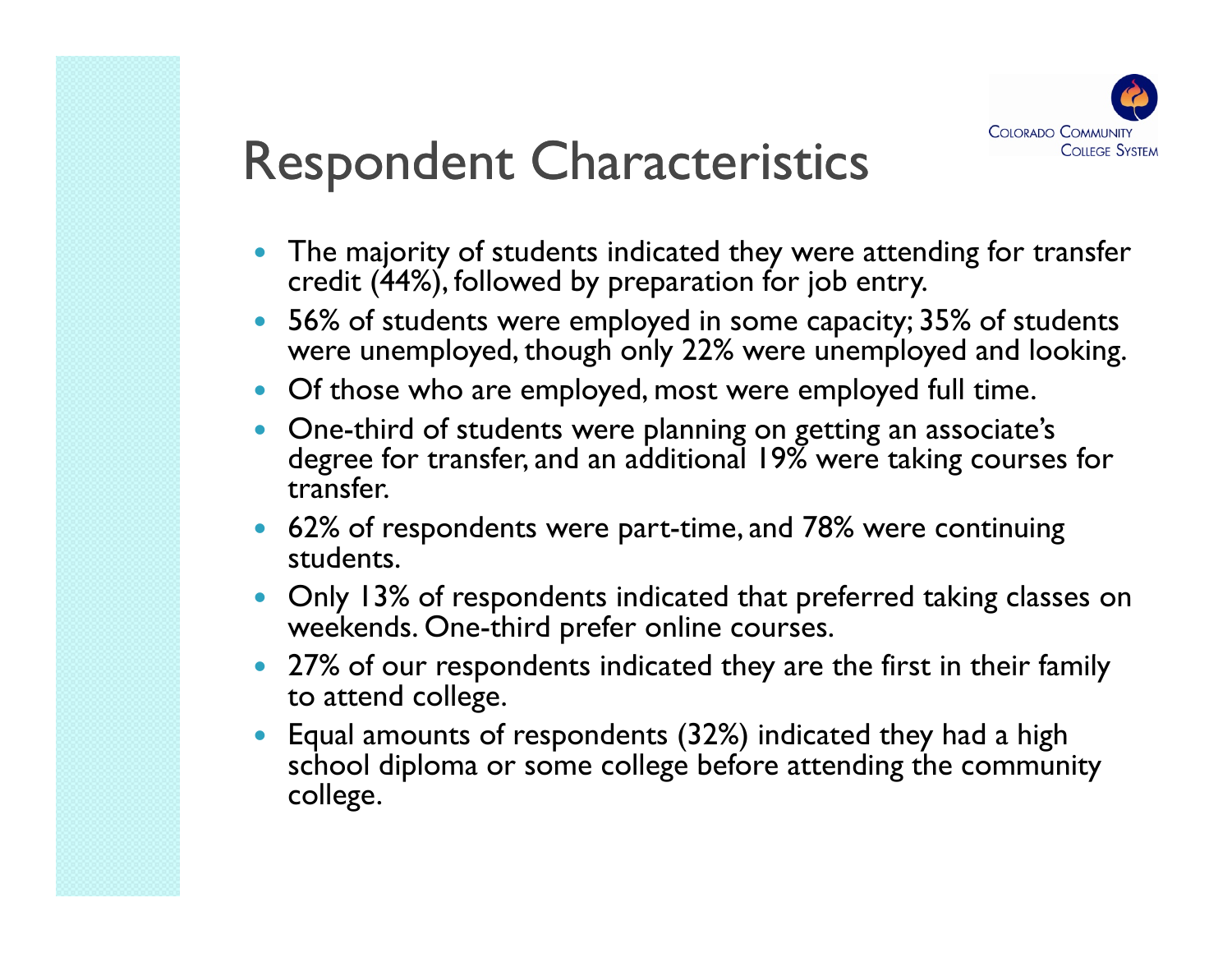



| Counts:     |                    |                                       |       |                   |                                           |                                         |
|-------------|--------------------|---------------------------------------|-------|-------------------|-------------------------------------------|-----------------------------------------|
|             | Start own business | Improvement of existing<br>job skills | Other | Personal interest | Preparation for job<br>entry / employment | University / College<br>transfer credit |
| ACC         | 30                 | 108                                   | 51    | 65                | 132                                       | 261                                     |
| <b>CCA</b>  | 8                  | 69                                    | 23    | 31                | 54                                        | 212                                     |
| CCD         | 24                 | 63                                    | 44    | 67                | 113                                       | 298                                     |
| <b>CNCC</b> | 3                  | 14                                    | 13    | 8                 | 21                                        | 21                                      |
| <b>FRCC</b> | 40                 | 181                                   | 65    | 84                | 232                                       | 630                                     |
| <b>LCC</b>  |                    | 4                                     | 7     |                   | 13                                        | 21                                      |
| <b>MCC</b>  | $\overline{3}$     | 20 <sup>°</sup>                       |       | <b>19</b>         | 21                                        | 30 <sub>o</sub>                         |
| NJC         | 5                  | 8                                     |       | 9                 | 8                                         | 36                                      |
| <b>OJC</b>  | 5.                 | 4                                     | 4     | $\overline{ }$    | 6                                         | 11                                      |
| <b>PPCC</b> | 25                 | 132                                   | 60    | 103               | 206                                       | 420                                     |
| <b>PCC</b>  | 17                 | 52                                    | 33    | 44                | 113                                       | 93                                      |
| <b>RRCC</b> | 40                 | 139                                   | 38    | 84                | 141                                       | 292                                     |
| <b>TSJC</b> | 8                  | 20                                    | 7     |                   | 29                                        | 11                                      |
| % Total     | 4%                 | 15%                                   | 7%    | 10%               | 20%                                       | 44%                                     |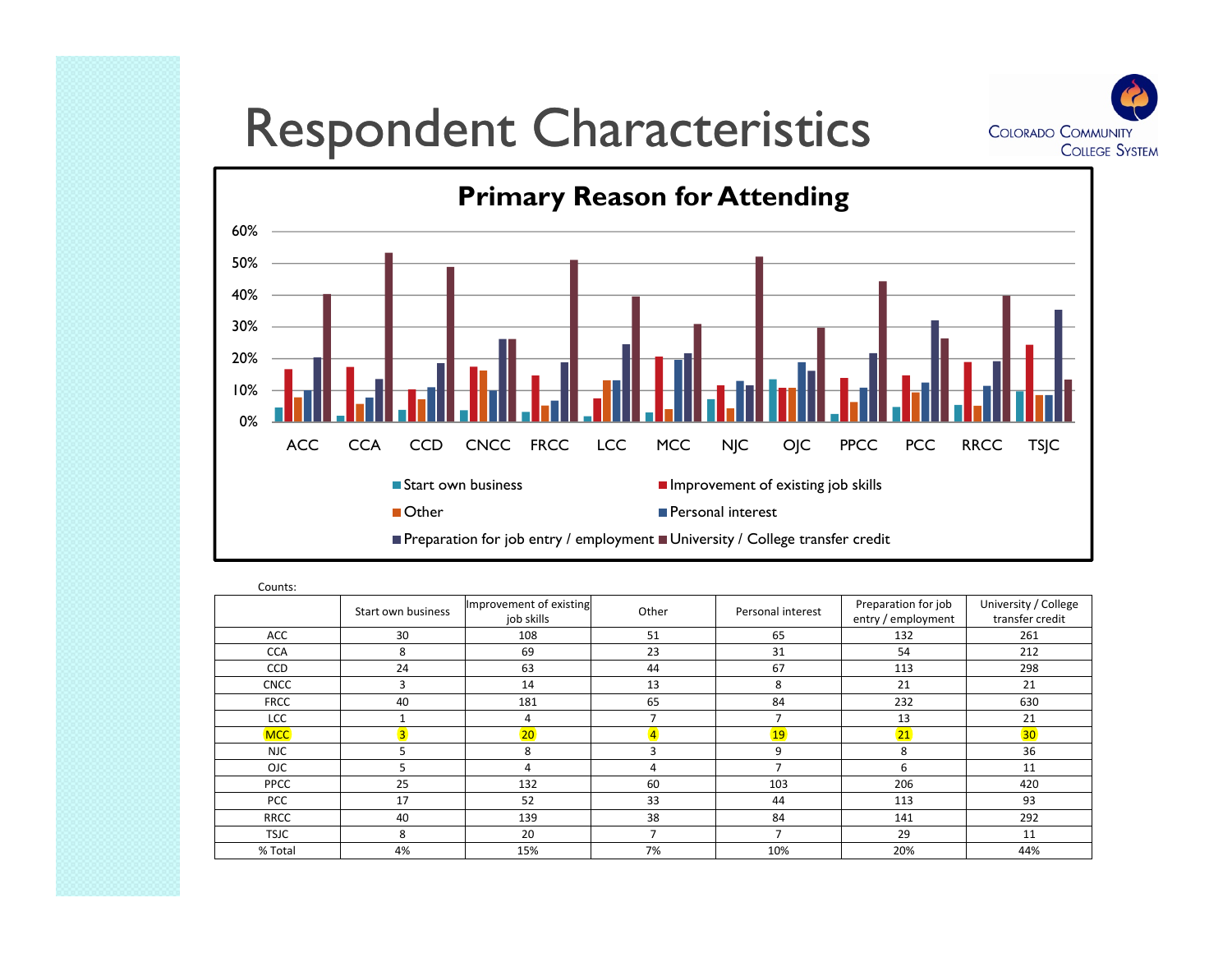



| Counts:     |                                               |                                           |                                                      |                                        |                |                             |                                       |                |
|-------------|-----------------------------------------------|-------------------------------------------|------------------------------------------------------|----------------------------------------|----------------|-----------------------------|---------------------------------------|----------------|
|             | Employed NOT<br><b>RELATED to</b><br>training | Employed<br><b>RELATED to</b><br>training | <b>Military NOT</b><br><b>RELATED to</b><br>training | <b>Military RELATED</b><br>to training | Other          | Unemployed - NOT<br>seeking | Unemployed -<br>seeking<br>employment | Work study     |
| ACC         | 237                                           | 167                                       | 0                                                    | $\mathbf 0$                            | 39             | 82                          | 112                                   | 10             |
| <b>CCA</b>  | 140                                           | 120                                       | $\overline{2}$                                       | $\mathbf{1}$                           | 16             | 37                          | 73                                    | 8              |
| <b>CCD</b>  | 208                                           | 126                                       | $\Omega$                                             | $\Omega$                               | 20             | 76                          | 156                                   | 23             |
| <b>CNCC</b> | 21                                            | 19                                        | 0                                                    | $\Omega$                               | 5              | 10                          | 22                                    | 3              |
| <b>FRCC</b> | 434                                           | 257                                       | 5                                                    | $\Omega$                               | 34             | 169                         | 285                                   | 48             |
| <b>LCC</b>  | 13                                            | 15                                        | 0                                                    | $\mathbf 0$                            | 3              | 10                          | $\overline{7}$                        | 5              |
| <b>MCC</b>  | 32                                            | 28                                        | $\overline{0}$                                       | $\overline{0}$                         | $\overline{7}$ | 15                          | 10                                    | 5 <sup>1</sup> |
| <b>NJC</b>  | 14                                            | 14                                        |                                                      | $\mathbf 0$                            | 6              | 14                          | 13                                    | $\overline{ }$ |
| <b>OJC</b>  | 9                                             | $\overline{7}$                            | $\Omega$                                             | $\Omega$                               | 4              | $\overline{2}$              | 13                                    | $\overline{2}$ |
| <b>PPCC</b> | 290                                           | 182                                       | 13                                                   | 10                                     | 39             | 168                         | 210                                   | 34             |
| <b>PCC</b>  | 114                                           | 74                                        | $\overline{2}$                                       | 3                                      | 22             | 48                          | 77                                    | 12             |
| <b>RRCC</b> | 242                                           | 179                                       | 3                                                    | $\overline{2}$                         | 35             | 82                          | 171                                   | 20             |
| <b>TSJC</b> | 21                                            | 26                                        | $\Omega$                                             | $\Omega$                               | 5              | 9                           | 12                                    | 9              |
| % Total     | 33%                                           | 23%                                       | 1%                                                   | 0%                                     | 4%             | 13%                         | 22%                                   | 3%             |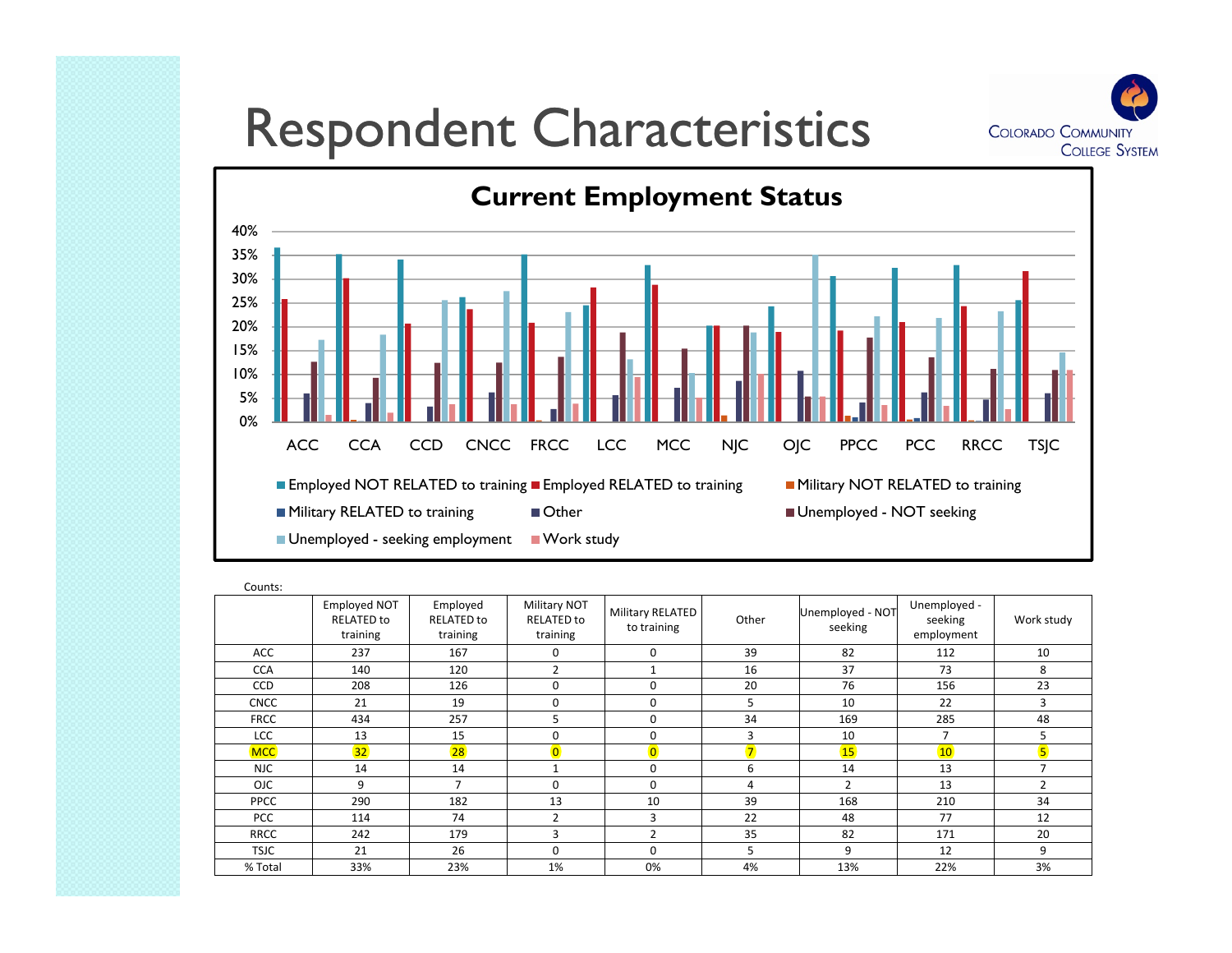





| Counts:     |                  |             |            |              |
|-------------|------------------|-------------|------------|--------------|
|             | 20 hours or less | 21-39 hours | 40 or more | Not employed |
| ACC         | 108              | 132         | 191        | 184          |
| <b>CCA</b>  | 48               | 86          | 144        | 93           |
| CCD         | 98               | 140         | 131        | 201          |
| <b>CNCC</b> | 20               | 12          | 13         | 32           |
| <b>FRCC</b> | 227              | 249         | 288        | 393          |
| LCC         | 10               | 10          | 14         | 17           |
| <b>MCC</b>  | 16               | 25          | 26         | 24           |
| <b>NJC</b>  | 16               | 12          | 11         | 26           |
| OJC         | 9                | 3           | 9          | 14           |
| PPCC        | 127              | 203         | 218        | 338          |
| PCC         | 68               | 53          | 95         | 117          |
| <b>RRCC</b> | 115              | 124         | 223        | 220          |
| <b>TSJC</b> | 22               | 13          | 24         | 21           |
| % Total     | 17%              | 21%         | 28%        | 33%          |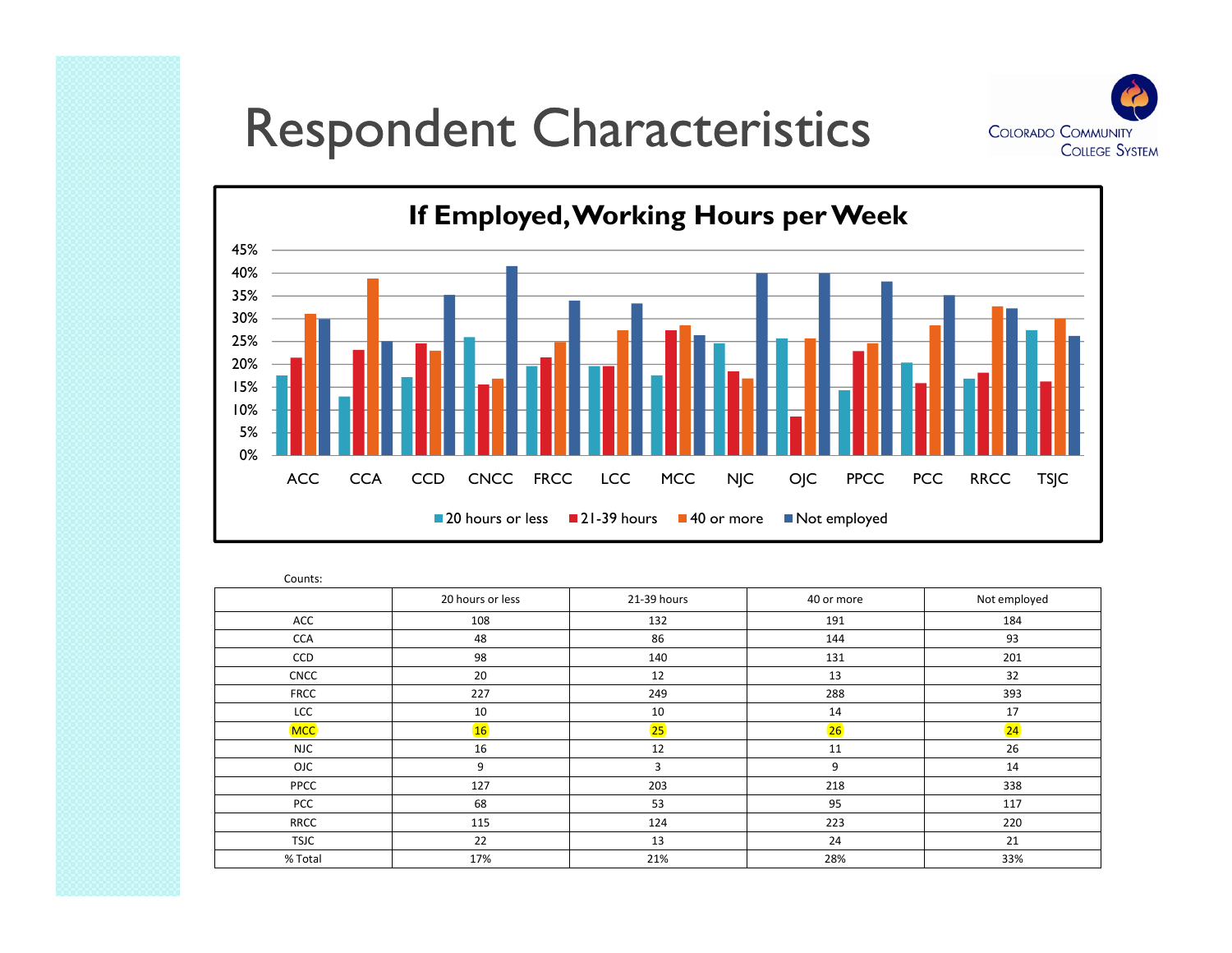



| Counts:     |                      |                      |                                            |                    |                 |                                          |
|-------------|----------------------|----------------------|--------------------------------------------|--------------------|-----------------|------------------------------------------|
|             | Obtain an AAS degree | Obtain a certificate | Obtain an associate<br>degree for transfer | Take a few courses | Take one course | Take one or more<br>courses for transfer |
| ACC         | 149                  | 90                   | 173                                        | 69                 | 43              | 119                                      |
| <b>CCA</b>  | 65                   | 39                   | 150                                        | 34                 | 19              | 88                                       |
| <b>CCD</b>  | 123                  | 52                   | 205                                        | 51                 | 19              | 154                                      |
| <b>CNCC</b> | 27                   | 14                   | 17                                         |                    | 9               | 6                                        |
| <b>FRCC</b> | 224                  | 135                  | 423                                        | 103                | 70              | 270                                      |
| <b>LCC</b>  | 13                   | 3                    | 21                                         | 4                  |                 | 11                                       |
| <b>MCC</b>  | 33 <sup>°</sup>      | $\overline{9}$       | 20 <sub>2</sub>                            | $\overline{7}$     | 16              | 11                                       |
| <b>NJC</b>  | 18                   | 4                    | 27                                         | 5.                 | 6               | 8                                        |
| <b>OJC</b>  | 8                    | 10                   | 8                                          | $\mathfrak{p}$     | 5               | 4                                        |
| <b>PPCC</b> | 225                  | 66                   | 391                                        | 67                 | 34              | 159                                      |
| <b>PCC</b>  | 137                  | 42                   | 120                                        | 12                 | 14              | 26                                       |
| <b>RRCC</b> | 149                  | 121                  | 195                                        | 93                 | 34              | 134                                      |
| <b>TSJC</b> | 30                   | 17                   | 20                                         | 4                  |                 | 10                                       |
| % Total     | 23%                  | 11%                  | 33%                                        | 9%                 | 5%              | 19%                                      |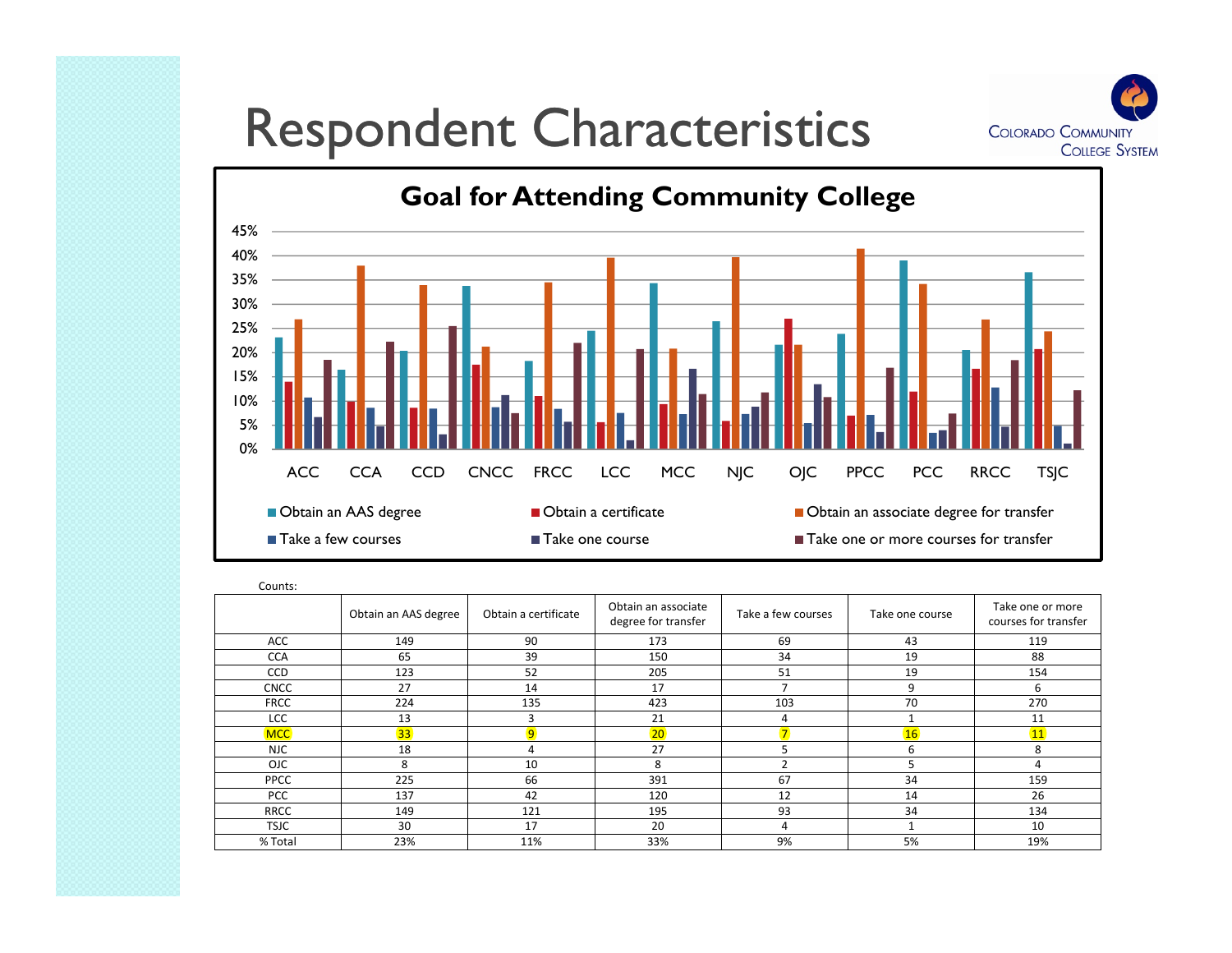



| Counts:     |           |          |            |
|-------------|-----------|----------|------------|
|             | 4 or less | $5 - 11$ | 12 or more |
| <b>ACC</b>  | 149       | 311      | 183        |
| <b>CCA</b>  | 87        | 196      | 116        |
| CCD         | 73        | 306      | 225        |
| <b>CNCC</b> | 18        | 22       | 40         |
| <b>FRCC</b> | 225       | 524      | 476        |
| LCC         | 7         | 16       | 30         |
| <b>MCC</b>  | 25        | 34       | 37         |
| <b>NJC</b>  | 12        | 10       | 46         |
| OJC         | 4         | 5        | 28         |
| PPCC        | 153       | 404      | 385        |
| <b>PCC</b>  | 50        | 128      | 173        |
| <b>RRCC</b> | 148       | 335      | 243        |
| <b>TSJC</b> | 12        | 21       | 49         |
| % Total     | 18%       | 44%      | 38%        |



| Counts:     |                    |             |
|-------------|--------------------|-------------|
|             | Continuing Student | New Student |
| ACC         | 506                | 133         |
| <b>CCA</b>  | 326                | 64          |
| CCD         | 443                | 155         |
| <b>CNCC</b> | 61                 | 17          |
| <b>FRCC</b> | 948                | 269         |
| LCC         | 42                 | 10          |
| <b>MCC</b>  | 79                 | 16          |
| <b>NJC</b>  | 55                 | 13          |
| OJC         | 32                 | 5           |
| <b>PPCC</b> | 752                | 185         |
| PCC         | 273                | 71          |
| <b>RRCC</b> | 534                | 180         |
| <b>TSJC</b> | 69                 | 13          |
| % Total     | 78%                | 22%         |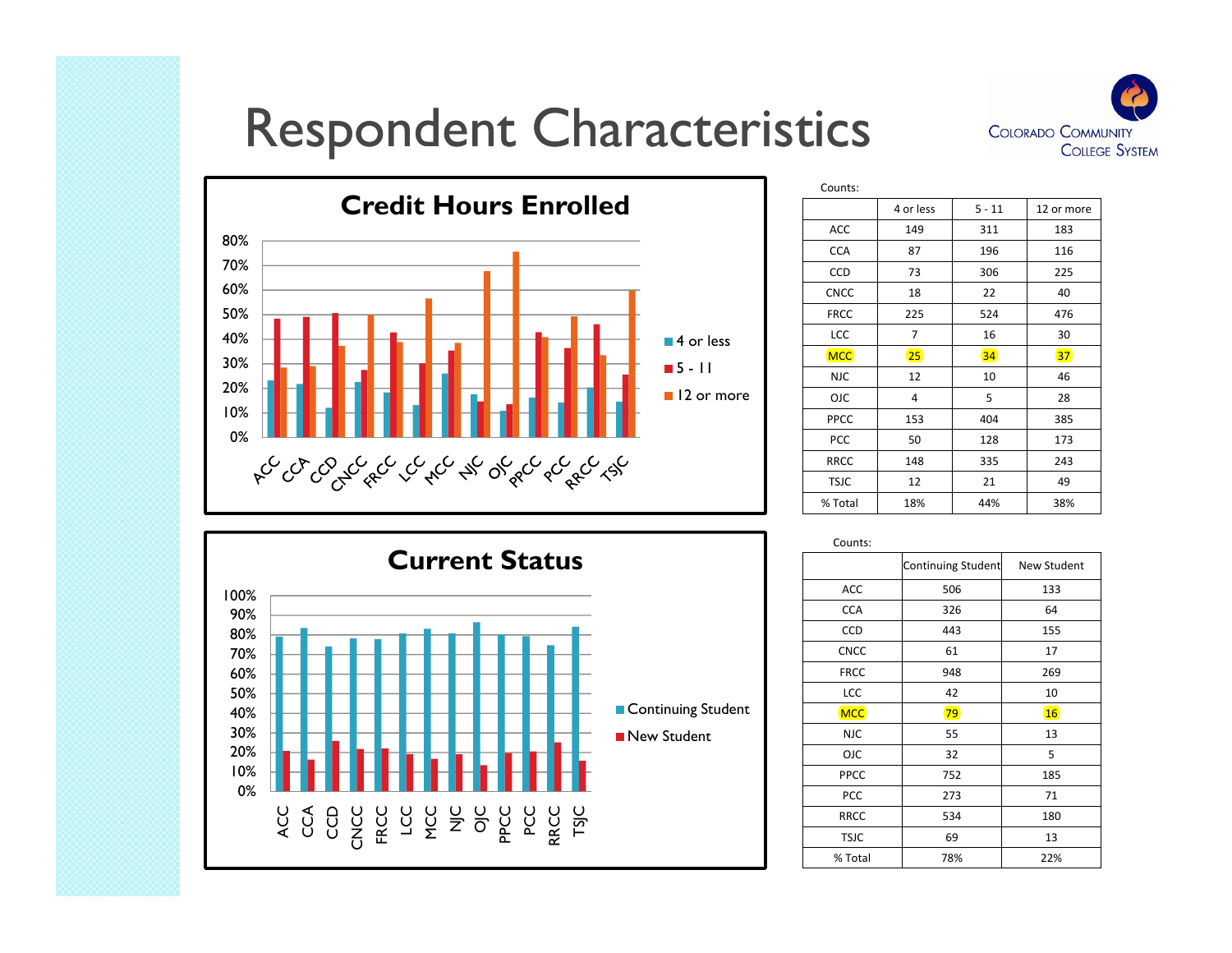



| Counts:     |         |                 |         |                |        |
|-------------|---------|-----------------|---------|----------------|--------|
|             | Morning | Afternoon       | Evening | Weekends       | Online |
| ACC         | 262     | 228             | 282     | 82             | 246    |
| <b>CCA</b>  | 145     | 115             | 199     | 67             | 135    |
| <b>CCD</b>  | 296     | 276             | 219     | 77             | 164    |
| <b>CNCC</b> | 38      | 33              | 28      | 4              | 19     |
| <b>FRCC</b> | 578     | 564             | 492     | 109            | 407    |
| LCC         | 26      | 20              | 19      | 4              | 21     |
| <b>MCC</b>  | 47      | 30 <sub>2</sub> | 42      | $\overline{8}$ | 39     |
| <b>NJC</b>  | 39      | 34              | 10      | $\mathbf{1}$   | 15     |
| <b>OJC</b>  | 19      | 12              | 14      | $\mathbf{1}$   | 12     |
| PPCC        | 480     | 402             | 341     | 107            | 307    |
| <b>PCC</b>  | 170     | 150             | 150     | 43             | 112    |
| <b>RRCC</b> | 311     | 281             | 345     | 153            | 212    |
| <b>TSJC</b> | 39      | 28              | 27      | 11             | 30     |
| % Total     | 45%     | 40%             | 40%     | 13%            | 33%    |



| Counts:     |                                                |              |         |          |
|-------------|------------------------------------------------|--------------|---------|----------|
|             | I am the<br>first in my<br>family to<br>attend | Grandparents | Parents | Siblings |
| <b>ACC</b>  | 148                                            | 137          | 369     | 319      |
| <b>CCA</b>  | 110                                            | 68           | 188     | 191      |
| <b>CCD</b>  | 228                                            | 93           | 257     | 257      |
| <b>CNCC</b> | 18                                             | 13           | 42      | 43       |
| <b>FRCC</b> | 286                                            | 253          | 724     | 626      |
| <b>LCC</b>  | 16                                             | 6            | 22      | 26       |
| <b>MCC</b>  | 32 <sup>2</sup>                                | 14           | 43      | 48       |
| <b>NJC</b>  | 15                                             | 15           | 42      | 29       |
| <b>OJC</b>  | 13                                             | 8            | 16      | 19       |
| PPCC        | 254                                            | 157          | 492     | 428      |
| <b>PCC</b>  | 111                                            | 47           | 151     | 144      |
| <b>RRCC</b> | 189                                            | 156          | 417     | 365      |
| <b>TSJC</b> | 30                                             | 4            | 35      | 32       |
| % Total     | 27%                                            | 18%          | 53%     | 47%      |

\*Students could select more than one option.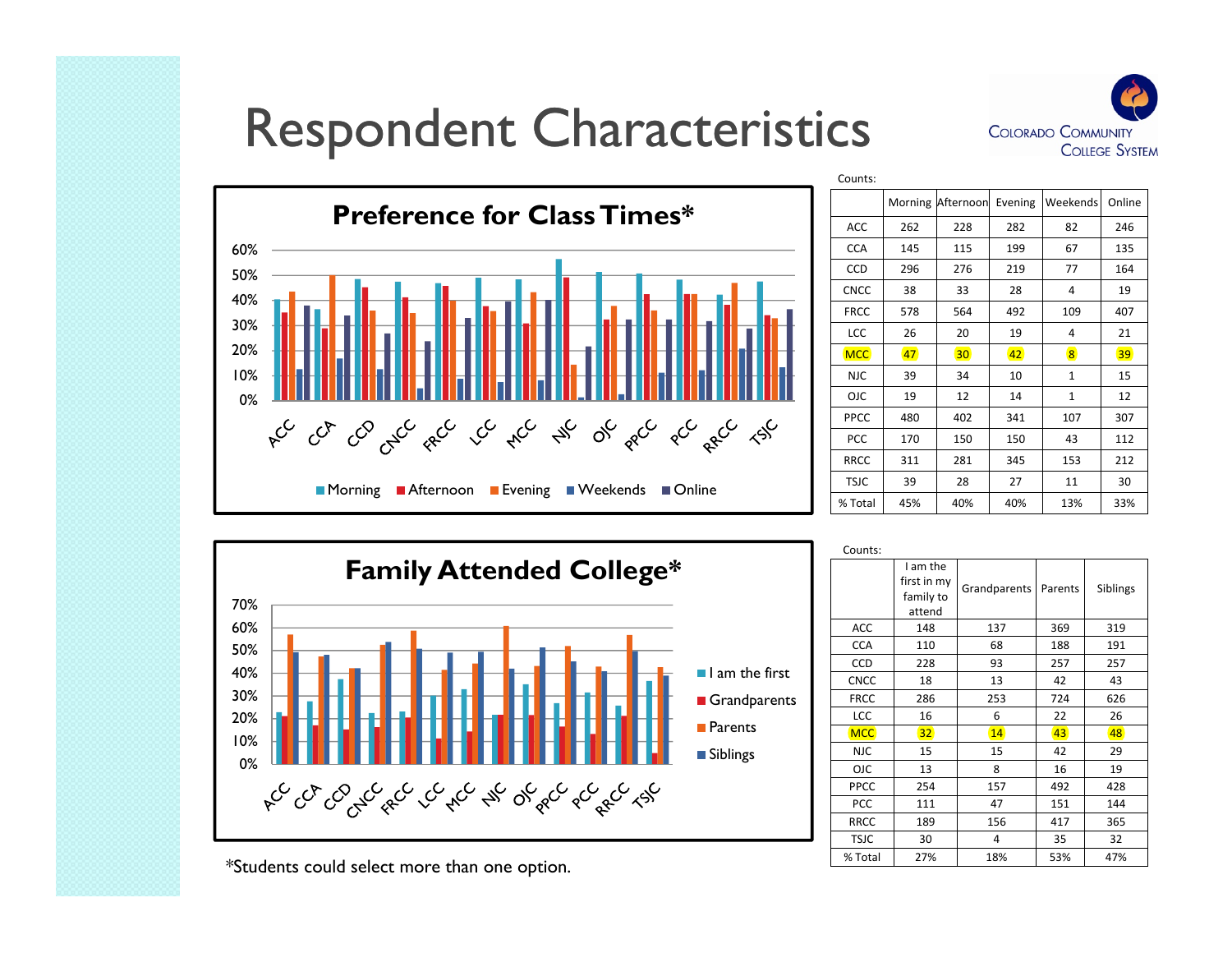



| Counts:     |                                      |              |                 |             |            |                |              |                  |
|-------------|--------------------------------------|--------------|-----------------|-------------|------------|----------------|--------------|------------------|
|             | Degree from a four Degree from a two |              | Grade school or | High school | <b>GED</b> | Other degree   | Some college | Some high school |
|             | vear college                         | vear college | less            | diploma     |            |                |              |                  |
| <b>ACC</b>  | 140                                  | 34           | 3               | 164         | 44         | 57             | 187          | 10               |
| <b>CCA</b>  | 49                                   | 24           |                 | 116         | 35         | 25             | 135          | 5                |
| <b>CCD</b>  | 85                                   | 24           |                 | 184         | 82         | 25             | 187          | 10               |
| <b>CNCC</b> | 6                                    | 8            | $\Omega$        | 20          | 6          | 4              | 32           | $\overline{2}$   |
| <b>FRCC</b> | 195                                  | 53           |                 | 419         | 80         | 62             | 385          | 21               |
| <b>LCC</b>  | 3                                    | 4            | $\Omega$        | 19          | 9          | 4              | 12           |                  |
| <b>MCC</b>  | 16                                   |              |                 | 23          | 15         | $\overline{4}$ | 29           | 6                |
| <b>NJC</b>  | 4                                    | 5            | $\Omega$        | 35          | ֿ          | 4              | 14           |                  |
| <b>OJC</b>  | 2                                    | 4            | $\Omega$        | 16          |            | 4              | 10           | $\Omega$         |
| <b>PPCC</b> | 92                                   | 67           | ς               | 337         | 60         | 47             | 318          | 13               |
| PCC         | 21                                   | 21           |                 | 119         | 46         | 10             | 121          | 4                |
| RRCC        | 135                                  | 42           | $\Omega$        | 207         | 46         | 54             | 217          | 13               |
| <b>TSJC</b> | 6                                    | 11           | $\Omega$        | 24          | 12         | 4              | 25           | $\Omega$         |
| % Total     | 14%                                  | 6%           | 0%              | 32%         | 8%         | 6%             | 32%          | 2%               |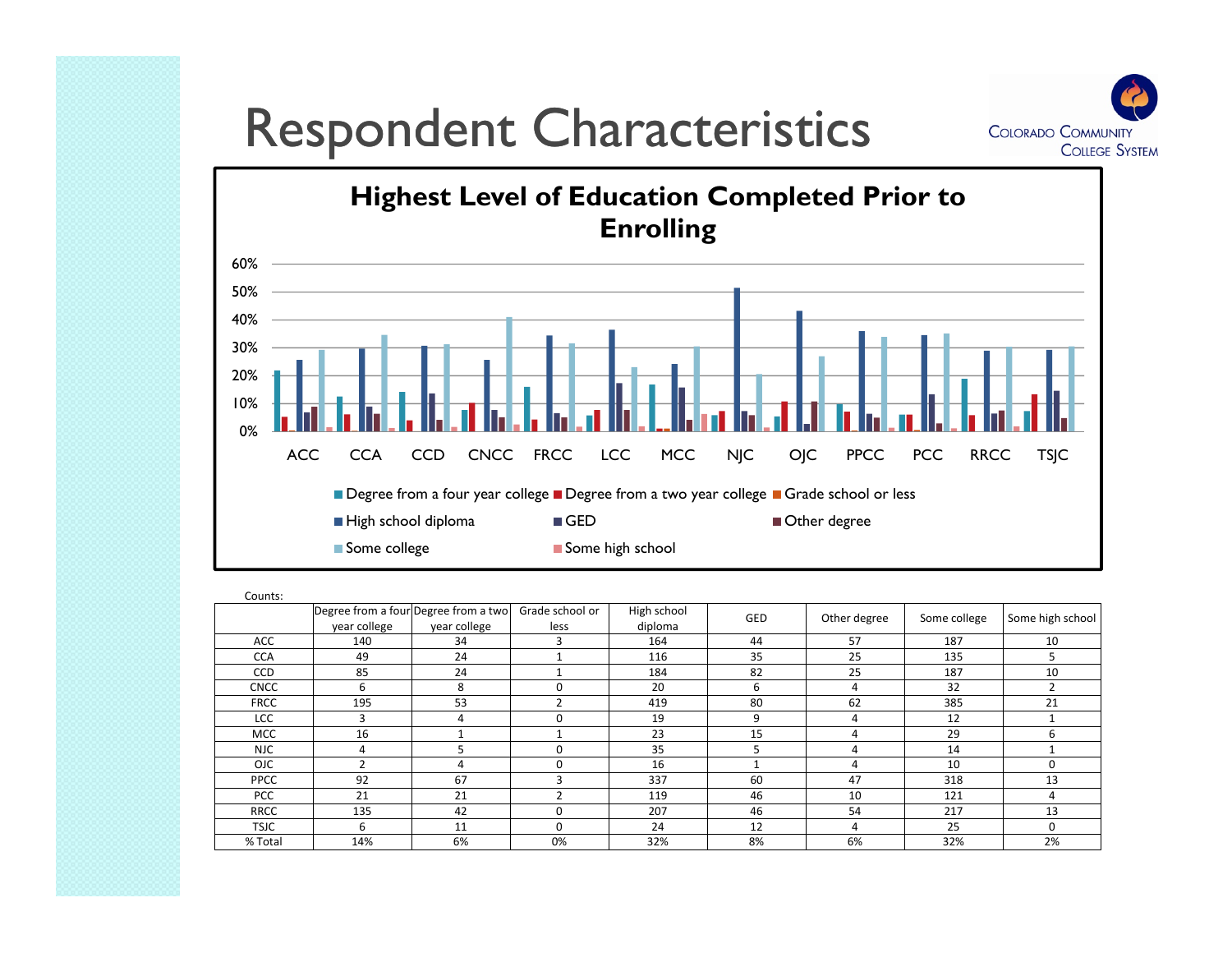

- 67% of res pondents were female.
- Only 6% indicated they had a physical disability.
- 26% were minority.
- Only students 18 years and older were surveyed – of those, 33% were between 18-24.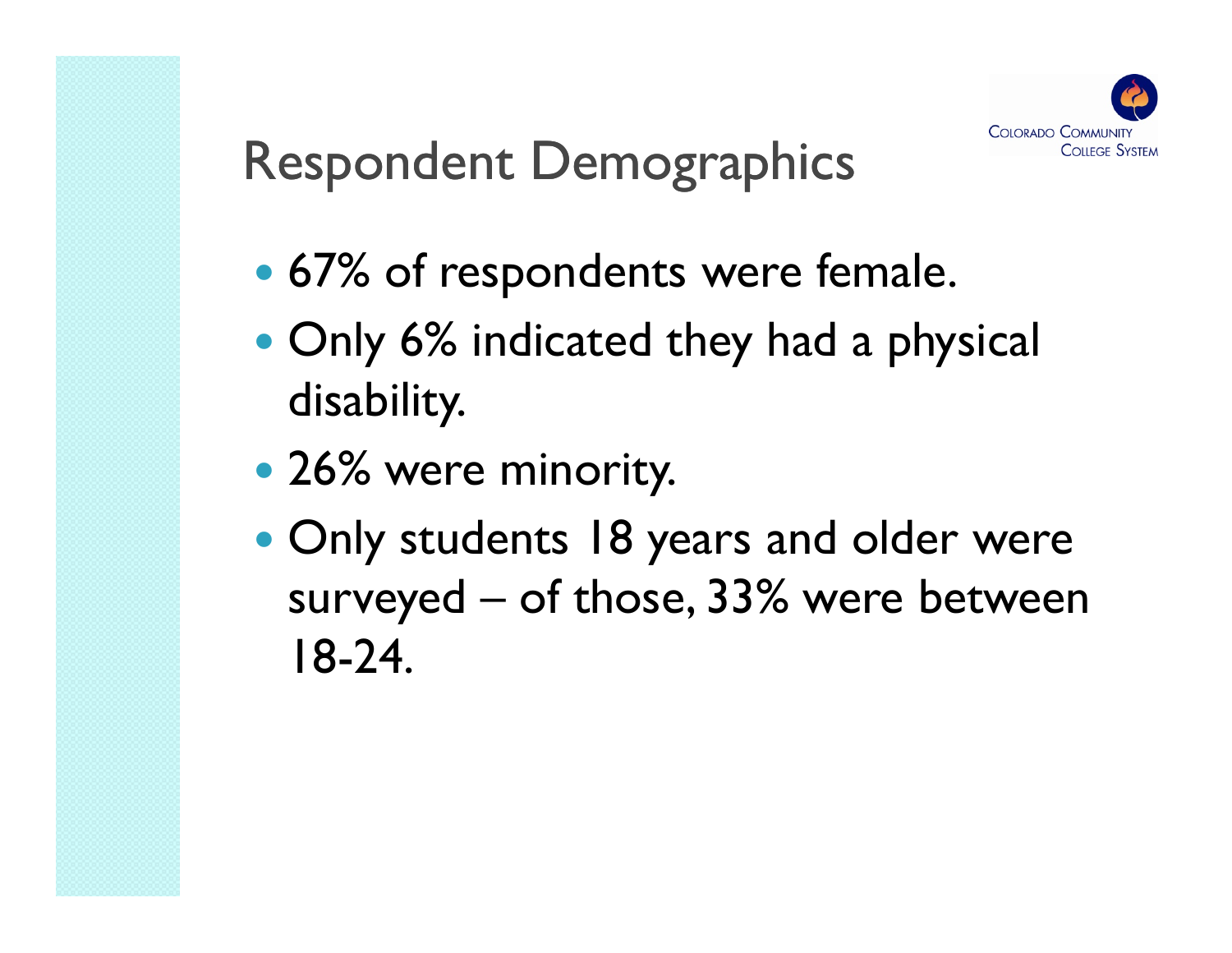



| Counts:     |        |      |
|-------------|--------|------|
|             | Female | Male |
| ACC         | 426    | 174  |
| <b>CCA</b>  | 235    | 115  |
| CCD         | 379    | 163  |
| <b>CNCC</b> | 58     | 15   |
| <b>FRCC</b> | 747    | 362  |
| LCC         | 3      | 15   |
| <b>MCC</b>  | 66     | 18   |
| <b>NJC</b>  | 36     | 23   |
| <b>OJC</b>  | 19     | 17   |
| <b>PPCC</b> | 592    | 277  |
| PCC         | 227    | 92   |
| <b>RRCC</b> | 359    | 296  |
| <b>TSJC</b> | 42     | 35   |
| % Total     | 67%    | 33%  |



|             | No    | Yes            |
|-------------|-------|----------------|
| <b>ACC</b>  | 562   | 33             |
| <b>CCA</b>  | 329   | 20             |
| <b>CCD</b>  | 495   | 45             |
| <b>CNCC</b> | 72    | $\overline{2}$ |
| <b>FRCC</b> | 1,051 | 49             |
| LCC         | 47    | $\mathbf{1}$   |
| <b>MCC</b>  | 81    | $\overline{2}$ |
| <b>NJC</b>  | 54    | 6              |
| <b>OJC</b>  | 31    | 5              |
| PPCC        | 806   | 50             |

TSJC 68 8 % Total 94% 6%

39

| $\sim$      |    |
|-------------|----|
| <b>CCA</b>  | 32 |
| CCD         | 49 |
| <b>CNCC</b> | 72 |
|             |    |

RRCC 616

| ACC         |  |
|-------------|--|
| <b>CCA</b>  |  |
| CCD         |  |
| <b>CNCC</b> |  |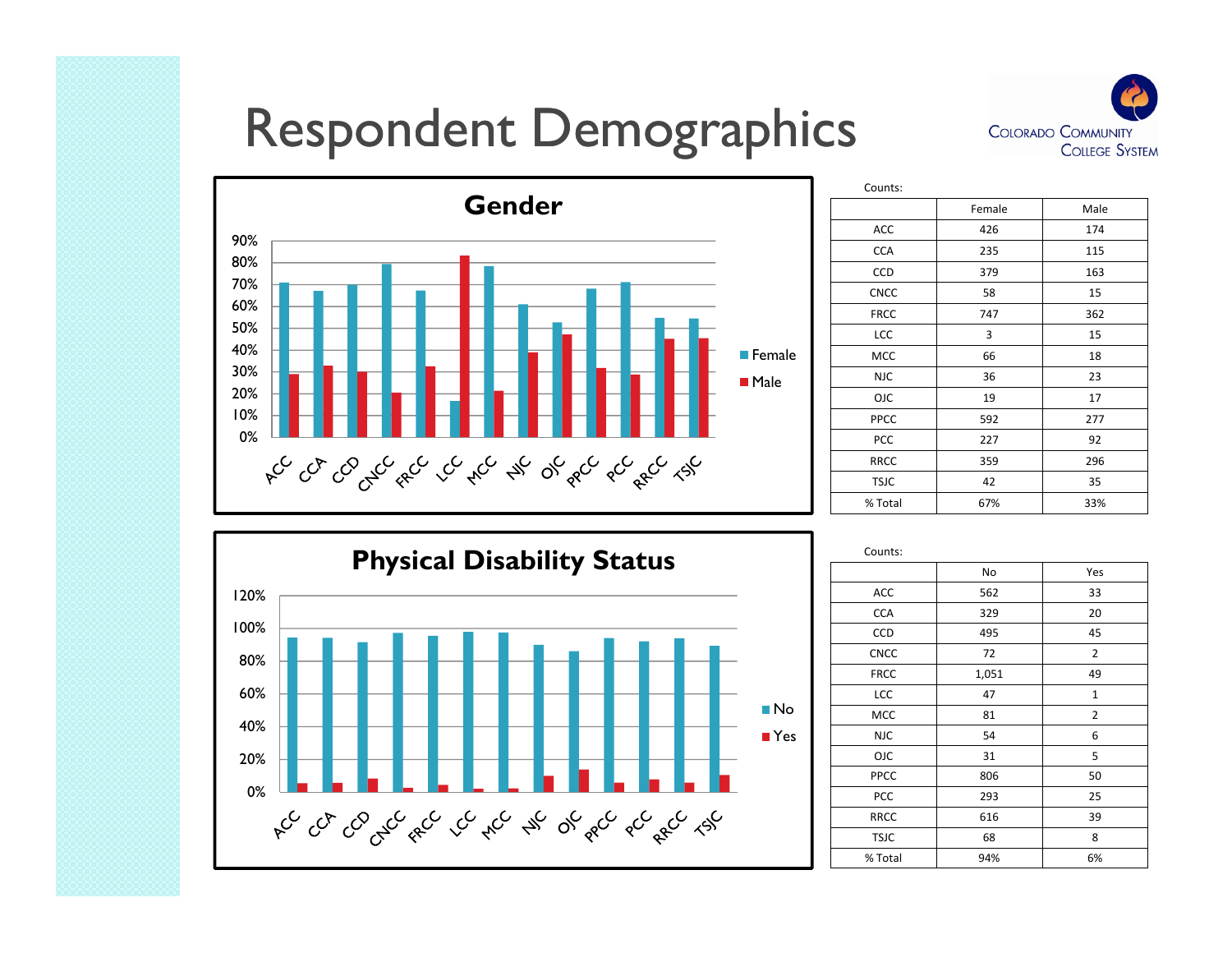



| Counts:     |                                     |                          |                |          |              |       |
|-------------|-------------------------------------|--------------------------|----------------|----------|--------------|-------|
|             | American Indian /<br>Alaskan Native | Asian / Pacific Islander | Black          | Hispanic | Multi Racial | White |
| ACC         | 5                                   | 27                       | 14             | 45       | 19           | 478   |
| <b>CCA</b>  | ς                                   | 16                       | 70             | 46       | 19           | 187   |
| CCD         | 8                                   | 23                       | 65             | 108      | 40           | 284   |
| <b>CNCC</b> | 0                                   | 0                        | 3              | 5        | 5            | 59    |
| <b>FRCC</b> | 11                                  | 36                       | 14             | 83       | 51           | 881   |
| <b>LCC</b>  | $\mathbf 0$                         | 0                        |                | 5        | 4            | 37    |
| <b>MCC</b>  | $\mathbf{1}$                        | $\overline{0}$           | $\overline{2}$ | 13       |              | 65    |
| <b>NJC</b>  | 0                                   | $\mathbf 0$              |                | 4        | $\Omega$     | 54    |
| <b>OJC</b>  |                                     |                          |                | 9        |              | 22    |
| PPCC        | 12                                  | 30                       | 46             | 84       | 48           | 620   |
| <b>PCC</b>  | 9                                   |                          | 6              | 60       | 20           | 210   |
| RRCC        | 5                                   | 19                       | 13             | 64       | 34           | 507   |
| <b>TSJC</b> |                                     | 4                        | $\Omega$       | 22       | 7            | 41    |
| % Total     | 1%                                  | 3%                       | 5%             | 12%      | 5%           | 74%   |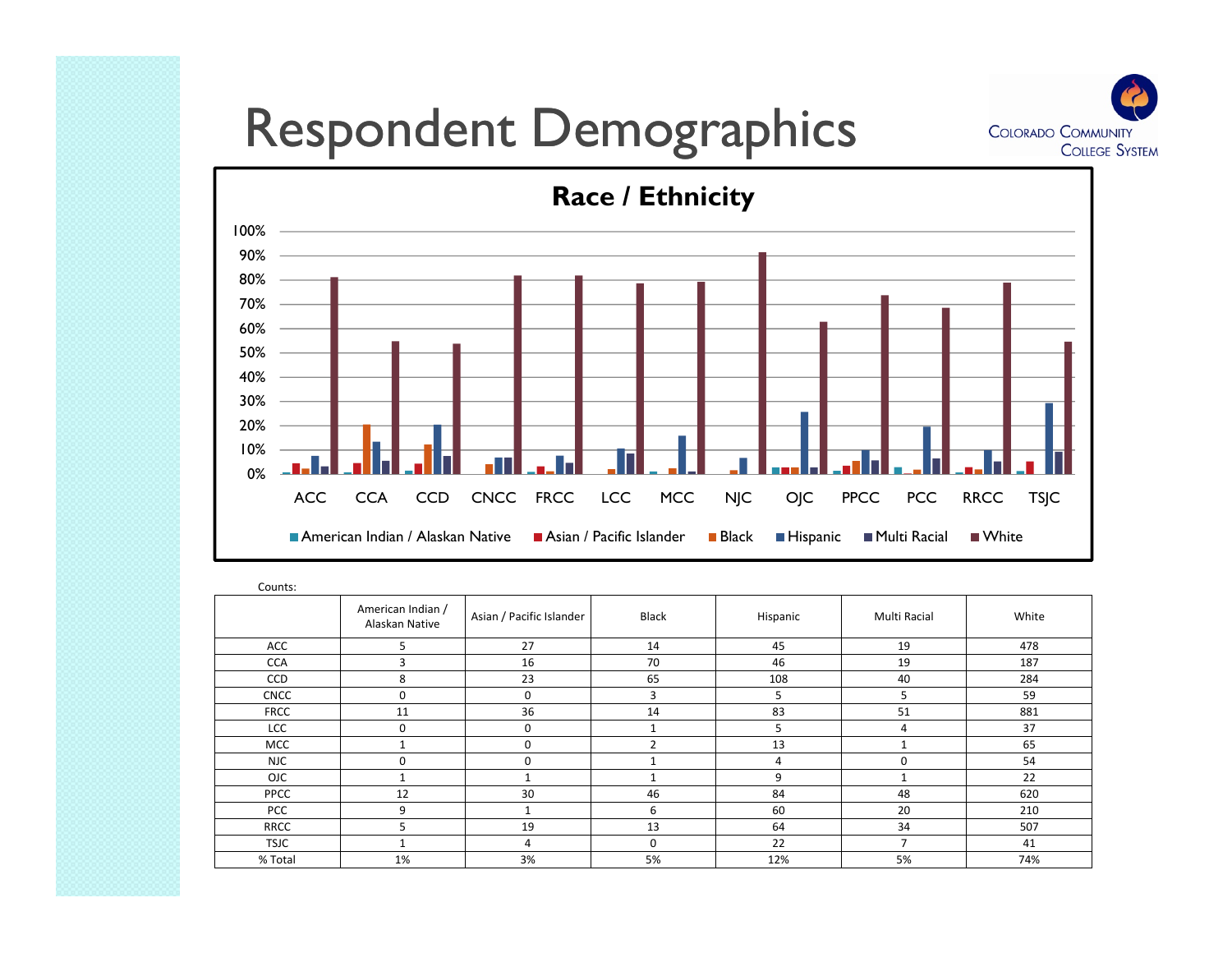



| Counts:     |                 |       |                |                |                |                |
|-------------|-----------------|-------|----------------|----------------|----------------|----------------|
|             | 18-24           | 25-34 | $35 - 44$      | 45-54          | 55-64          | $65+$          |
| ACC         | 141             | 148   | 117            | 97             | 34             | 12             |
| <b>CCA</b>  | 86              | 113   | 60             | 47             | 16             | 2              |
| CCD         | 171             | 182   | 78             | 55             | 14             |                |
| <b>CNCC</b> | 27              | 21    | 6              | 7              | 3              | 0              |
| <b>FRCC</b> | 368             | 323   | 147            | 121            | 53             | 4              |
| LCC         | 18              | 13    | 5              | 4              | $\overline{2}$ | $\Omega$       |
| <b>MCC</b>  | 23 <sub>2</sub> | 13    | 16             | 15             | 5 <sup>1</sup> | $\overline{2}$ |
| NJC         | 30              | 11    | 4              | $\overline{ }$ |                | $\Omega$       |
| OJC         | 14              | 9     | $\overline{4}$ | 4              | $\overline{2}$ |                |
| PPCC        | 282             | 224   | 146            | 112            | 28             |                |
| PCC         | 75              | 96    | 58             | 44             | 15             | ີ              |
| <b>RRCC</b> | 184             | 142   | 118            | 96             | 41             | 6              |
| <b>TSJC</b> | 17              | 16    | 15             | 16             | 3              | $\mathbf 0$    |
| % Total     | 33%             | 30%   | 18%            | 14%            | 5%             | 1%             |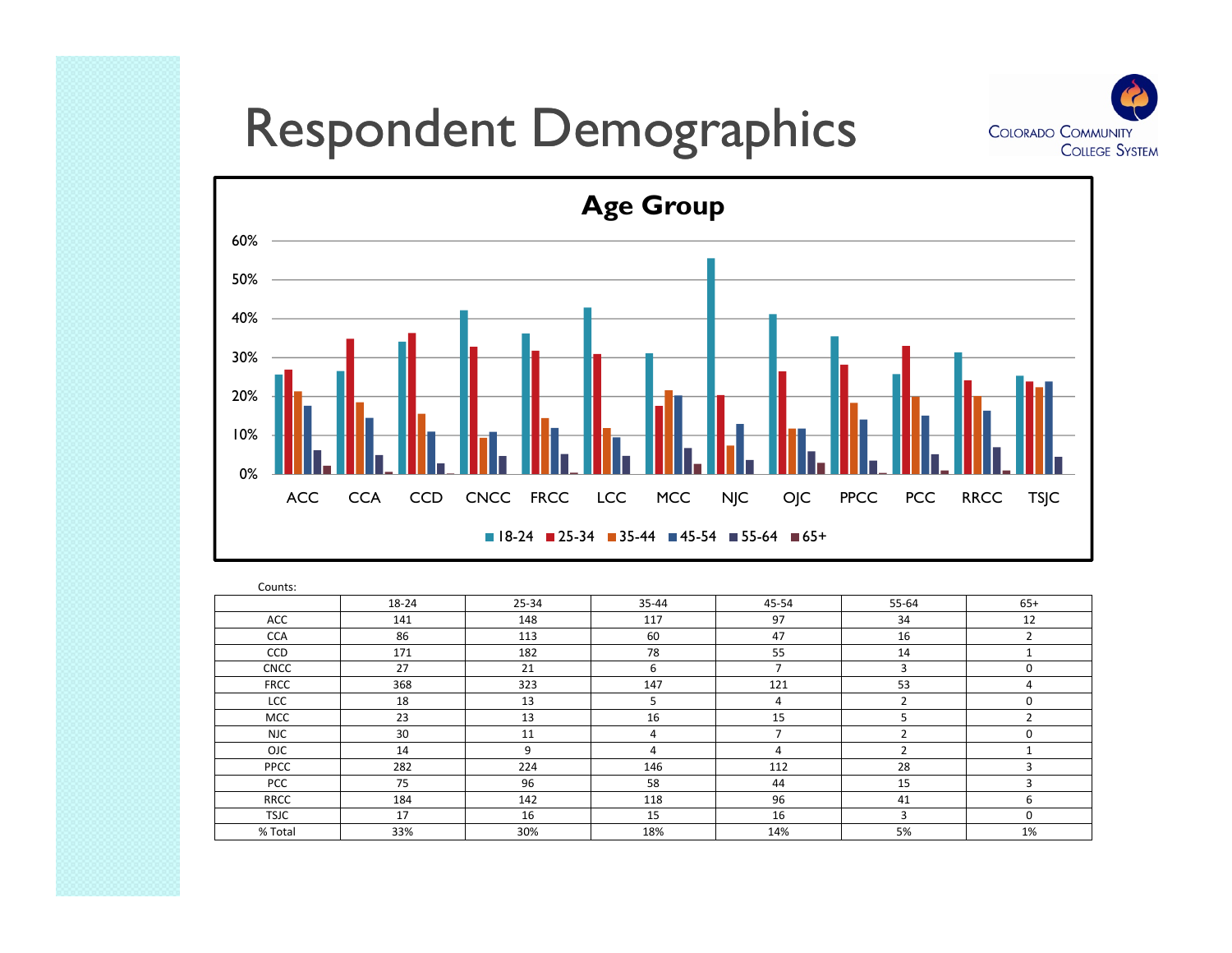

## *Colorado Community College System* General Satisfaction Survey

Responses by College Spring 2010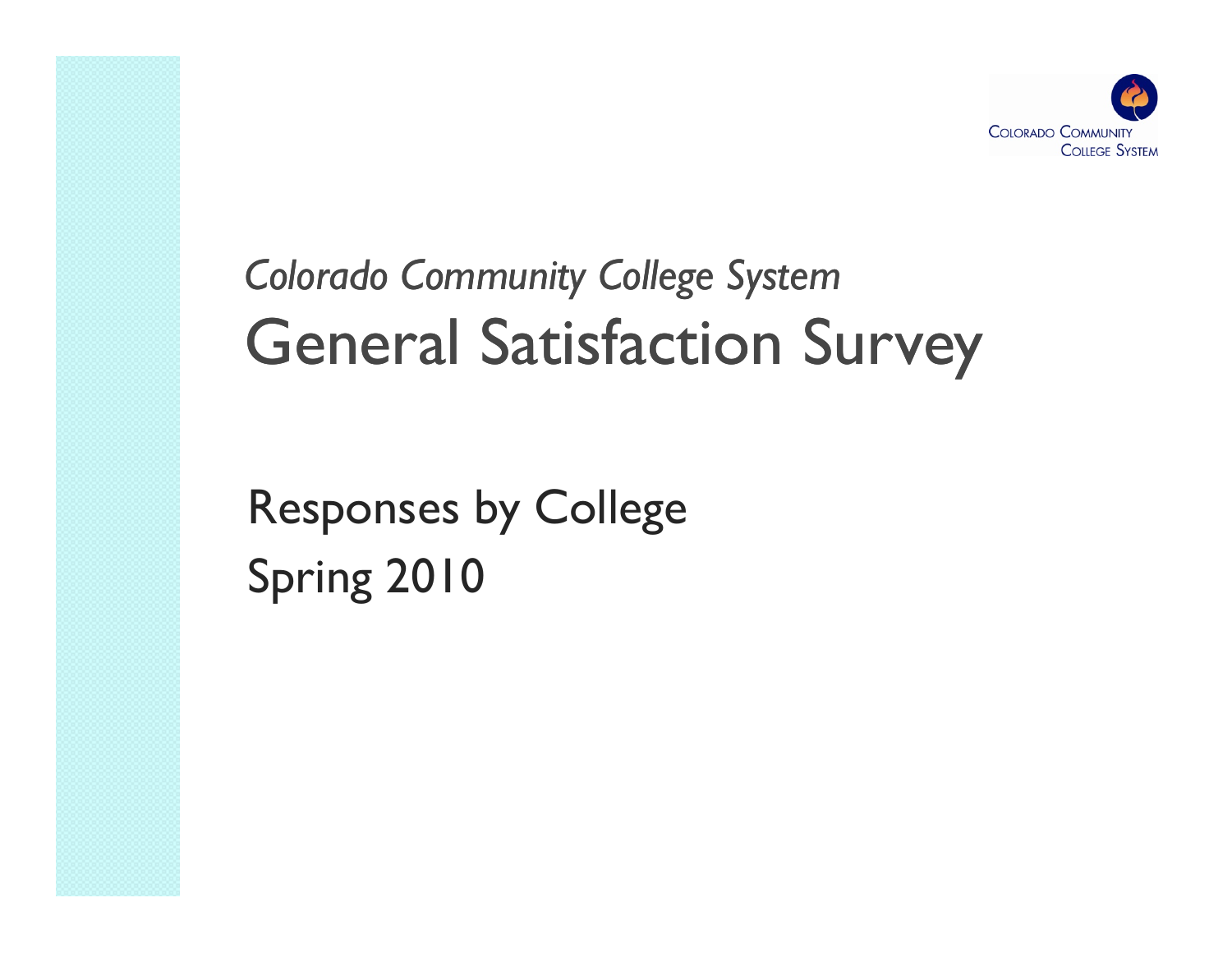

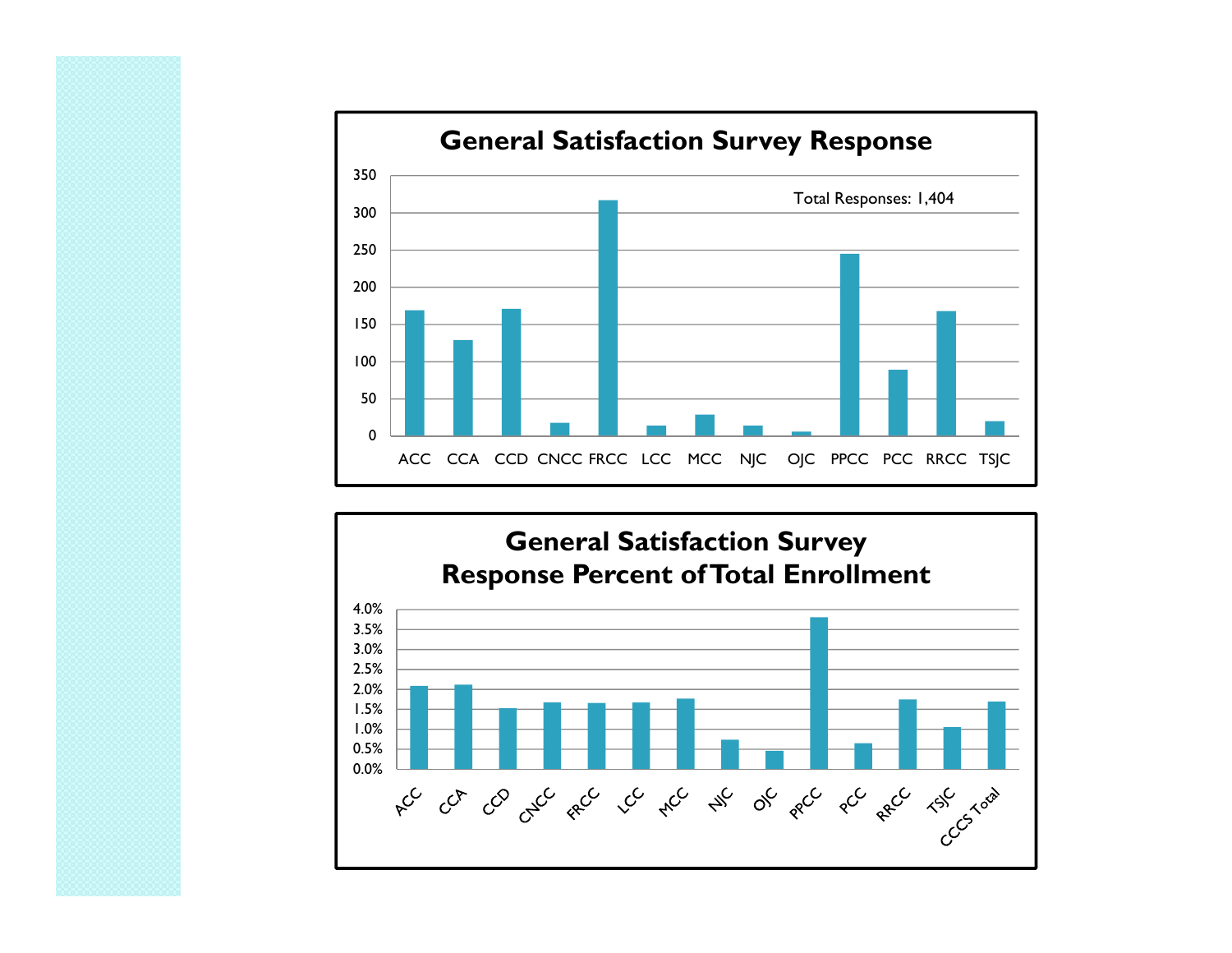

### Overall results:

- $\bullet$  Respondents felt strongly that their college is highly committed to the quality of education  $-$  95% agreed.
- 0 18% disagreed that their college was committed to customer assistance and satisfaction.
- Over 95% felt their college was committed to students of color and with disabilities.
- 0 Respondents indicated they became aware of their college through family and friends (34%) or by noticing the campus location (26%).
- $\bullet$  The programs and courses offered and the low cost of tuition were the biggest influences in student's decision to attend their college.
- $\bullet$  Sports and high school partnership were the factors with the least amount of influence.
- $\bullet$ Overall, 93% of respondents indicated they were satisfied with their college. 90% would, or already had, recommend their college to friends and family.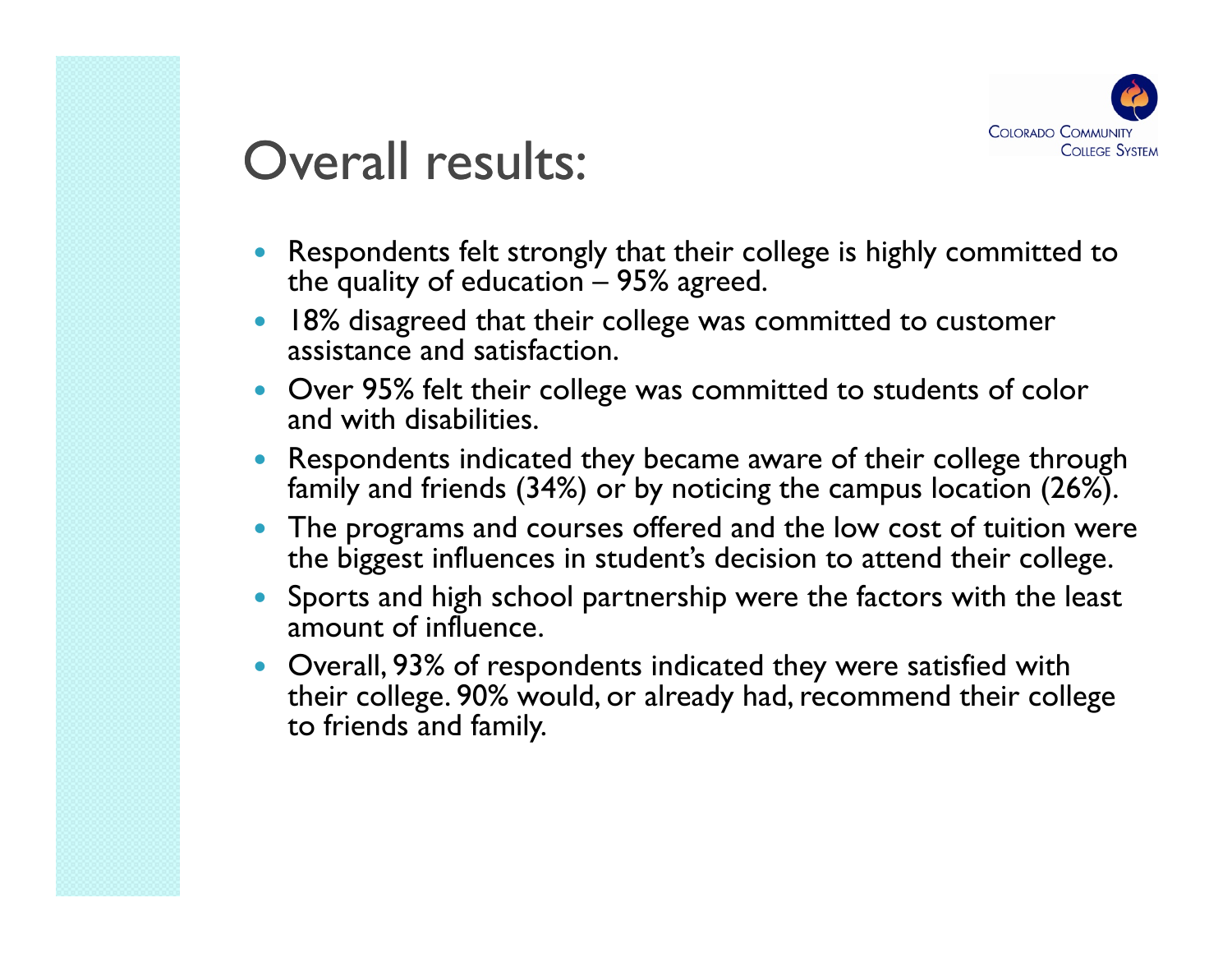My impression is that this college is highly committed to the following:<br>COLORADO COMMUNITY



| Counts:     |                   |       |                 |                      |                |                   |
|-------------|-------------------|-------|-----------------|----------------------|----------------|-------------------|
|             | Strongly<br>Agree | Agree | <b>Disagree</b> | Strongly<br>Disagree | N/A            | Did Not<br>Answer |
| <b>ACC</b>  | 70                | 89    | 4               | $\overline{2}$       | 0              | 4                 |
| <b>CCA</b>  | 49                | 69    | 8               | 0                    | $\mathbf{1}$   | $\overline{2}$    |
| <b>CCD</b>  | 51                | 99    | 11              | $\mathbf{1}$         | 3              | 6                 |
| <b>CNCC</b> | 5                 | 10    | $\mathbf{1}$    | 0                    | $\mathbf{1}$   | $\mathbf{1}$      |
| <b>FRCC</b> | 119               | 169   | 15              | 3                    | $\overline{2}$ | 9                 |
| LCC         | $\Omega$          | 13    | $\Omega$        | 0                    | $\Omega$       | $\mathbf{1}$      |
| <b>MCC</b>  | 12                | 14    | $\overline{1}$  | $\overline{0}$       | $\overline{0}$ | $\overline{2}$    |
| <b>NJC</b>  | 8                 | 6     | 0               | $\Omega$             | $\Omega$       | 0                 |
| <b>OJC</b>  | $\overline{2}$    | 4     | $\Omega$        | $\Omega$             | $\Omega$       | $\Omega$          |
| PPCC        | 102               | 122   | 10              | 4                    | 3              | 4                 |
| PCC         | 33                | 44    | 3               | 4                    | 0              | 5                 |
| <b>RRCC</b> | 69                | 82    | 5               | 0                    | $\overline{2}$ | 10                |
| <b>TSJC</b> | 8                 | 10    | $\mathbf{1}$    | $\Omega$             | $\mathbf{1}$   | 0                 |
| % Total     | 40%               | 55%   | 4%              | 1%                   |                |                   |

**COLLEGE SYSTEM** 



Counts: Strongly trongly | Agree | Disagree Strongly | N/A | Did Not<br>Agree | Agree | Disagree | Disagree | N/A | Answer ACC | 49 | 90 | 16 | 6 | 4 | 4  $\overline{4}$ CCA 1 29 1 69 1 15 1 9 1 5 1 2  $\overline{2}$ CCD 31 87 29 14 4 4 6 **CNCC**  4 11 1 0 1 1 FRCC 82 160 43 16 7 9LCC 2 9 2 0 0 1 0 1 MCC 13 8 5 0 1 <mark>1</mark> 2  $\sqrt{2}$ NJC 6 7 1 1 0 0 0 OJC | 2 | 4 | 0 | 0 | 0 | 0 PPCC 70 124 20 18 9 4 PCC 1 22 1 43 1 8 1 10 1 1 1 5 5 RRCC | 50 | 80 | 15 | 6 | 7 | 10 TSJC | 6 | 10 | 2 | 1 | 1 | 0 % Total 28% 54% 12% 6%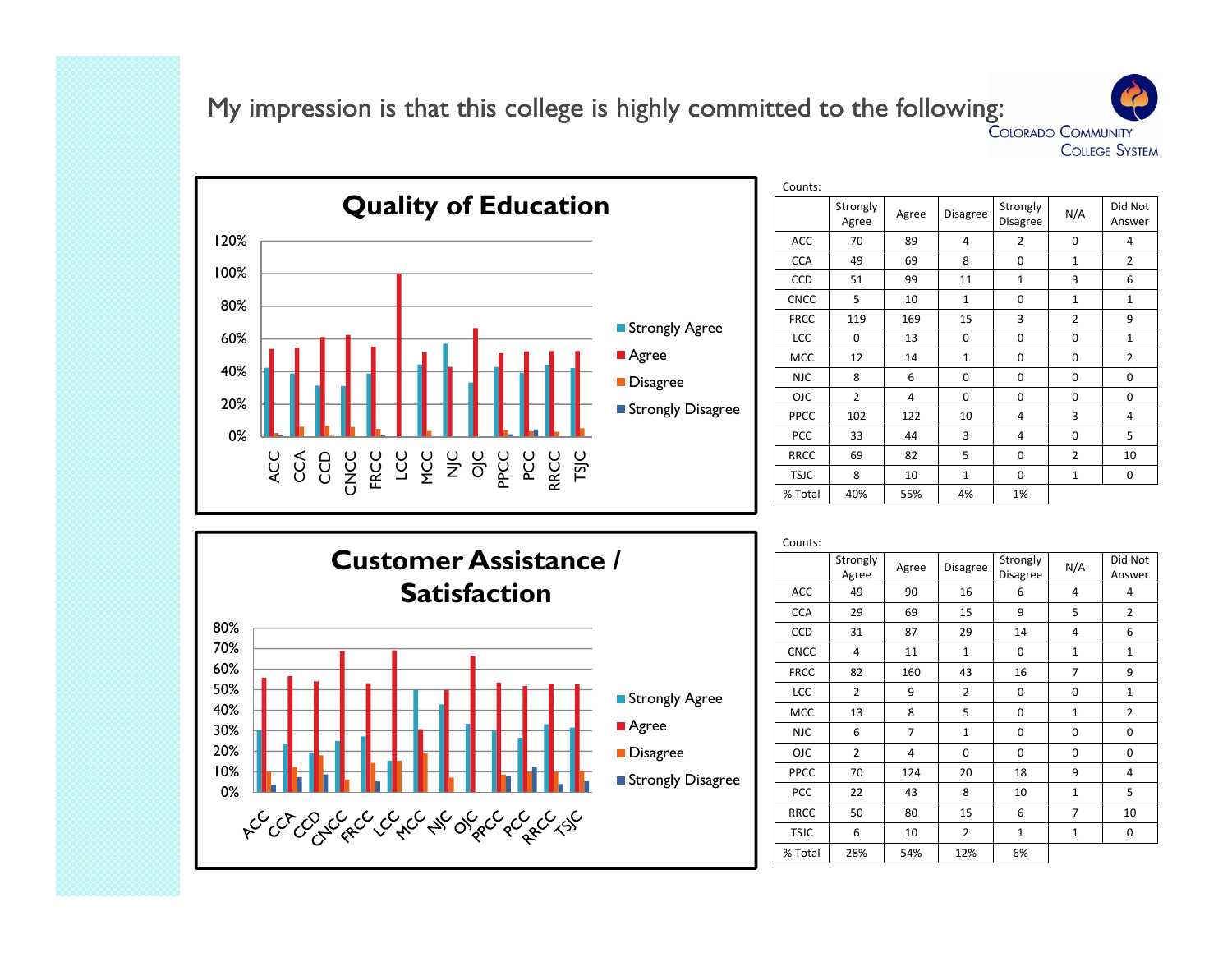My impression is that this college is highly committed to the following:



| Counts:     |                   |                 |                 |                      |                 |                   |
|-------------|-------------------|-----------------|-----------------|----------------------|-----------------|-------------------|
|             | Strongly<br>Agree | Agree           | <b>Disagree</b> | Strongly<br>Disagree | N/A             | Did Not<br>Answer |
| ACC         | 51                | 68              | 8               | $\overline{2}$       | 36              | 4                 |
| <b>CCA</b>  | 37                | 61              | $\overline{7}$  | $\overline{2}$       | 20              | $\overline{2}$    |
| CCD         | 32                | 81              | 16              | 4                    | 32              | 6                 |
| <b>CNCC</b> | 4                 | 8               | $\mathbf{1}$    | 0                    | 4               | $\mathbf{1}$      |
| <b>FRCC</b> | 81                | 135             | 18              | 4                    | 70              | 9                 |
| LCC         | 0                 | 9               | $\mathbf{1}$    | $\mathbf 0$          | 3               | $\mathbf{1}$      |
| <b>MCC</b>  | 10 <sub>1</sub>   | 10 <sup>°</sup> | $\mathbf{1}$    | $\overline{0}$       | $6 \overline{}$ | $\overline{2}$    |
| <b>NJC</b>  | 4                 | 6               | 3               | 0                    | $\mathbf{1}$    | 0                 |
| <b>OJC</b>  | $\overline{2}$    | 3               | 0               | $\mathbf 0$          | $\mathbf{1}$    | 0                 |
| <b>PPCC</b> | 65                | 102             | 12              | $\overline{4}$       | 58              | $\overline{4}$    |
| PCC         | 24                | 40              | 4               | 3                    | 13              | 5                 |
| <b>RRCC</b> | 46                | 77              | 4               | $\overline{2}$       | 29              | 10                |
| <b>TSJC</b> | 6                 | 6               | $\mathbf{1}$    | $\mathbf{1}$         | 6               | 0                 |
| % Total     | 35%               | 56%             | 7%              | 2%                   |                 |                   |

**COLLEGE SYSTEM** 



| Counts:     |                   |                 |                |                      |                |                   |
|-------------|-------------------|-----------------|----------------|----------------------|----------------|-------------------|
|             | Strongly<br>Agree | Agree           | Disagree       | Strongly<br>Disagree | N/A            | Did Not<br>Answer |
| ACC         | 58                | 78              | 8              | $\mathbf{1}$         | 20             | 4                 |
| <b>CCA</b>  | 44                | 64              | 4              | 3                    | 12             | $\overline{2}$    |
| CCD         | 41                | 90              | 10             | 3                    | 21             | 6                 |
| <b>CNCC</b> | 4                 | 7               | $\overline{2}$ | 0                    | 4              | $\mathbf{1}$      |
| <b>FRCC</b> | 94                | 150             | 17             | 5                    | 42             | 9                 |
| LCC         | $\mathbf{1}$      | 8               | $\mathbf{1}$   | 0                    | 3              | $\mathbf{1}$      |
| <b>MCC</b>  | 14                | 10 <sup>1</sup> | $\overline{0}$ | $\overline{0}$       | $\overline{3}$ | $\overline{2}$    |
| <b>NJC</b>  | $\overline{7}$    | 4               | $\overline{2}$ | 0                    | $\mathbf{1}$   | 0                 |
| <b>OJC</b>  | $\overline{2}$    | $\overline{2}$  | $\mathbf{1}$   | 0                    | $\mathbf{1}$   | 0                 |
| PPCC        | 83                | 104             | 16             | 4                    | 34             | 4                 |
| PCC         | 26                | 42              | 3              | 5                    | 8              | 5                 |
| <b>RRCC</b> | 51                | 78              | $\overline{7}$ | $\overline{2}$       | 20             | 10                |
| <b>TSJC</b> | 5                 | 12              | 0              | 0                    | 3              | 0                 |
| % Total     | 37%               | 55%             | 6%             | 2%                   |                |                   |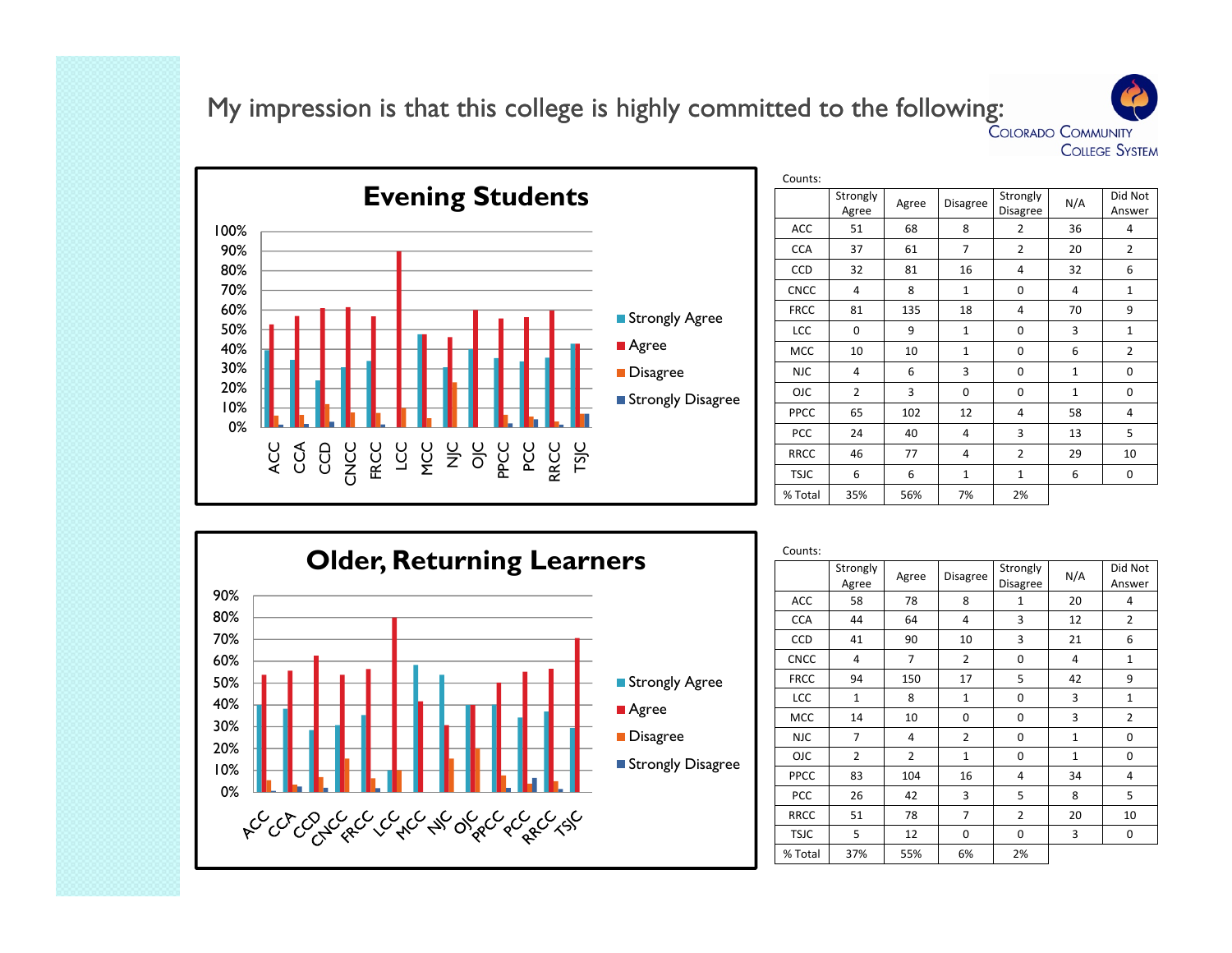My impression is that this college is highly committed to the following:



| Counts:     |                   |       |                 |                      |                |                   |
|-------------|-------------------|-------|-----------------|----------------------|----------------|-------------------|
|             | Strongly<br>Agree | Agree | <b>Disagree</b> | Strongly<br>Disagree | N/A            | Did Not<br>Answer |
| ACC         | 42                | 65    | 4               | 0                    | 54             | 4                 |
| <b>CCA</b>  | 51                | 46    | $\mathbf{1}$    | $\overline{2}$       | 27             | $\overline{2}$    |
| CCD         | 53                | 73    | 3               | 3                    | 33             | 6                 |
| <b>CNCC</b> | 3                 | 4     | $\mathbf{1}$    | 0                    | 9              | $\mathbf{1}$      |
| <b>FRCC</b> | 73                | 117   | 6               | $\overline{2}$       | 110            | 9                 |
| LCC         | $\mathbf{1}$      | 6     | $\mathbf{1}$    | 0                    | 5              | $\mathbf{1}$      |
| <b>MCC</b>  | $\overline{9}$    | 12    | $\overline{1}$  | $\overline{0}$       | $\overline{5}$ | $\overline{2}$    |
| <b>NJC</b>  | 8                 | 4     | $\mathbf 0$     | 0                    | $\overline{2}$ | 0                 |
| OJC         | 3                 | 3     | 0               | 0                    | 0              | 0                 |
| PPCC        | 73                | 86    | 5               | $\overline{2}$       | 75             | 4                 |
| PCC         | 25                | 34    | $\mathbf{1}$    | 3                    | 21             | 5                 |
| <b>RRCC</b> | 47                | 55    | 4               | $\mathbf{1}$         | 51             | 10                |
| <b>TSJC</b> | 4                 | 8     | 0               | 0                    | 8              | 0                 |
| % Total     | 42%               | 54%   | 3%              | 1%                   |                |                   |

**COLLEGE SYSTEM** 

Counts:



| Counto.     |                         |       |                |                      |                 |                   |
|-------------|-------------------------|-------|----------------|----------------------|-----------------|-------------------|
|             | Strongly<br>Agree       | Agree | Disagree       | Strongly<br>Disagree | N/A             | Did Not<br>Answer |
|             |                         |       |                |                      |                 |                   |
| ACC         | 40                      | 65    | 3              | $\mathbf{1}$         | 56              | 4                 |
| <b>CCA</b>  | 40                      | 55    | $\overline{2}$ | $\overline{2}$       | 28              | $\overline{2}$    |
| <b>CCD</b>  | 49                      | 75    | 5              | $\overline{2}$       | 34              | 6                 |
| <b>CNCC</b> | 3                       | 4     | 0              | 0                    | 10              | $\mathbf{1}$      |
| <b>FRCC</b> | 73                      | 127   | $\overline{4}$ | 0                    | 104             | 9                 |
| LCC         | $\mathbf{1}$            | 6     | $\overline{2}$ | 0                    | 4               | $\mathbf{1}$      |
| <b>MCC</b>  | $\overline{\mathbf{8}}$ | 11    | $\overline{2}$ | $\overline{0}$       | $6 \overline{}$ | $\overline{2}$    |
| <b>NJC</b>  | $\overline{7}$          | 4     | 0              | 0                    | 3               | 0                 |
| <b>OJC</b>  | $\mathbf{1}$            | 4     | 0              | 0                    | $\mathbf{1}$    | $\mathbf 0$       |
| PPCC        | 76                      | 86    | 5              | 7                    | 67              | 4                 |
| PCC         | 22                      | 36    | $\mathbf{1}$   | 3                    | 22              | 5                 |
| <b>RRCC</b> | 44                      | 62    | $\overline{2}$ | $\overline{2}$       | 48              | 10                |
| <b>TSJC</b> | 3                       | 7     | $\mathbf{1}$   | $\mathbf{1}$         | 8               | 0                 |
| % Total     | 39%                     | 56%   | 3%             | 2%                   |                 |                   |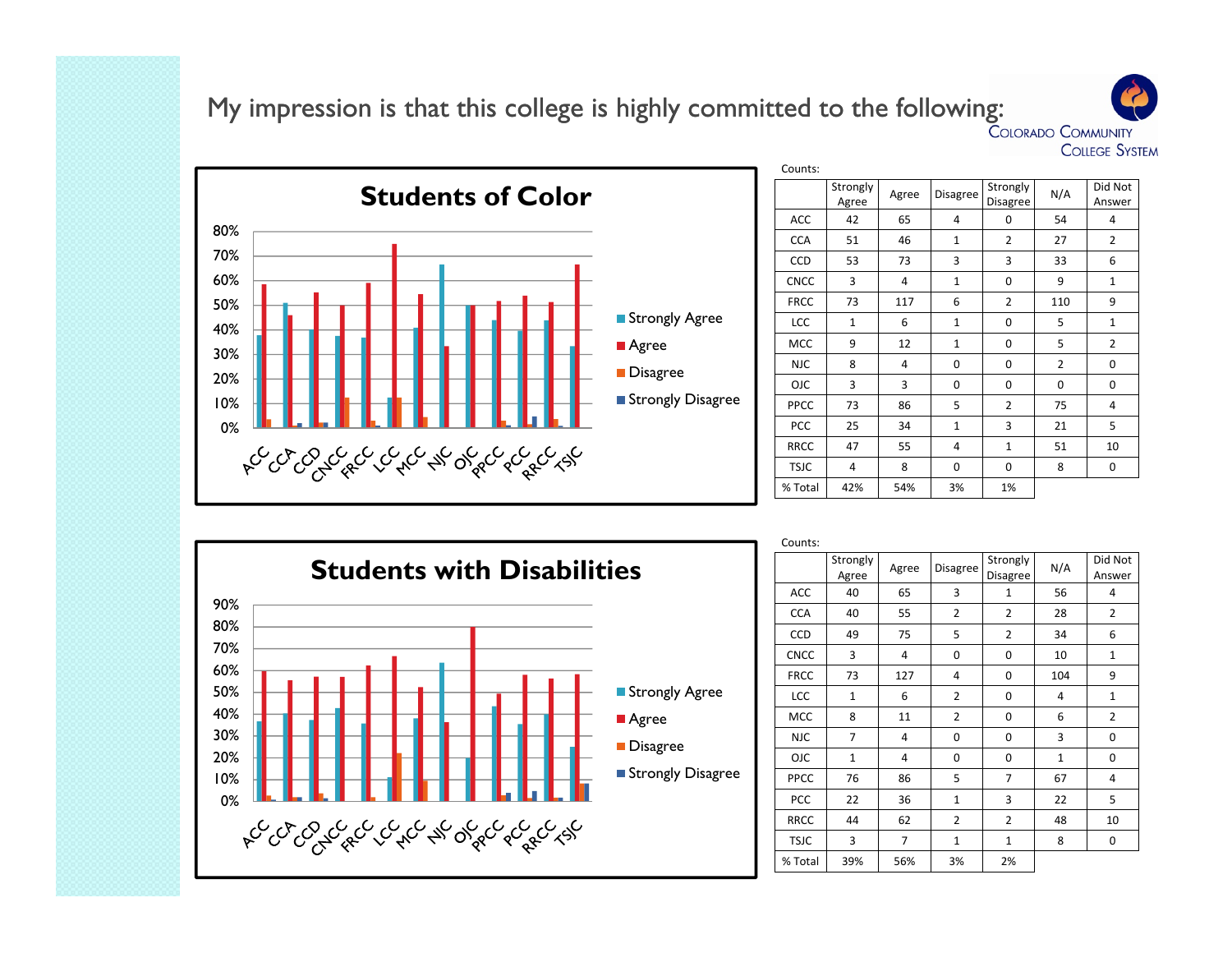My impression is that this college is highly committed to the following:



| Counts:     |                   |       |                |                             |              |                   |
|-------------|-------------------|-------|----------------|-----------------------------|--------------|-------------------|
|             | Strongly<br>Agree | Agree | Disagree       | Strongly<br><b>Disagree</b> | N/A          | Did Not<br>Answer |
| ACC         | 49                | 87    | 14             | $\mathbf{1}$                | 8            | 10                |
| <b>CCA</b>  | 42                | 60    | 7              | $\overline{2}$              | 7            | 11                |
| <b>CCD</b>  | 41                | 85    | 18             | $\overline{2}$              | 5            | 20                |
| <b>CNCC</b> | 6                 | 9     | $\mathbf{1}$   | 0                           | $\mathbf{1}$ | $\mathbf{1}$      |
| <b>FRCC</b> | 85                | 158   | 16             | 5                           | 20           | 33                |
| LCC         | 0                 | 7     | $\overline{2}$ | $\Omega$                    | $\mathbf{1}$ | 4                 |
| <b>MCC</b>  | $\overline{8}$    | 15    | $\overline{0}$ | $\overline{0}$              | $\mathbf{1}$ | $\overline{5}$    |
| <b>NJC</b>  | 6                 | 4     | $\overline{2}$ | 0                           | $\mathbf{1}$ | $\mathbf{1}$      |
| <b>OJC</b>  | $\overline{2}$    | 3     | 0              | $\Omega$                    | $\mathbf{1}$ | 0                 |
| <b>PPCC</b> | 75                | 110   | 17             | 6                           | 21           | 16                |
| PCC         | 27                | 43    | $\mathbf{1}$   | 3                           | 4            | 11                |
| <b>RRCC</b> | 53                | 77    | 7              | $\mathbf{1}$                | 9            | 21                |
| <b>TSJC</b> | 8                 | 11    | $\mathbf{1}$   | $\Omega$                    | 0            | 0                 |
| % Total     | 35%               | 57%   | 7%             | 2%                          |              |                   |

**COLLEGE SYSTEM** 



| Counts:     |                   |       |                 |                      |                |                   |
|-------------|-------------------|-------|-----------------|----------------------|----------------|-------------------|
|             | Strongly<br>Agree | Agree | <b>Disagree</b> | Strongly<br>Disagree | N/A            | Did Not<br>Answer |
| ACC         | 49                | 89    | 5               | 0                    | 16             | 10                |
| <b>CCA</b>  | 39                | 59    | 8               | $\mathbf{1}$         | 11             | 11                |
| <b>CCD</b>  | 40                | 84    | 6               | $\overline{2}$       | 19             | 20                |
| <b>CNCC</b> | 7                 | 7     | $\mathbf{1}$    | 0                    | 2              | $\mathbf{1}$      |
| <b>FRCC</b> | 83                | 151   | 17              | $\overline{2}$       | 31             | 33                |
| LCC         | 0                 | 9     | 0               | 0                    | $\mathbf{1}$   | 4                 |
| <b>MCC</b>  | $\overline{8}$    | 12    | $\overline{3}$  | $\overline{0}$       | $\overline{1}$ | $\overline{5}$    |
| <b>NJC</b>  | 4                 | 8     | $\Omega$        | 0                    | $\mathbf{1}$   | $\mathbf{1}$      |
| <b>OJC</b>  | $\overline{2}$    | 3     | $\mathbf{1}$    | 0                    | 0              | 0                 |
| PPCC        | 71                | 110   | 20              | 5                    | 23             | 16                |
| <b>PCC</b>  | 30                | 40    | $\overline{2}$  | $\mathbf{1}$         | 5              | 11                |
| <b>RRCC</b> | 53                | 73    | 4               | $\mathbf{1}$         | 10             | 21                |
| <b>TSJC</b> | 8                 | 10    | $\overline{2}$  | 0                    | 0              | 0                 |
| % Total     | 35%               | 58%   | 6%              | 1%                   |                |                   |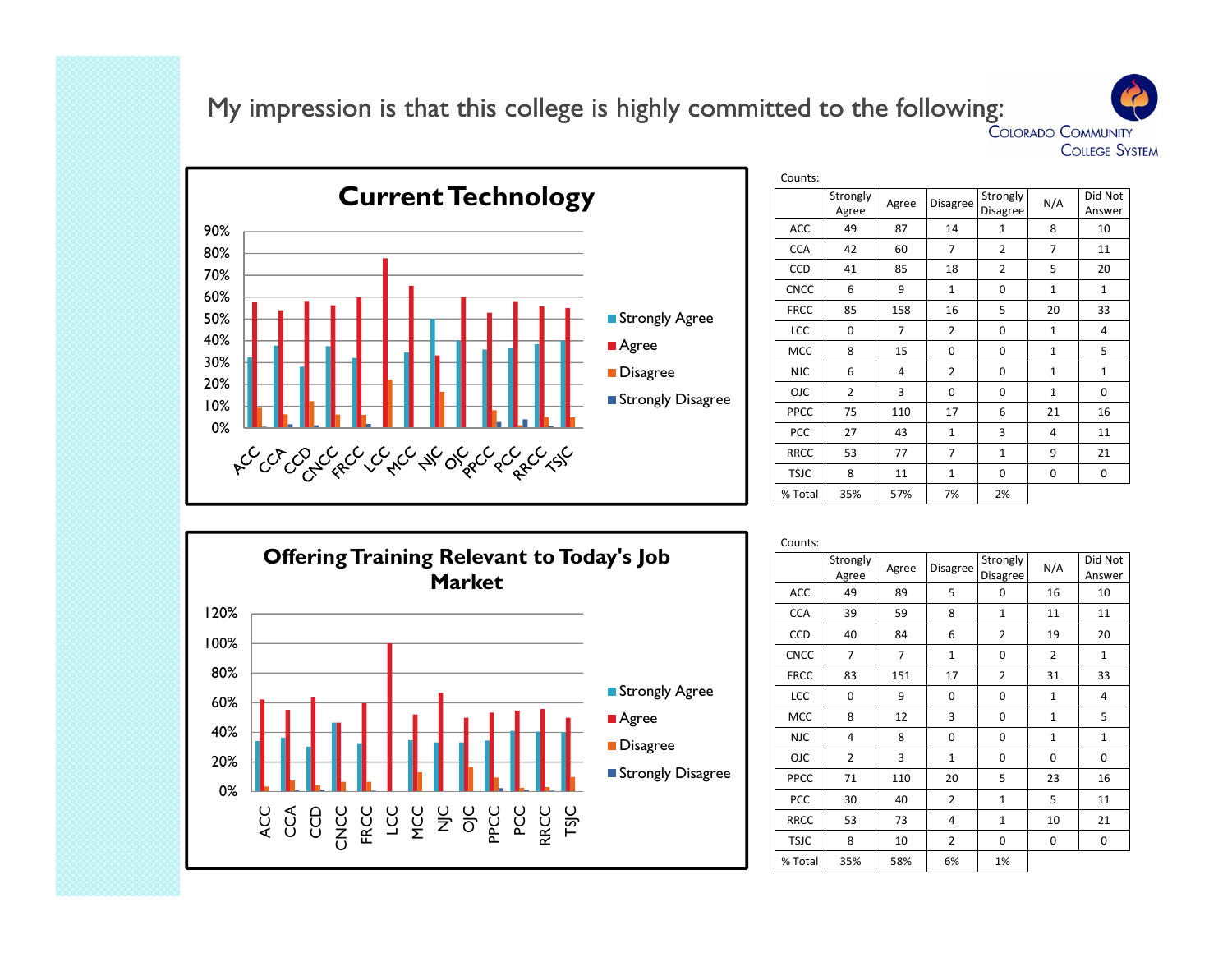My impression is that this college is highly committed to the following:<br>COLORADO COMMUNITY

**Creating a Smooth Transition from High School to College** 80%70%60%50%Strongly Agree 40%**Agree** 30%**Disagree** 20%10% PPCC 63 76 11 6 73 16 St l Di Strongly Disagree 0%مول ره می دل دل ره مول مهره دل دل دل دل

| Counts:     |                   |                |                 |                      |                |                   |
|-------------|-------------------|----------------|-----------------|----------------------|----------------|-------------------|
|             | Strongly<br>Agree | Agree          | <b>Disagree</b> | Strongly<br>Disagree | N/A            | Did Not<br>Answer |
| <b>ACC</b>  | 24                | 54             | 5               | 0                    | 76             | 10                |
| <b>CCA</b>  | 33                | 39             | $\overline{2}$  | $\mathbf{1}$         | 43             | 11                |
| CCD         | 27                | 62             | 9               | $\overline{2}$       | 51             | 20                |
| <b>CNCC</b> | 5                 | 7              | 0               | 0                    | 5              | $\mathbf{1}$      |
| <b>FRCC</b> | 59                | 106            | 10              | $\mathbf{1}$         | 108            | 33                |
| LCC         | $\overline{2}$    | 6              | 0               | $\Omega$             | $\overline{2}$ | 4                 |
| <b>MCC</b>  | $\overline{8}$    | $\overline{3}$ | $\overline{2}$  | $\overline{0}$       | 11             | $\overline{5}$    |
|             |                   |                |                 |                      |                |                   |
| <b>NJC</b>  | 7                 | 4              | $\mathbf{1}$    | 0                    | $\mathbf{1}$   | $\mathbf{1}$      |
| <b>OJC</b>  | 3                 | $\overline{2}$ | 0               | 0                    | $\mathbf{1}$   | 0                 |
| <b>PPCC</b> | 63                | 76             | 11              | 6                    | 73             | 16                |
| <b>PCC</b>  | 22                | 24             | 3               | 3                    | 26             | 11                |
| <b>RRCC</b> | 31                | 51             | $\overline{2}$  | $\mathbf{1}$         | 62             | 21                |
| <b>TSJC</b> | 7                 | 7              | $\mathbf{1}$    | 0                    | 5              | 0                 |
| % Total     | 37%               | 56%            | 6%              | 2%                   |                |                   |

**COLLEGE SYSTEM** 



| CUUIILS.    |                   |       |                 |                      |                |                   |
|-------------|-------------------|-------|-----------------|----------------------|----------------|-------------------|
|             | Strongly<br>Agree | Agree | <b>Disagree</b> | Strongly<br>Disagree | N/A            | Did Not<br>Answer |
| ACC         | 33                | 61    | 6               | 2                    | 57             | 10                |
| <b>CCA</b>  | 35                | 56    | $\overline{2}$  | $\mathbf{1}$         | 24             | 11                |
| CCD         | 36                | 64    | 12              | 4                    | 35             | 20                |
| <b>CNCC</b> | 5                 | 5     | $\mathbf{1}$    | 0                    | 6              | $\mathbf{1}$      |
| <b>FRCC</b> | 72                | 128   | 17              | 5                    | 62             | 33                |
| LCC         | $\mathbf{1}$      | 4     | $\overline{2}$  | 0                    | 3              | 4                 |
| MCC         | 6                 | 8     | 3               | 0                    | $\overline{7}$ | 5                 |
| <b>NJC</b>  | 5                 | 4     | $\mathbf{1}$    | 0                    | 3              | $\mathbf{1}$      |
| <b>OJC</b>  | $\overline{2}$    | 4     | 0               | 0                    | 0              | 0                 |
| PPCC        | 77                | 88    | 12              | 7                    | 45             | 16                |
| PCC         | 25                | 31    | 4               | 3                    | 15             | 11                |
| <b>RRCC</b> | 40                | 65    | $\overline{2}$  | 0                    | 40             | 21                |
| <b>TSJC</b> | 6                 | 9     | $\mathbf{1}$    | 0                    | 4              | 0                 |
| % Total     | 36%               | 55%   | 7%              | 2%                   |                |                   |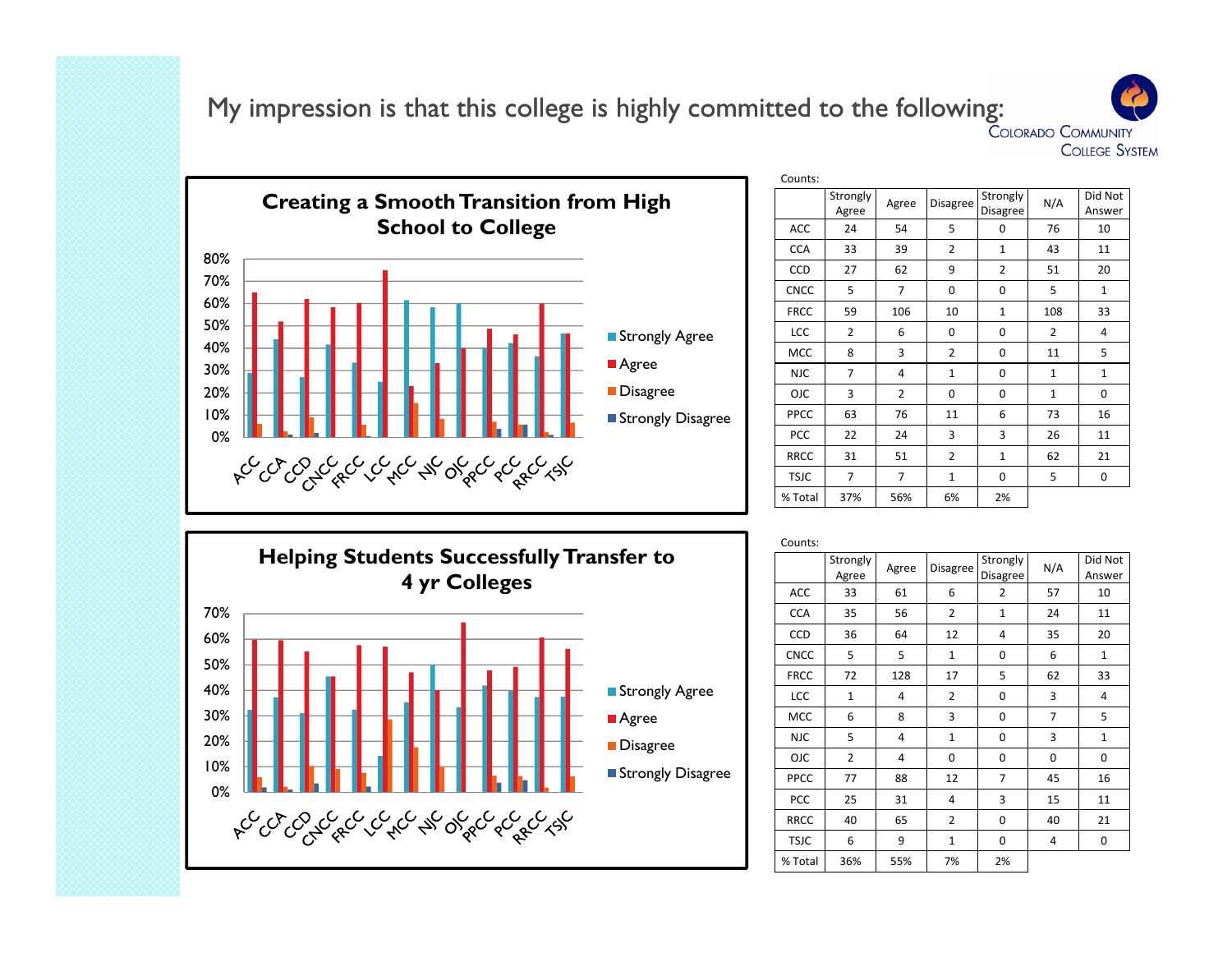I became aware of this community college by:





| Count:      |                                        |                                        |                |                     |                 |                                       |                           |
|-------------|----------------------------------------|----------------------------------------|----------------|---------------------|-----------------|---------------------------------------|---------------------------|
|             | Advertising/Poster/<br><b>Brochure</b> | College recruiter at<br>my high school | Family/Friends | High school advisor | Online/ Website | Previously noticed<br>campus location | Other (please<br>specify) |
| ACC         | 9                                      | 4                                      | 46             | 10                  | 29              | 43                                    | 18                        |
| <b>CCA</b>  |                                        |                                        | 45             | 4                   | 23              | 29                                    | 9                         |
| <b>CCD</b>  | 4                                      |                                        | 42             | $\overline{ }$      | 40              | 41                                    | 16                        |
| <b>CNCC</b> | 0                                      |                                        | 10             |                     | 3               | $\mathbf 0$                           | 3                         |
| <b>FRCC</b> | 14                                     |                                        | 97             | 18                  | 31              | 94                                    | 28                        |
| <b>LCC</b>  | 0                                      |                                        | 4              |                     | 0               | 2                                     |                           |
| MCC         |                                        | 0                                      | 8              |                     |                 |                                       |                           |
| <b>NJC</b>  | 0                                      | 0                                      | 4              |                     | 4               |                                       |                           |
| <b>OJC</b>  |                                        | $\Omega$                               | $\mathcal{P}$  | 0                   |                 |                                       | 0                         |
| <b>PPCC</b> | 22                                     | 4                                      | 80             | 11                  | 31              | 56                                    | 25                        |
| <b>PCC</b>  | 12                                     |                                        | 29             | $\Omega$            | 5               | 20                                    | 11                        |
| <b>RRCC</b> | 5                                      |                                        | 49             | 10                  | 30              | 33                                    | 18                        |
| <b>TSJC</b> | 2                                      |                                        | 6              | $\overline{2}$      | $\mathcal{P}$   | 4                                     | 3                         |
| % Total     | 6%                                     | 1%                                     | 34%            | 5%                  | 17%             | 26%                                   | 11%                       |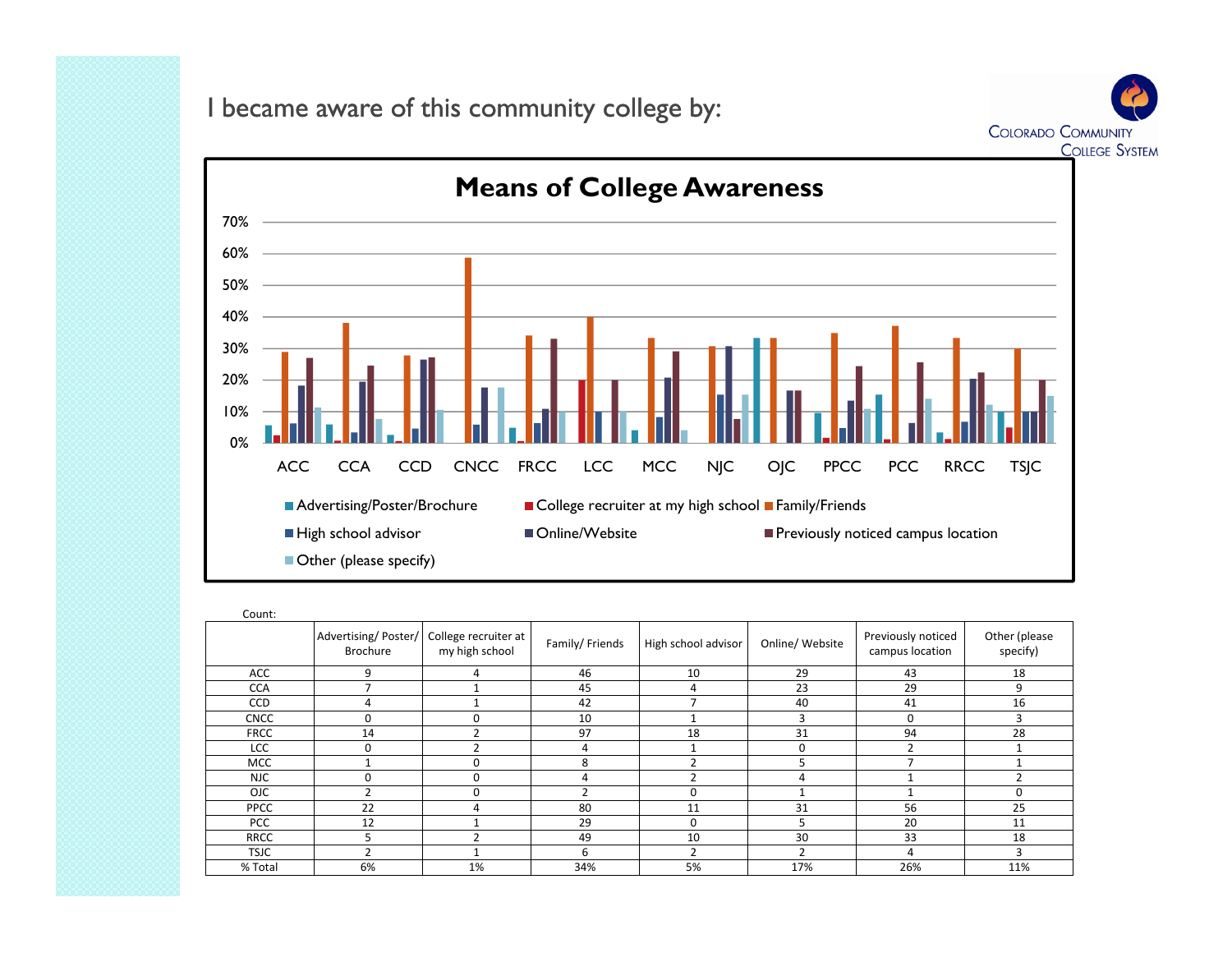



| Counts:     |                   |       |                 |                      |                |                   |
|-------------|-------------------|-------|-----------------|----------------------|----------------|-------------------|
|             | Strongly<br>Agree | Agree | <b>Disagree</b> | Strongly<br>Disagree | N/A            | Did Not<br>Answer |
| <b>ACC</b>  | 64                | 65    | 15              | 3                    | 12             | 10                |
| <b>CCA</b>  | 44                | 59    | 7               | $\mathbf{1}$         | $\overline{7}$ | 11                |
| CCD         | 75                | 52    | 13              | 4                    | $\overline{7}$ | 20                |
| <b>CNCC</b> | 6                 | 8     | $\overline{2}$  | $\Omega$             | $\mathbf{1}$   | $\mathbf{1}$      |
| <b>FRCC</b> | 129               | 113   | 29              | 4                    | 9              | 33                |
| LCC         | $\mathbf{1}$      | 4     | $\overline{2}$  | 0                    | 3              | 4                 |
| MCC         | 8                 | 8     | 4               | $\mathbf{1}$         | 3              | 5                 |
| <b>NJC</b>  | 5                 | 6     | $\overline{2}$  | 0                    | 0              | 1                 |
| <b>OJC</b>  | 3                 | 3     | 0               | 0                    | $\Omega$       | 0                 |
| PPCC        | 106               | 84    | 16              | 13                   | 10             | 16                |
| PCC         | 30                | 33    | 9               | 5                    | $\mathbf{1}$   | 11                |
| <b>RRCC</b> | 59                | 56    | 14              | 6                    | 12             | 21                |
| <b>TSJC</b> | 6                 | 9     | $\mathbf{1}$    | 0                    | 4              | 0                 |
| % Total     | 45%               | 42%   | 10%             | 3%                   |                |                   |



| Counts:     |                   |                |                 |                      |              |                   |
|-------------|-------------------|----------------|-----------------|----------------------|--------------|-------------------|
|             | Strongly<br>Agree | Agree          | <b>Disagree</b> | Strongly<br>Disagree | N/A          | Did Not<br>Answer |
| ACC         | 44                | 46             | 17              | 6                    | 46           | 10                |
| <b>CCA</b>  | 35                | 49             | 10              | $\mathbf{1}$         | 23           | 11                |
| CCD         | 63                | 52             | 16              | 4                    | 16           | 20                |
| <b>CNCC</b> | 5                 | 7              | 0               | $\mathbf{1}$         | 4            | $\mathbf{1}$      |
| <b>FRCC</b> | 74                | 88             | 38              | 11                   | 73           | 33                |
| LCC         | $\mathbf{1}$      | 4              | $\overline{2}$  | 0                    | 3            | 4                 |
| <b>MCC</b>  | 8                 | 9              | 4               | 0                    | 3            | 5                 |
| <b>NJC</b>  | 5                 | 4              | 3               | 0                    | $\mathbf{1}$ | $\mathbf{1}$      |
| OJC         | 3                 | $\overline{2}$ | 0               | 0                    | $\mathbf{1}$ | 0                 |
| PPCC        | 72                | 59             | 25              | 10                   | 63           | 16                |
| PCC         | 33                | 30             | 4               | 3                    | 8            | 11                |
| <b>RRCC</b> | 40                | 43             | 16              | 6                    | 42           | 21                |
| <b>TSJC</b> | 6                 | 8              | 0               | 0                    | 6            | 0                 |
| % Total     | 40%               | 41%            | 14%             | 4%                   |              |                   |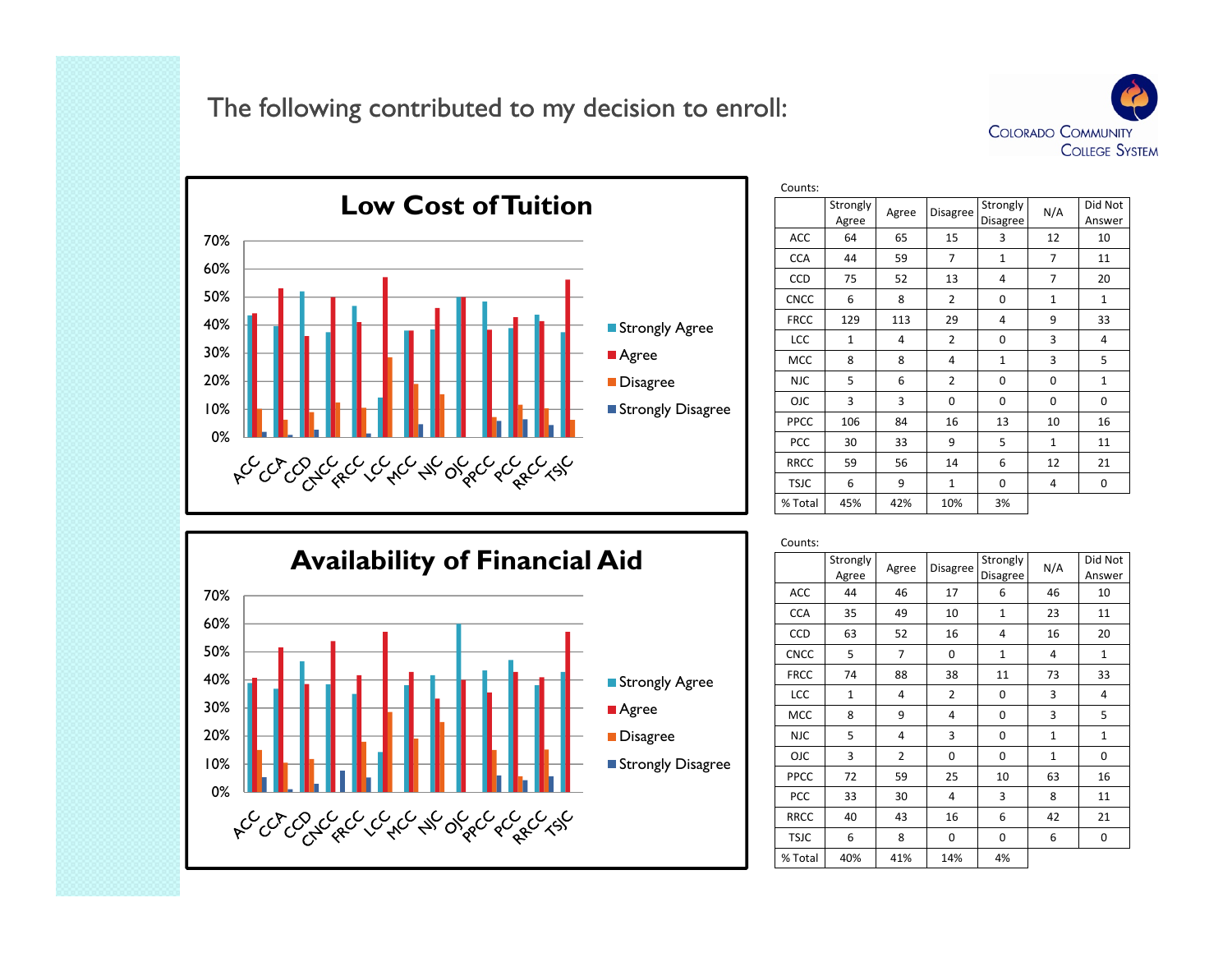



| Counts:     |                   |                |                 |                      |              |                   |
|-------------|-------------------|----------------|-----------------|----------------------|--------------|-------------------|
|             | Strongly<br>Agree | Agree          | <b>Disagree</b> | Strongly<br>Disagree | N/A          | Did Not<br>Answer |
| ACC         | 20                | 31             | 31              | 7                    | 70           | 10                |
| <b>CCA</b>  | 19                | 32             | 17              | 6                    | 44           | 11                |
| CCD         | 29                | 35             | 34              | 9                    | 44           | 20                |
| <b>CNCC</b> | $\mathbf{1}$      | 6              | $\mathbf{1}$    | $\mathbf{1}$         | 8            | $\mathbf{1}$      |
| <b>FRCC</b> | 22                | 52             | 69              | 20                   | 121          | 33                |
| LCC         | 3                 | 3              | $\overline{2}$  | 0                    | 2            | 4                 |
| <b>MCC</b>  | 5                 | 8              | 4               | $\mathbf 0$          | 7            | 5                 |
| <b>NJC</b>  | 7                 | 2              | 3               | 0                    | $\mathbf{1}$ | $\mathbf{1}$      |
| <b>OJC</b>  | $\overline{2}$    | $\overline{2}$ | $\overline{2}$  | $\Omega$             | 0            | 0                 |
| PPCC        | 34                | 32             | 42              | 13                   | 108          | 16                |
| PCC         | 6                 | 24             | 13              | 12                   | 23           | 11                |
| <b>RRCC</b> | 16                | 32             | 24              | 6                    | 69           | 21                |
| <b>TSJC</b> | 3                 | 6              | $\mathbf{1}$    | $\mathbf{1}$         | 9            | 0                 |
| % Total     | 23%               | 36%            | 33%             | 9%                   |              |                   |



| Counts:     |                   |                |                 |                      |                |                   |
|-------------|-------------------|----------------|-----------------|----------------------|----------------|-------------------|
|             | Strongly<br>Agree | Agree          | <b>Disagree</b> | Strongly<br>Disagree | N/A            | Did Not<br>Answer |
| ACC         | 77                | 69             | 9               | $\mathbf{1}$         | 3              | 10                |
| <b>CCA</b>  | 48                | 61             | 6               | $\mathbf{1}$         | $\overline{2}$ | 11                |
| CCD         | 59                | 68             | 16              | 3                    | 5              |                   |
| <b>CNCC</b> | 4                 | 12             | $\mathbf{1}$    | 0                    | 0              | 1                 |
| <b>FRCC</b> | 114               | 139            | 24              | 3                    | 4              | 33                |
| LCC         | $\mathbf{1}$      | 7              | $\mathbf{1}$    | 0                    | $\mathbf{1}$   | 4                 |
| <b>MCC</b>  | 11                | 10             | $\overline{2}$  | 0                    | $\mathbf{1}$   | 5                 |
| <b>NJC</b>  | 9                 | $\overline{2}$ | $\mathbf{1}$    | 0                    | $\mathbf{1}$   | $\mathbf{1}$      |
| <b>OJC</b>  | 4                 | $\mathbf{1}$   | $\mathbf{1}$    | 0                    | 0              | 0                 |
| PPCC        | 89                | 115            | 15              | 4                    | 6              | 16                |
| PCC         | 33                | 41             | $\mathbf{1}$    | $\overline{2}$       | $\mathbf{1}$   | 11                |
| <b>RRCC</b> | 76                | 64             | 3               | $\mathbf{1}$         | 3              | 21                |
| <b>TSJC</b> | 9                 | 9              | $\mathbf 1$     | 0                    | $\mathbf{1}$   | 0                 |
| % Total     | 43%               | 49%            | 7%              | 1%                   |                |                   |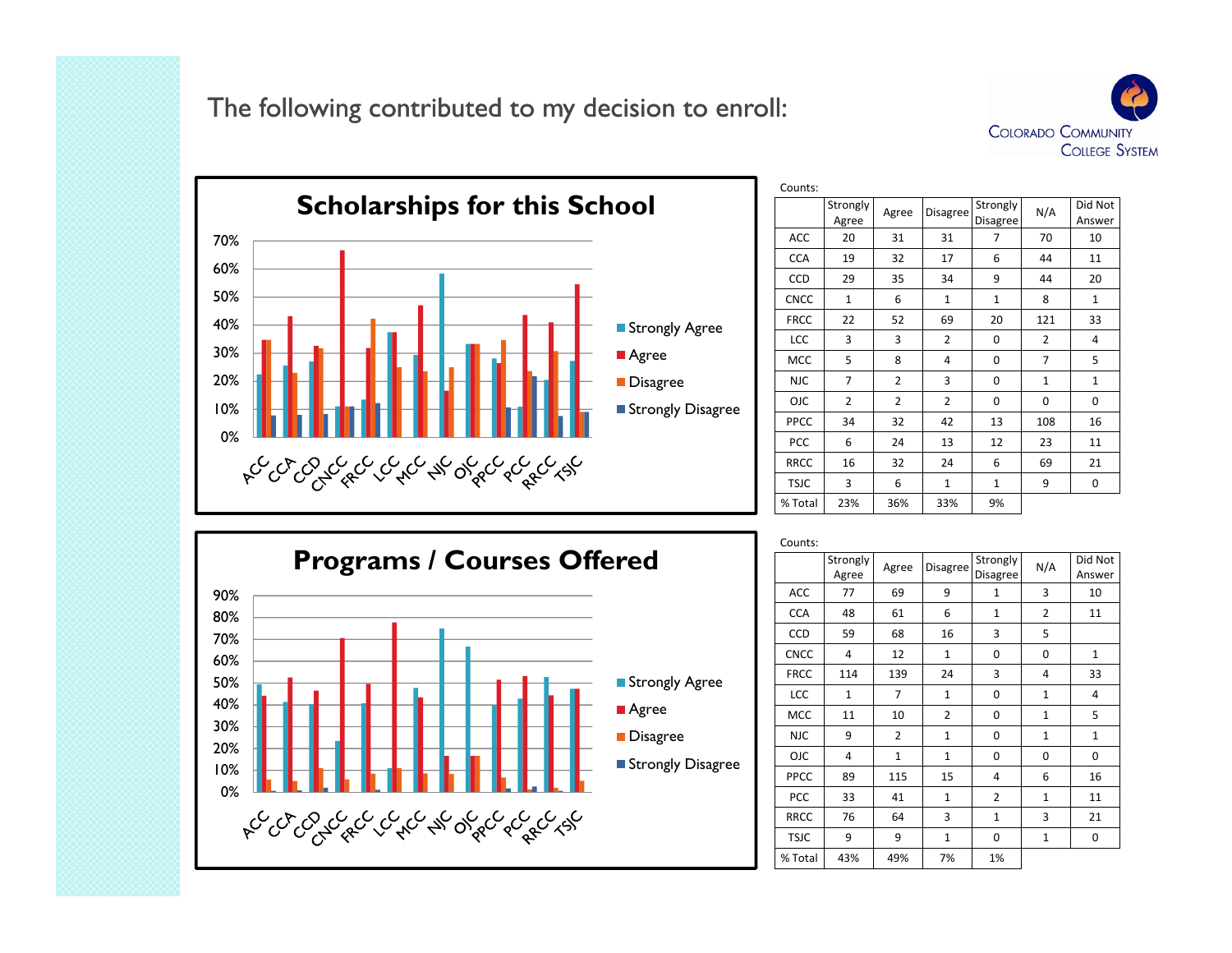



| Counts:     |                   |       |                |                      |                |                   |
|-------------|-------------------|-------|----------------|----------------------|----------------|-------------------|
|             | Strongly<br>Agree | Agree | Disagree       | Strongly<br>Disagree | N/A            | Did Not<br>Answer |
| <b>ACC</b>  | 42                | 67    | 22             | 5                    | 23             | 10                |
| <b>CCA</b>  | 25                | 54    | 20             | $\mathbf{1}$         | 18             | 11                |
| <b>CCD</b>  | 30                | 62    | 36             | 4                    | 19             | 20                |
| <b>CNCC</b> | $\mathbf{1}$      | 8     | $\mathbf{1}$   | $\mathbf{1}$         | 6              | 1                 |
| <b>FRCC</b> | 54                | 123   | 54             | 8                    | 45             | 33                |
| LCC         | 0                 | 5     | 3              | 0                    | $\overline{2}$ | 4                 |
| <b>MCC</b>  | 7                 | 10    | $\overline{2}$ | 0                    | 5              | 5                 |
| <b>NJC</b>  | 6                 | 5     | $\mathbf{1}$   | 0                    | $\mathbf{1}$   | $\mathbf{1}$      |
| <b>OJC</b>  | $\mathbf{1}$      | 4     | $\mathbf{1}$   | $\Omega$             | 0              | 0                 |
| PPCC        | 60                | 99    | 29             | 4                    | 37             | 16                |
| PCC         | 21                | 33    | 11             | 4                    | 9              | 11                |
| <b>RRCC</b> | 33                | 67    | 17             | $\overline{7}$       | 23             | 21                |
| <b>TSJC</b> | 4                 | 13    | $\mathbf{1}$   | 0                    | $\overline{2}$ | 0                 |
| % Total     | 27%               | 51%   | 19%            | 3%                   |                |                   |



| Counts:     |                   |       |                 |                      |                |                   |
|-------------|-------------------|-------|-----------------|----------------------|----------------|-------------------|
|             | Strongly<br>Agree | Agree | <b>Disagree</b> | Strongly<br>Disagree | N/A            | Did Not<br>Answer |
| <b>ACC</b>  | 34                | 71    | 21              | 3                    | 30             | 10                |
| <b>CCA</b>  | 26                | 53    | 23              | $\mathbf{1}$         | 15             | 11                |
| <b>CCD</b>  | 24                | 61    | 38              | 5                    | 23             | 20                |
| <b>CNCC</b> | 4                 | 8     | 0               | 0                    | 5              | $\mathbf{1}$      |
| <b>FRCC</b> | 73                | 119   | 48              | 10                   | 34             | 33                |
| LCC         | $\mathbf{1}$      | 6     | $\mathbf{1}$    | 0                    | $\overline{2}$ | 4                 |
| <b>MCC</b>  | 9                 | 11    | 4               | 0                    | 0              | 5                 |
| <b>NJC</b>  | 6                 | 3     | $\overline{2}$  | $\mathbf{1}$         | $\mathbf{1}$   | $\mathbf{1}$      |
| <b>OJC</b>  | 1                 | 4     | 0               | 0                    | $\mathbf{1}$   | 0                 |
| PPCC        | 57                | 101   | 29              | 5                    | 37             | 16                |
| PCC         | 26                | 34    | 10              | 3                    | 5              | 11                |
| <b>RRCC</b> | 33                | 62    | 21              | 6                    | 25             | 21                |
| <b>TSJC</b> | 6                 | 12    | 0               | 0                    | $\overline{2}$ | 0                 |
| % Total     | 28%               | 50%   | 19%             | 3%                   |                |                   |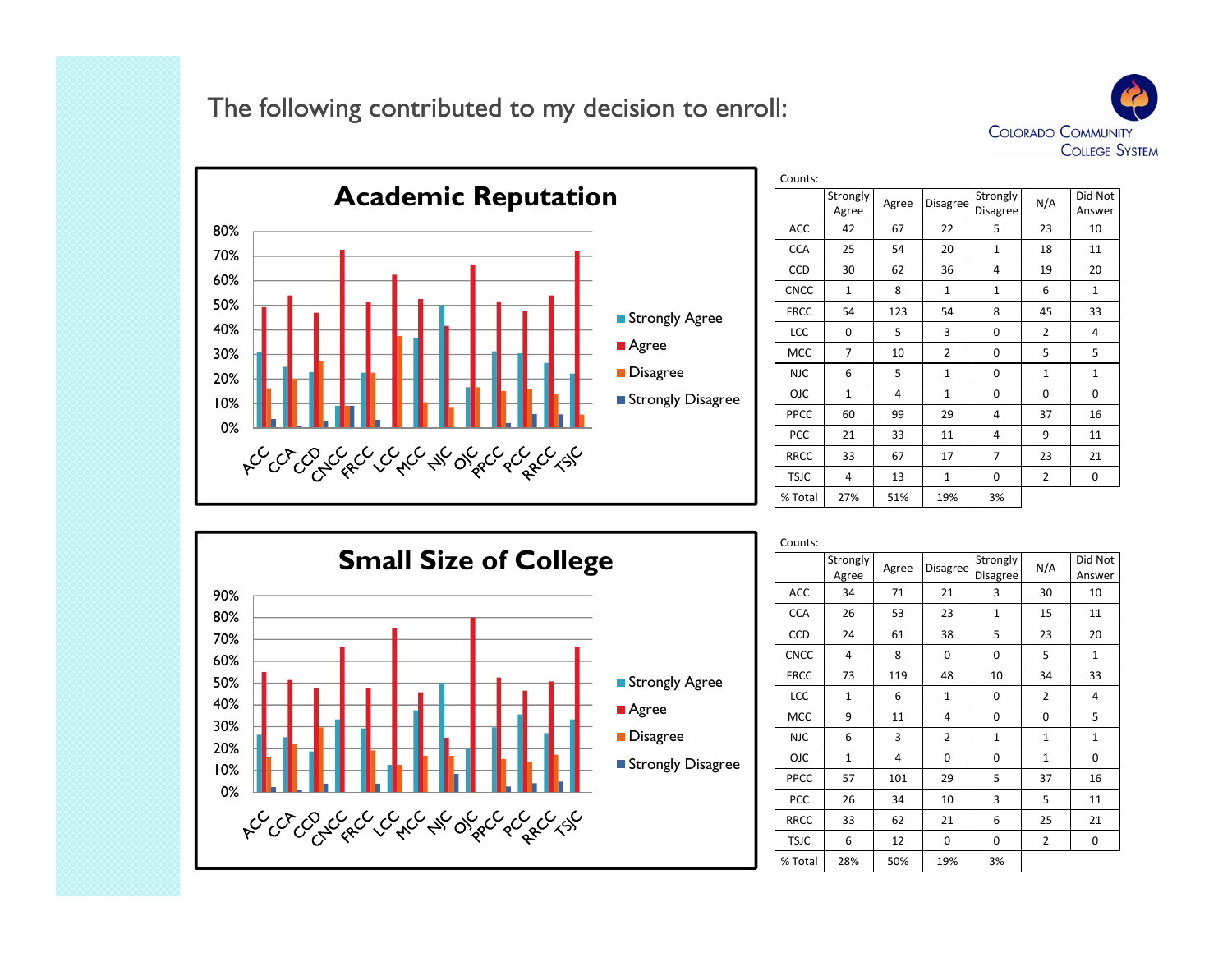



| Counts:     |                   |                |                |                             |                |                   |
|-------------|-------------------|----------------|----------------|-----------------------------|----------------|-------------------|
|             | Strongly<br>Agree | Agree          | Disagree       | Strongly<br><b>Disagree</b> | N/A            | Did Not<br>Answer |
| <b>ACC</b>  | 41                | 66             | 20             | 3                           | 29             | 10                |
| <b>CCA</b>  | 34                | 54             | 15             | $\overline{2}$              | 13             | 11                |
| CCD         | 31                | 68             | 30             | 4                           | 18             | 20                |
| <b>CNCC</b> | 5                 | 8              | 0              | 0                           | 4              | $\mathbf{1}$      |
| <b>FRCC</b> | 86                | 117            | 40             | 9                           | 32             | 33                |
| LCC         | 0                 | 6              | $\overline{2}$ | 0                           | $\overline{2}$ | 4                 |
| <b>MCC</b>  | 8                 | 12             | 3              | $\mathbf{1}$                | 0              | 5                 |
| <b>NJC</b>  | 7                 | 3              | $\overline{2}$ | $\mathbf{1}$                | 0              | $\mathbf{1}$      |
| <b>OJC</b>  | $\mathbf{1}$      | $\overline{4}$ | 0              | 0                           | $\mathbf{1}$   | 0                 |
| PPCC        | 67                | 92             | 31             | 4                           | 35             | 16                |
| PCC         | 28                | 34             | 8              | 3                           | 5              | 11                |
| <b>RRCC</b> | 37                | 68             | 16             | 6                           | 20             | 21                |
| <b>TSJC</b> | 6                 | 11             | 0              | 0                           | 3              | 0                 |
| % Total     | 32%               | 49%            | 16%            | 3%                          |                |                   |



| Counts:     |                   |                |                 |                      |              |                   |
|-------------|-------------------|----------------|-----------------|----------------------|--------------|-------------------|
|             | Strongly<br>Agree | Agree          | <b>Disagree</b> | Strongly<br>Disagree | N/A          | Did Not<br>Answer |
| ACC         | 24                | 49             | 21              | 7                    | 58           | 10                |
| <b>CCA</b>  | 23                | 38             | 20              | 3                    | 34           | 11                |
| <b>CCD</b>  | 24                | 51             | 30              | 7                    | 39           | 20                |
| <b>CNCC</b> | $\mathbf{1}$      | 10             | 0               | $\mathbf 0$          | 6            | $\mathbf{1}$      |
| <b>FRCC</b> | 56                | 105            | 35              | 12                   | 76           | 33                |
| LCC         | 0                 | 5              | 1               | 0                    | 4            | 4                 |
| <b>MCC</b>  | 8                 | 4              | 3               | $\mathbf{1}$         | 8            | 5                 |
| <b>NJC</b>  | 4                 | 6              | $\overline{2}$  | 0                    | $\mathbf{1}$ | $\mathbf{1}$      |
| <b>OJC</b>  | $\overline{2}$    | $\overline{2}$ | $\overline{2}$  | 0                    | 0            | 0                 |
| PPCC        | 48                | 65             | 35              | 6                    | 75           | 16                |
| PCC         | 19                | 23             | 14              | 4                    | 18           | 11                |
| <b>RRCC</b> | 25                | 55             | 15              | 5                    | 47           | 21                |
| <b>TSJC</b> | 4                 | 9              | 1               | $\mathbf{1}$         | 5            | 0                 |
| % Total     | 27%               | 48%            | 21%             | 5%                   |              |                   |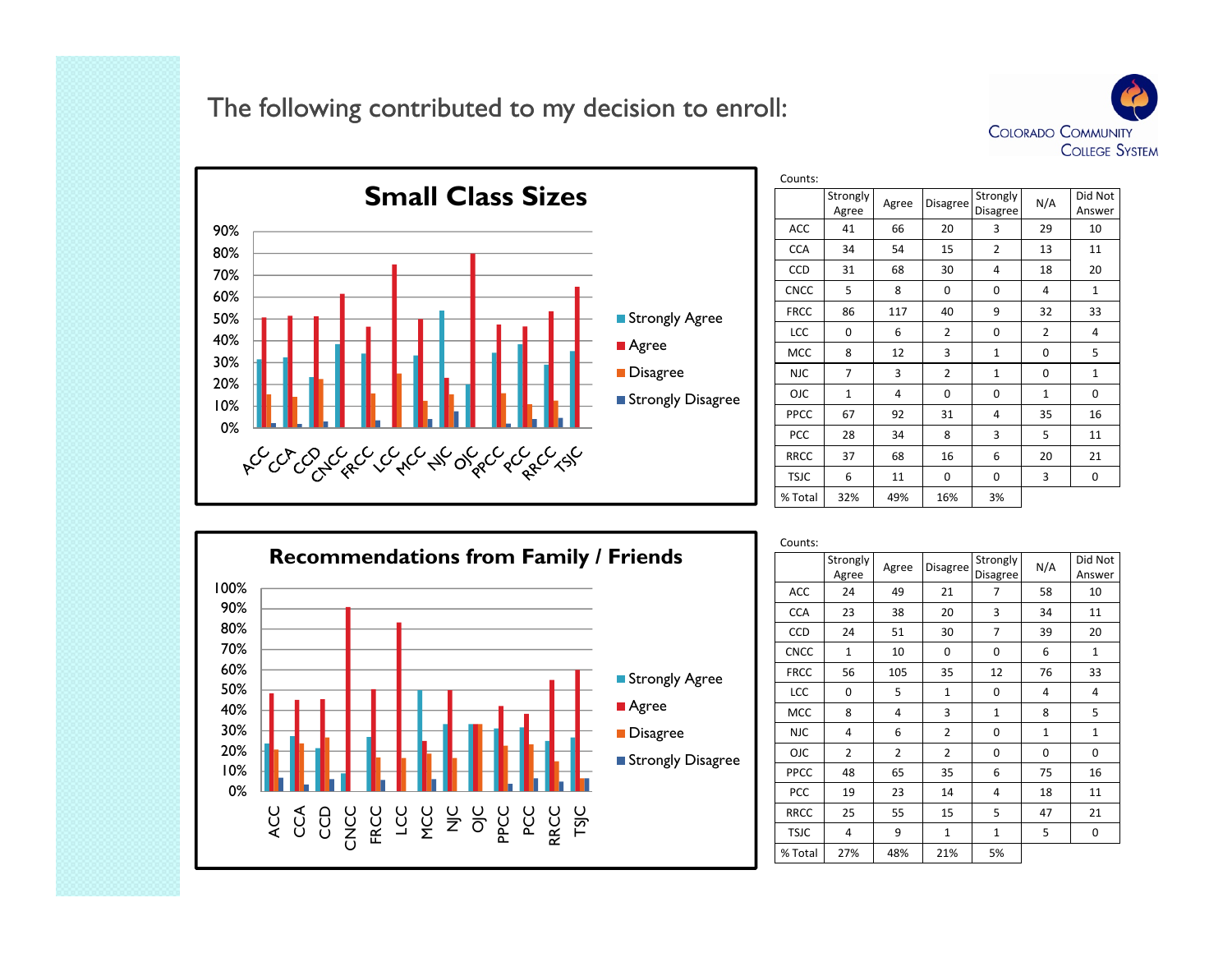



|             | Strongly<br>Agree | Agree          | Disagree       | Strongly<br>Disagree | N/A            | Did Not<br>Answer |
|-------------|-------------------|----------------|----------------|----------------------|----------------|-------------------|
| ACC         | 65                | 59             | 15             | 6                    | 14             | 10                |
| <b>CCA</b>  | 52                | 50             | 9              | $\overline{2}$       | 5              | 11                |
| <b>CCD</b>  | 58                | 75             | 6              | 6                    | 6              | 20                |
| <b>CNCC</b> | $\overline{2}$    | 11             | 0              | $\mathbf 0$          | 4              | 1                 |
| <b>FRCC</b> | 126               | 129            | 14             | 5                    | 10             | 33                |
| LCC         | 0                 | $\overline{7}$ | $\mathbf{1}$   | 0                    | $\overline{2}$ | 4                 |
| <b>MCC</b>  | 11                | 11             | 0              | $\mathbf{1}$         | $\mathbf{1}$   | 5                 |
| <b>NJC</b>  | 5                 | 5              | $\mathbf{1}$   | $\overline{2}$       | 0              | $\mathbf{1}$      |
| <b>OJC</b>  | 3                 | 3              | 0              | $\mathbf 0$          | 0              | 0                 |
| <b>PPCC</b> | 99                | 103            | 10             | 7                    | 10             | 16                |
| PCC         | 30                | 38             | 4              | $\overline{2}$       | 4              | 11                |
| <b>RRCC</b> | 52                | 72             | 8              | 4                    | 11             | 21                |
| <b>TSJC</b> | $\overline{7}$    | 8              | $\overline{2}$ | $\mathbf 0$          | 3              | 0                 |
| % Total     | 43%               | 48%            | 6%             | 3%                   |                |                   |



| Counts:     |                   |       |                 |                      |              |                   |
|-------------|-------------------|-------|-----------------|----------------------|--------------|-------------------|
|             | Strongly<br>Agree | Agree | <b>Disagree</b> | Strongly<br>Disagree | N/A          | Did Not<br>Answer |
| ACC         | 23                | 49    | 28              | 25                   | 34           | 10                |
| <b>CCA</b>  | 25                | 47    | 27              | 4                    | 15           | 11                |
| CCD         | 28                | 65    | 35              | 8                    | 15           | 20                |
| <b>CNCC</b> | $\mathbf{1}$      | 7     | $\mathbf{1}$    | 0                    | 8            | $\mathbf{1}$      |
| <b>FRCC</b> | 40                | 108   | 65              | 19                   | 52           | 33                |
| LCC         | $\mathbf{1}$      | 4     | 3               | 0                    | 2            | 4                 |
| MCC         | 4                 | 9     | 5               | $\mathbf{1}$         | 5            | 5                 |
| <b>NJC</b>  | 3                 | 5     | 4               | 0                    | $\mathbf{1}$ | $\mathbf{1}$      |
| <b>OJC</b>  | $\mathbf{1}$      | 4     | $\mathbf{1}$    | 0                    | 0            | 0                 |
| PPCC        | 49                | 72    | 49              | 8                    | 51           | 16                |
| PCC         | 20                | 32    | 9               | 4                    | 13           | 11                |
| <b>RRCC</b> | 27                | 47    | 30              | 10                   | 33           | 21                |
| <b>TSJC</b> | $\overline{2}$    | 8     | 3               | 0                    | 7            | 0                 |
| % Total     | 22%               | 45%   | 26%             | 8%                   |              |                   |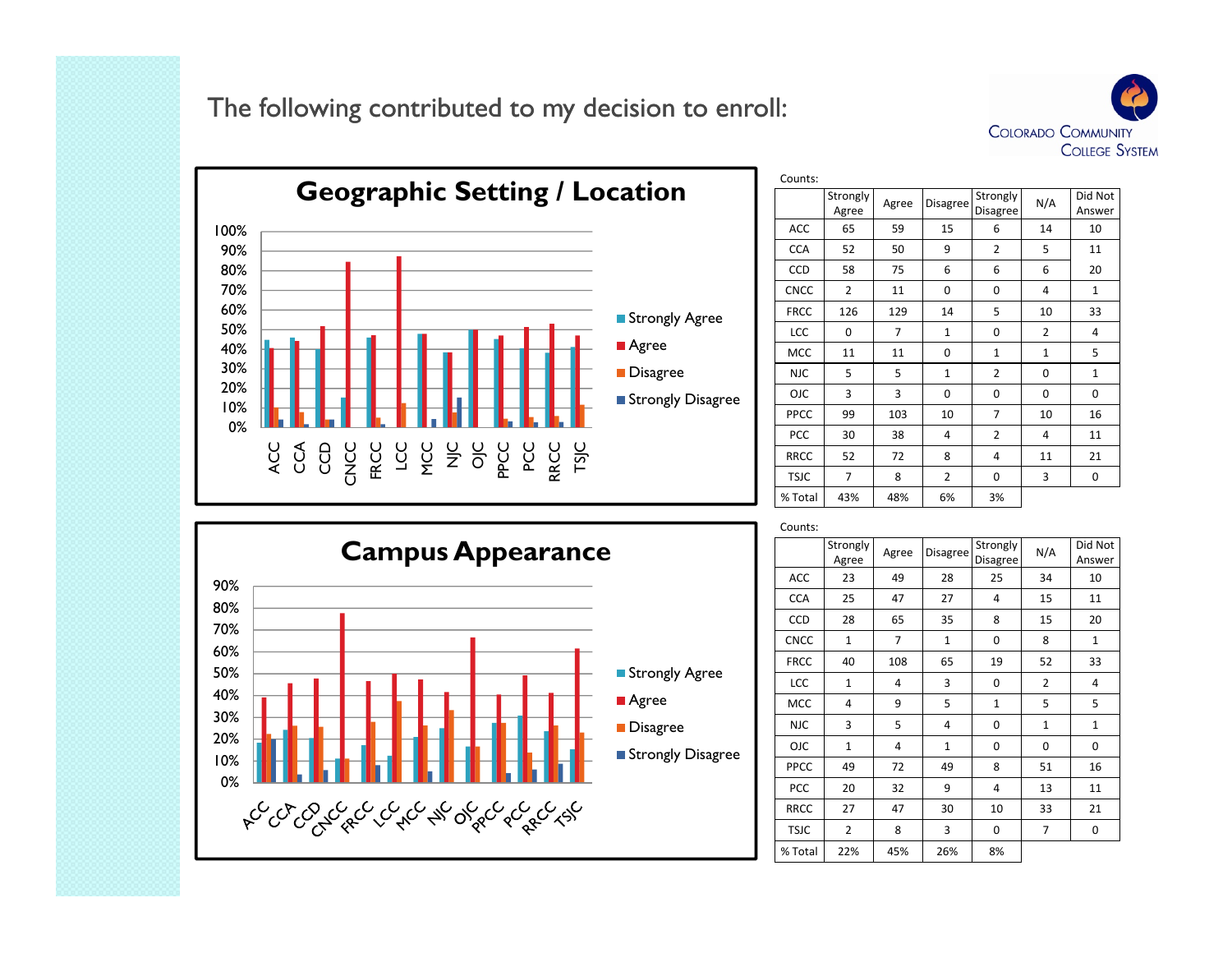



| Counts:     |                   |       |                 |                      |                |                   |
|-------------|-------------------|-------|-----------------|----------------------|----------------|-------------------|
|             | Strongly<br>Agree | Agree | <b>Disagree</b> | Strongly<br>Disagree | N/A            | Did Not<br>Answer |
| ACC         | 23                | 47    | 34              | 16                   | 39             | 10                |
| <b>CCA</b>  | 23                | 41    | 23              | 6                    | 25             | 11                |
| <b>CCD</b>  | 27                | 41    | 43              | 19                   | 21             | 20                |
| <b>CNCC</b> | 3                 | 8     | 0               | $\mathbf 0$          | 6              | $\mathbf{1}$      |
| <b>FRCC</b> | 38                | 83    | 78              | 25                   | 60             | 33                |
| LCC         | 0                 | 4     | 4               | $\mathbf 0$          | $\overline{2}$ | 4                 |
| <b>MCC</b>  | 10                | 8     | 4               | $\mathbf 0$          | $\overline{2}$ | 5                 |
| <b>NJC</b>  | 5                 | 5     | $\overline{2}$  | $\mathbf 0$          | $\mathbf{1}$   | $\mathbf{1}$      |
| <b>OJC</b>  | $\mathbf{1}$      | 3     | 0               | $\mathbf{1}$         | 0              | 0                 |
| PPCC        | 42                | 66    | 49              | 21                   | 51             | 16                |
| PCC         | 12                | 33    | 9               | 12                   | 12             | 11                |
| <b>RRCC</b> | 22                | 39    | 34              | 14                   | 38             | 21                |
| <b>TSJC</b> | 3                 | 11    | 3               | $\mathbf{1}$         | $\overline{2}$ | 0                 |
| % Total     | 21%               | 39%   | 28%             | 11%                  |                |                   |



| Counts:     |                   |                |          |                      |                |                   |
|-------------|-------------------|----------------|----------|----------------------|----------------|-------------------|
|             | Strongly<br>Agree | Agree          | Disagree | Strongly<br>Disagree | N/A            | Did Not<br>Answer |
| <b>ACC</b>  | 5                 | 6              | 34       | 19                   | 95             | 10                |
| <b>CCA</b>  | 6                 | 10             | 29       | 11                   | 62             | 11                |
| CCD         | 9                 | 17             | 41       | 16                   | 68             | 20                |
| <b>CNCC</b> | 0                 | 4              | 2        | 0                    | 11             | $\mathbf{1}$      |
| <b>FRCC</b> | 8                 | 16             | 62       | 51                   | 147            | 33                |
| LCC         | 3                 | $\mathbf{1}$   | 4        | 0                    | $\overline{2}$ | 4                 |
| MCC         | $\mathbf{1}$      | 3              | 4        | 4                    | 12             | 5                 |
| <b>NJC</b>  | $\overline{2}$    | 4              | 4        | 0                    | 3              | $\mathbf{1}$      |
| <b>OJC</b>  | 0                 | $\overline{2}$ | 0        | $\mathbf{1}$         | 3              | 0                 |
| PPCC        | 16                | 14             | 49       | 23                   | 127            | 16                |
| <b>PCC</b>  | 3                 | 8              | 11       | 11                   | 45             | 11                |
| <b>RRCC</b> | 3                 | 11             | 21       | 31                   | 81             | 21                |
| <b>TSJC</b> | 1                 | 3              | 2        | 2                    | 12             | 0                 |
| % Total     | 10%               | 17%            | 45%      | 28%                  |                |                   |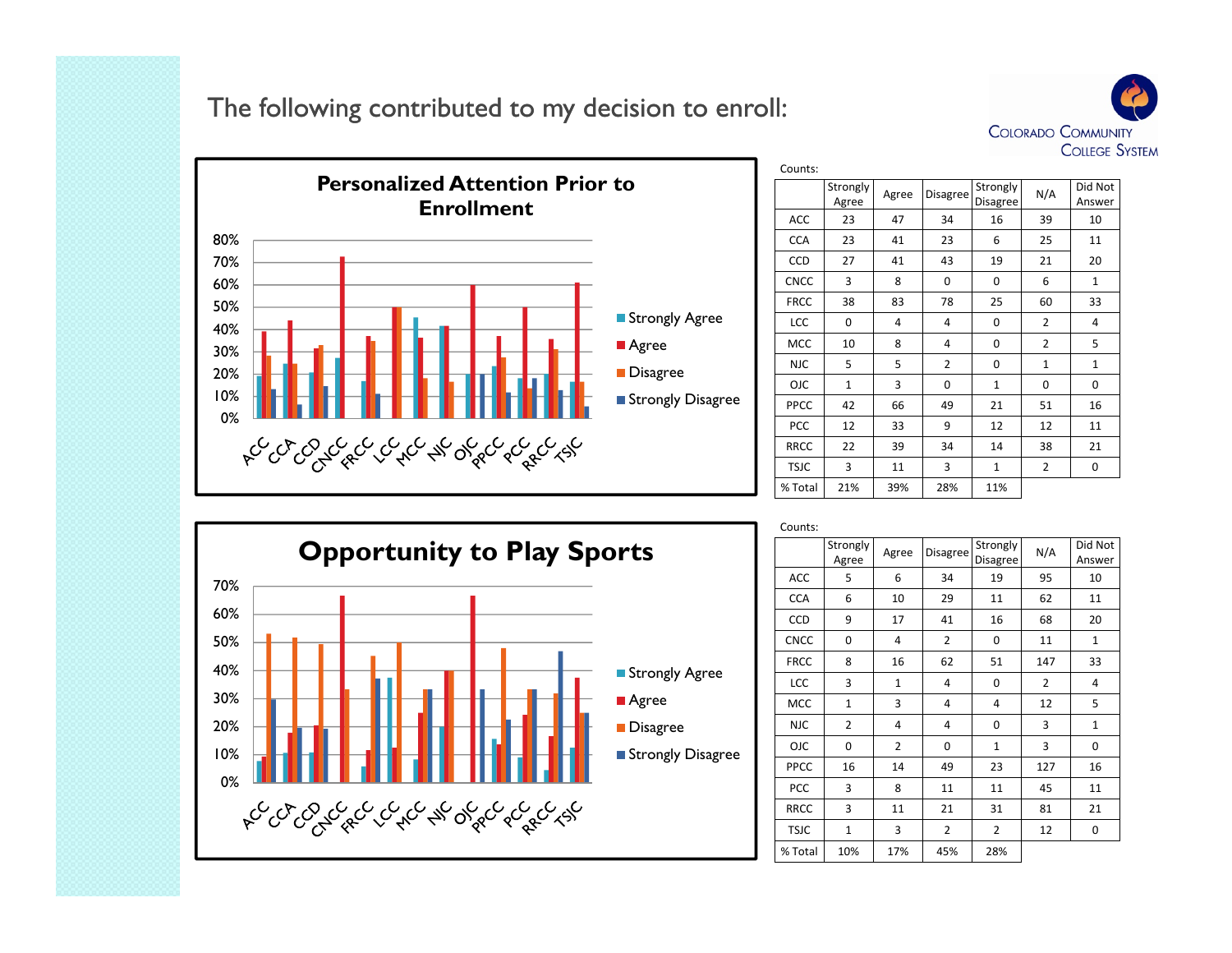



| Counts:     |                   |                |                 |                      |                |                   |
|-------------|-------------------|----------------|-----------------|----------------------|----------------|-------------------|
|             | Strongly<br>Agree | Agree          | <b>Disagree</b> | Strongly<br>Disagree | N/A            | Did Not<br>Answer |
| ACC         | 7                 | 14             | 27              | 12                   | 99             | 10                |
| <b>CCA</b>  | 9                 | 9              | 24              | 8                    | 68             | 11                |
| <b>CCD</b>  | 13                | 13             | 38              | 13                   | 74             | 20                |
| <b>CNCC</b> | $\mathbf{1}$      | 5              | $\mathbf{1}$    | 0                    | 10             | 1                 |
| <b>FRCC</b> | 8                 | 24             | 49              | 30                   | 173            | 33                |
| LCC         | $\mathbf{1}$      | 3              | 4               | 0                    | $\overline{2}$ | 4                 |
| MCC         | 4                 | $\overline{2}$ | 4               | $\mathbf{1}$         | 13             | 5                 |
| <b>NJC</b>  | 3                 | $\overline{2}$ | 3               | 0                    | 5              | $\mathbf{1}$      |
| <b>OJC</b>  | $\mathbf{1}$      | 3              | 0               | $\mathbf{1}$         | $\mathbf{1}$   | 0                 |
| PPCC        | 16                | 21             | 34              | 10                   | 148            | 16                |
| PCC         | 4                 | 9              | 9               | 8                    | 48             | 11                |
| <b>RRCC</b> | 3                 | 13             | 21              | 15                   | 95             | 21                |
| <b>TSJC</b> | $\mathbf{1}$      | 4              | $\mathbf{1}$    | $\mathbf{1}$         | 13             | 0                 |
| % Total     | 14%               | 24%            | 43%             | 19%                  |                |                   |



|             | Strongly<br>Agree | Agree          | <b>Disagree</b> | Strongly<br>Disagree | N/A          | Did Not<br>Answer |
|-------------|-------------------|----------------|-----------------|----------------------|--------------|-------------------|
| ACC         | 45                | 40             | 14              | 5                    | 55           | 10                |
| <b>CCA</b>  | 37                | 44             | 6               | $\mathbf{1}$         | 30           | 11                |
| <b>CCD</b>  | 39                | 62             | 17              | $\overline{2}$       | 31           | 20                |
| <b>CNCC</b> | $\overline{2}$    | 6              | $\mathbf{1}$    | 0                    | 8            | 1                 |
| <b>FRCC</b> | 74                | 101            | 18              | 10                   | 81           | 33                |
| LCC         | $\mathbf{1}$      | 5              | 3               | 0                    | $\mathbf{1}$ | 4                 |
| <b>MCC</b>  | 3                 | 6              | 3               | $\mathbf 0$          | 12           | 5                 |
| <b>NJC</b>  | 5                 | 3              | $\overline{2}$  | 0                    | 3            | $\mathbf{1}$      |
| <b>OJC</b>  | 4                 | $\overline{2}$ | 0               | $\Omega$             | 0            | 0                 |
| PPCC        | 77                | 70             | 19              | 4                    | 59           | 16                |
| <b>PCC</b>  | 18                | 24             | 3               | 6                    | 27           | 11                |
| <b>RRCC</b> | 37                | 50             | 7               | 5                    | 48           | 21                |
| <b>TSJC</b> | 3                 | $\overline{7}$ | $\overline{2}$  | $\mathbf 0$          | 8            | 0                 |
| % Total     | 38%               | 47%            | 11%             | 4%                   |              |                   |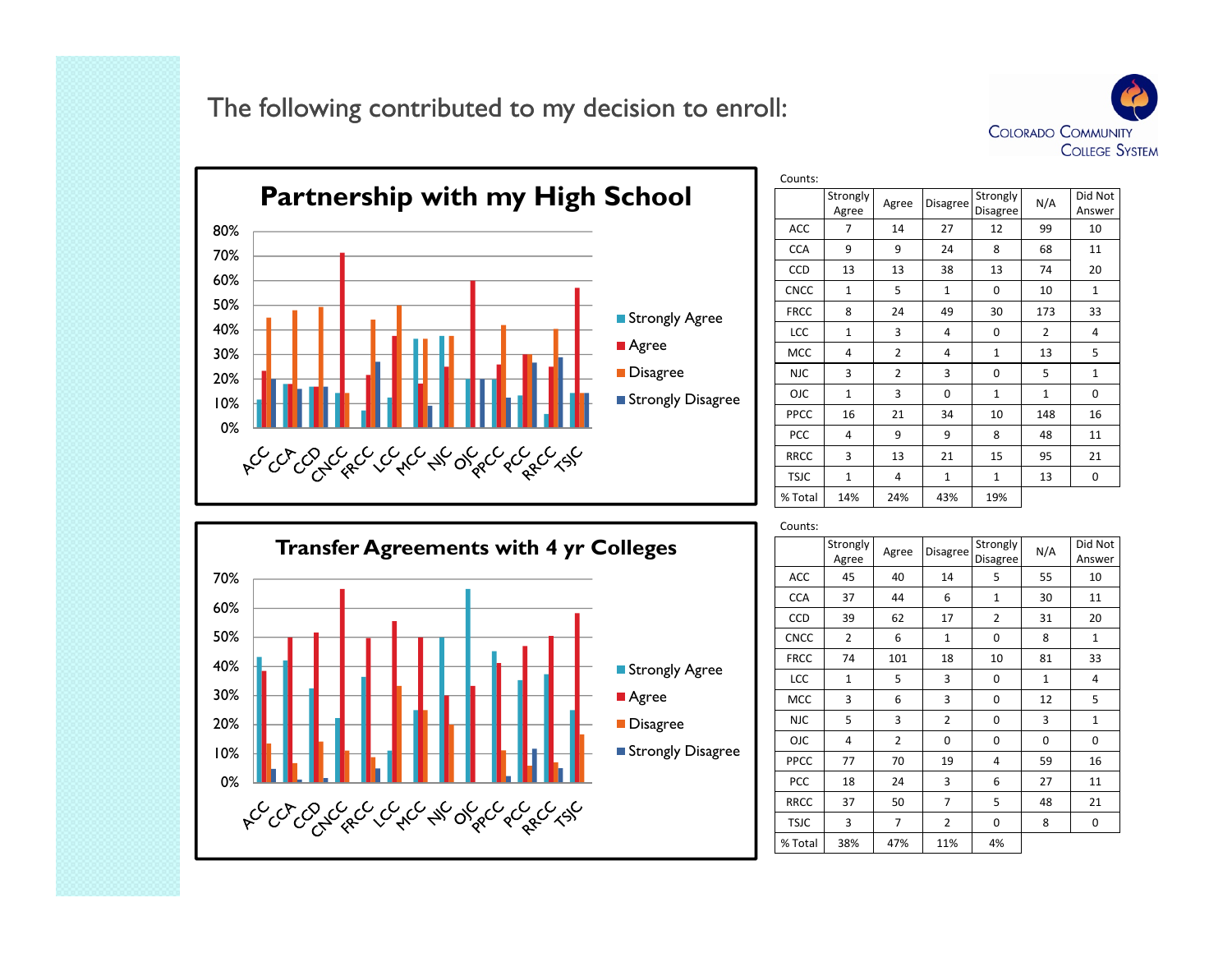#### Overall Satisfaction:





| Counts:     |                |                          |                 |             |                     |                       |
|-------------|----------------|--------------------------|-----------------|-------------|---------------------|-----------------------|
|             | Already have   | Very likely              | Somewhat likely | Aren't sure | Probably not likely | Definitely not likely |
| ACC         | 70             | 169                      | 23              | 6           |                     |                       |
| <b>CCA</b>  | 47             | 41                       | 15              |             |                     |                       |
| <b>CCD</b>  | 56             | 44                       | 28              | 11          | 8                   |                       |
| <b>CNCC</b> | 3              | 18                       |                 |             |                     |                       |
| <b>FRCC</b> | 119            | 91                       | 49              | 10          | 12                  |                       |
| <b>LCC</b>  | 3              | n,                       | 4               | 0           |                     | n                     |
| MCC         | 12             | $\mathsf{\mathsf{R}}$    |                 |             |                     |                       |
| <b>NJC</b>  | 4              |                          |                 |             | $\Omega$            |                       |
| <b>OJC</b>  | $\overline{ }$ | $\overline{\phantom{a}}$ |                 | $\Omega$    | n                   | n                     |
| PPCC        | 118            | 51                       | 40              | 8           | 6                   | n                     |
| <b>PCC</b>  | 34             | 23                       | 10              | 4           |                     |                       |
| <b>RRCC</b> | 74             | 46                       | 15              | 8           | 4                   |                       |
| <b>TSJC</b> | 9              | 6                        | 4               |             | O                   | 0                     |
| % Total     | 43.5%          | 30.8%                    | 15.7%           | 4.8%        | 3.4%                | 1.8%                  |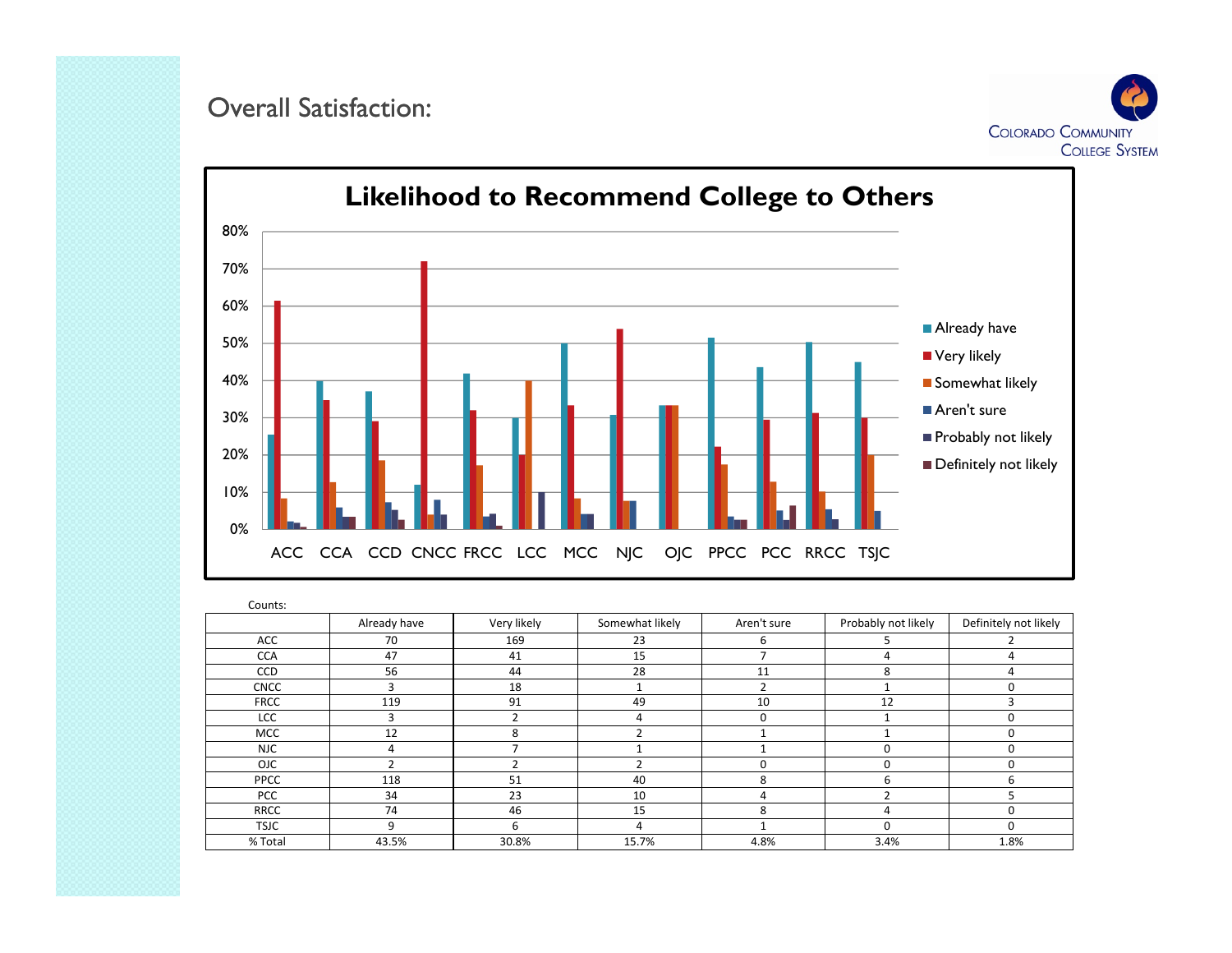#### Overall Satisfaction:





| Counts:     |                |           |              |                   |                |
|-------------|----------------|-----------|--------------|-------------------|----------------|
|             | Very Satisfied | Satisfied | Dissatisfied | Very Dissatisfied | Did Not Answer |
| ACC         | 68             | 85        |              |                   | 10             |
| <b>CCA</b>  | 46             | 66        | 4            |                   | 11             |
| <b>CCD</b>  | 48             | 93        |              |                   | 20             |
| <b>CNCC</b> | з              | 13        |              |                   |                |
| <b>FRCC</b> | 108            | 155       | 19           |                   | 33             |
| <b>LCC</b>  |                |           | 0            | 0                 | 4              |
| MCC         | 13             |           |              | በ                 |                |
| <b>NJC</b>  | 8              |           |              | 0                 |                |
| <b>OJC</b>  | 4              |           | 0            | 0                 | $\Omega$       |
| <b>PPCC</b> | 91             | 114       | 18           | 6                 | 16             |
| <b>PCC</b>  | 33             | 37        | ς            |                   | 11             |
| <b>RRCC</b> | 63             | 76        | 8            | 0                 | 21             |
| <b>TSJC</b> | 12             |           |              | 0                 | $\mathbf 0$    |
| % Total     | 40%            | 53%       | 5%           | 1%                |                |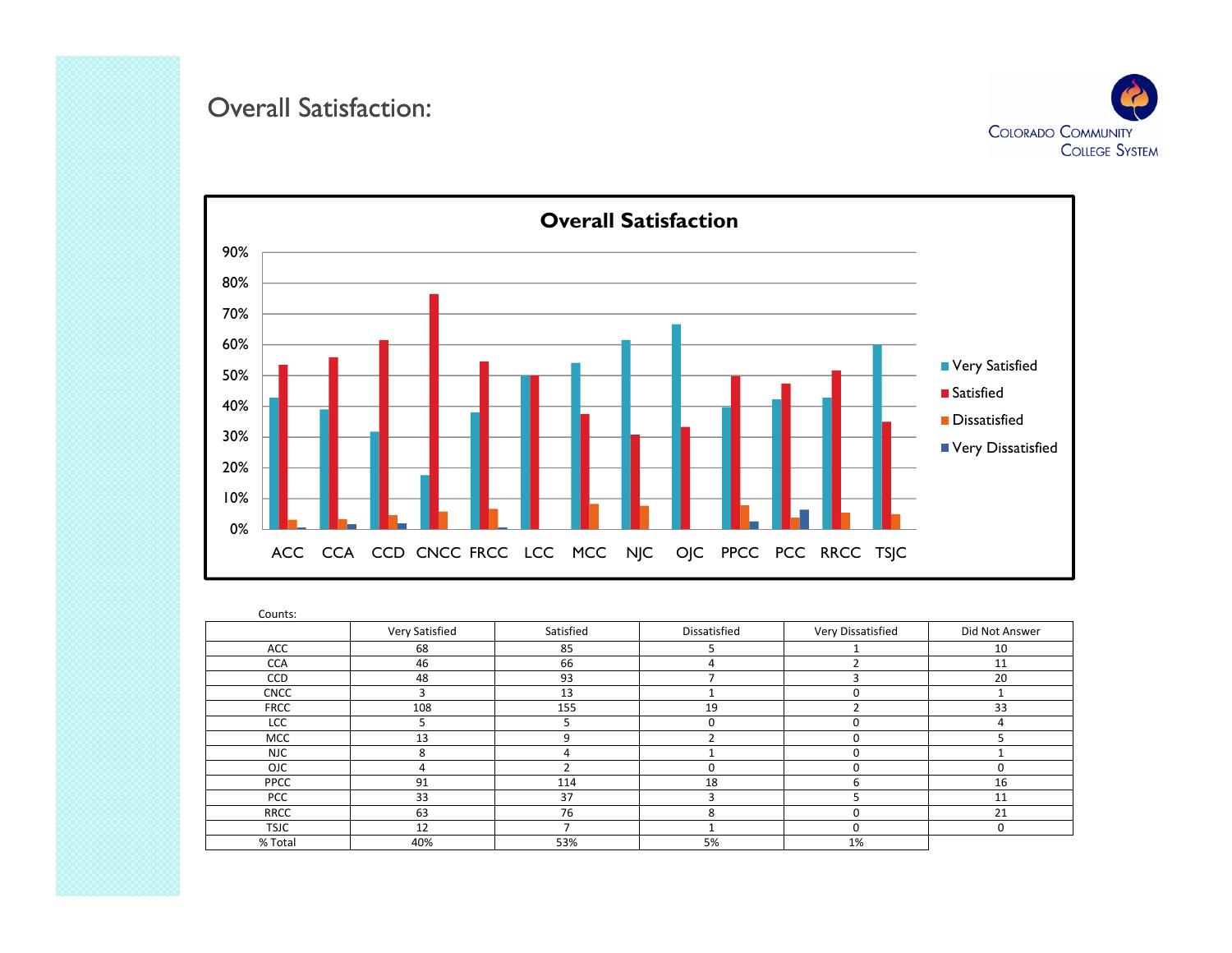

*Colorado Communit Community gy Colle ge S ystem* Instruction Survey

Responses by College Spring 2010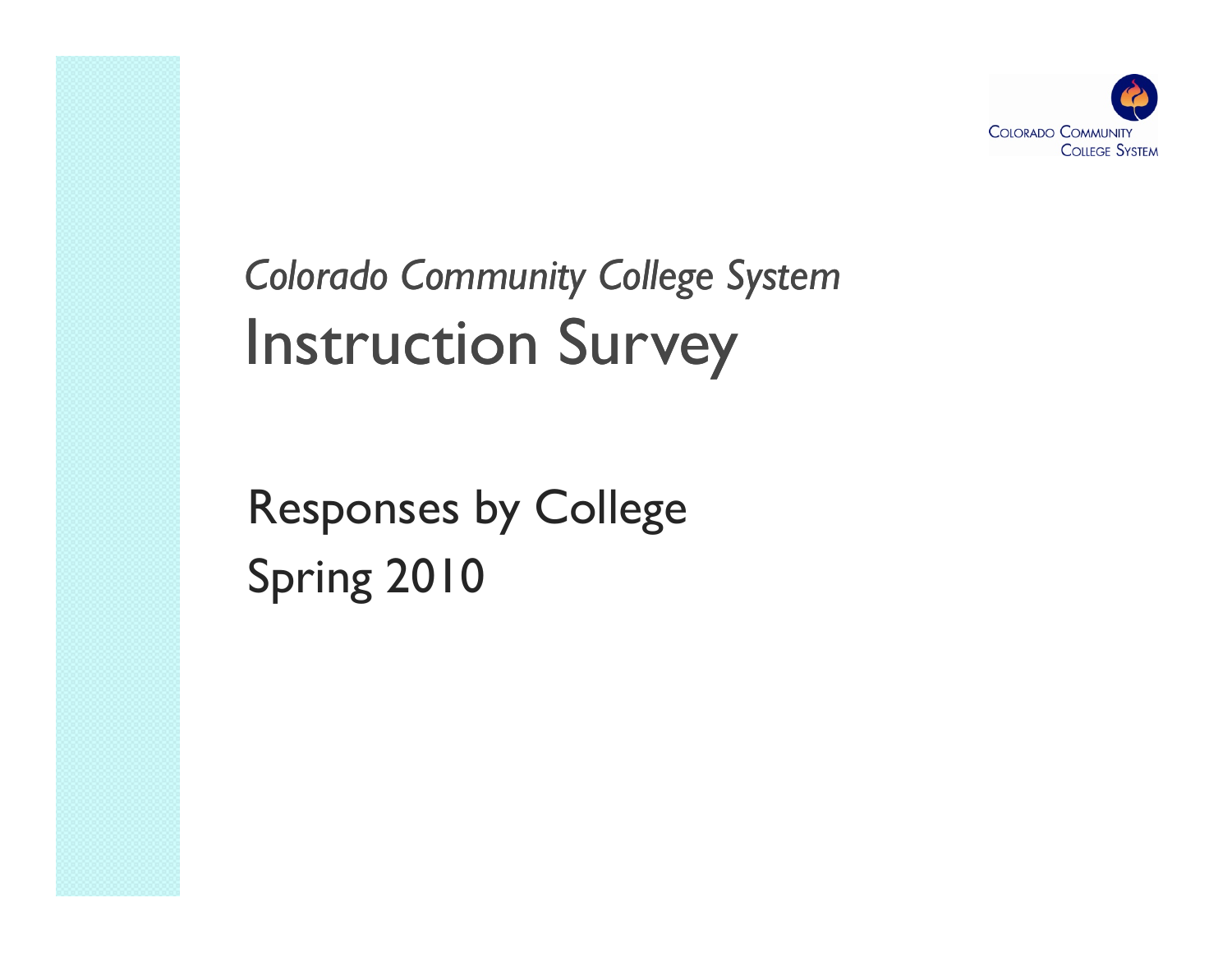

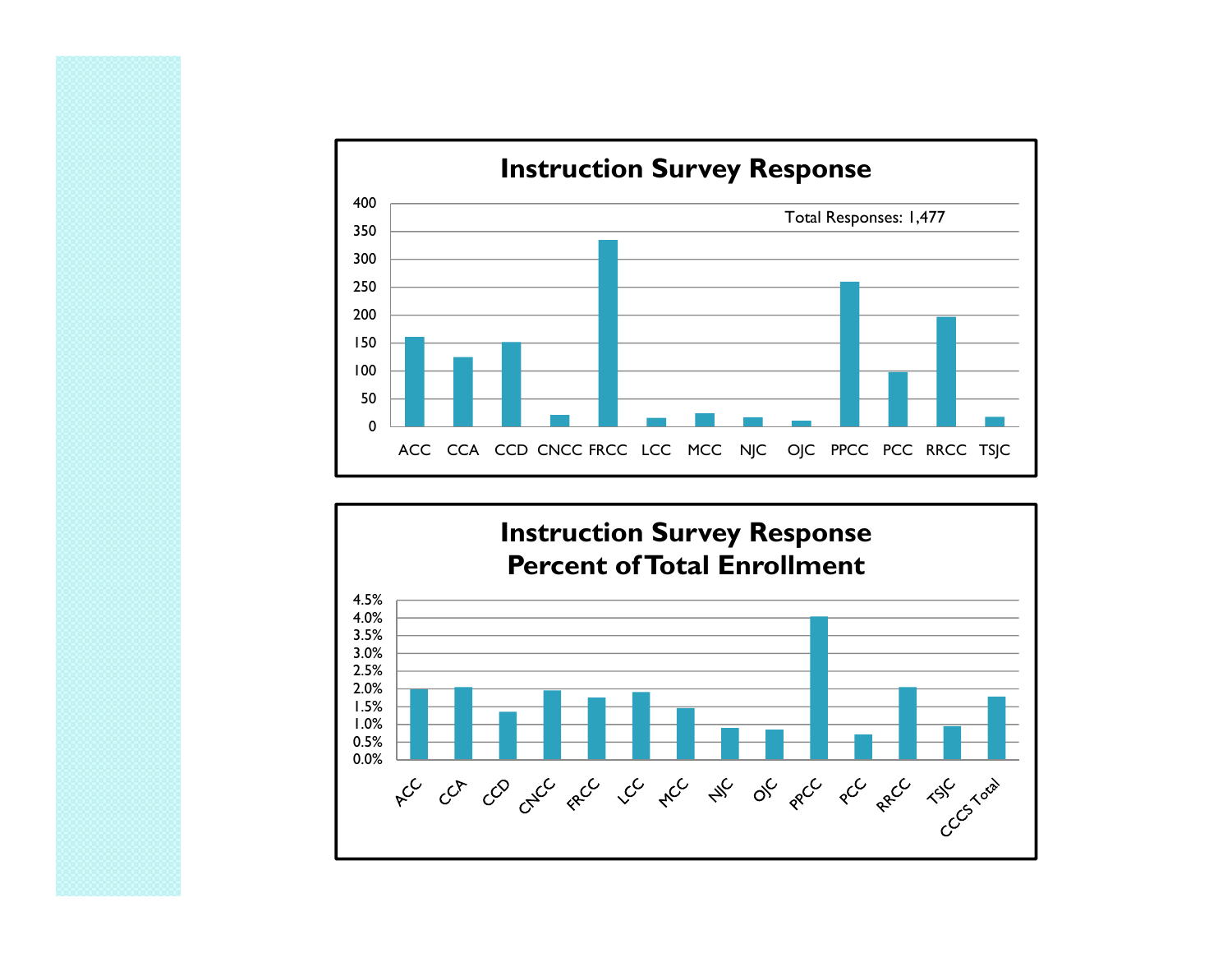

### Overall results:

- Respondents had overall high opinions of classes – no factor had less than  $88\%$ responding with a good or very good opinion.
- Faculty were also very highly rated, particularly in the areas of subject area knowledge; enthusiasm; and fair treatment of students.
- Online classes and Desire2Learn rated favorably, though 21% of respondents had a poor opinion of the interaction with the instructor and other students.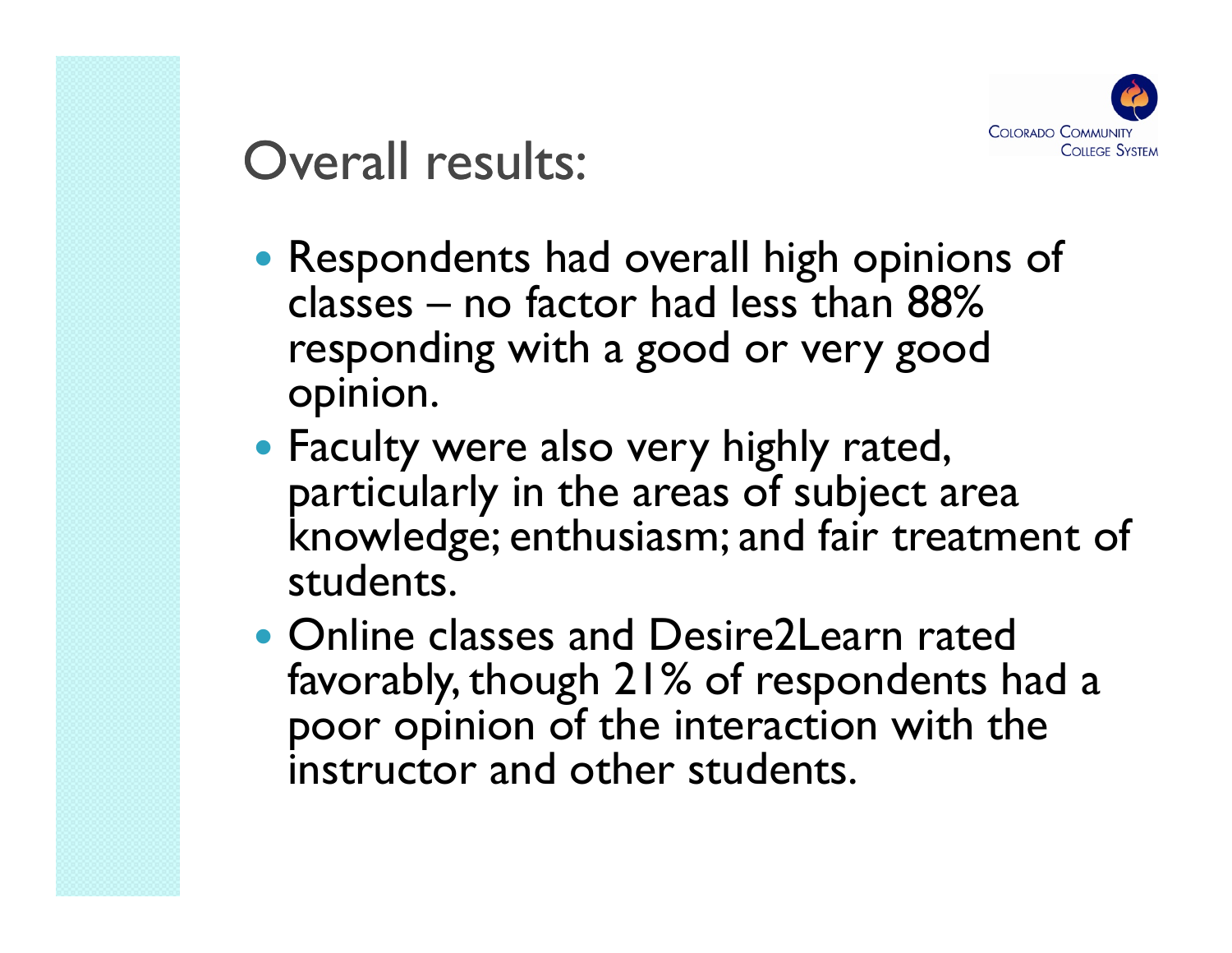My opinion of classes in the following areas:





| Counts:     |                |      |                |                |                |                   |
|-------------|----------------|------|----------------|----------------|----------------|-------------------|
|             | Very<br>Good   | Good | Poor           | Very<br>Poor   | N/A            | Did Not<br>Answer |
| ACC         | 54             | 90   | 5              | 0              | 3              | 9                 |
| <b>CCA</b>  | 44             | 66   | 5              | $\mathbf{1}$   | $\mathbf{1}$   | 8                 |
| CCD         | 45             | 75   | 10             | $\mathbf{1}$   | 4              | 17                |
| <b>CNCC</b> | 5              | 10   | $\overline{2}$ | 0              | $\mathbf{1}$   | 3                 |
| <b>FRCC</b> | 115            | 180  | 15             | $\overline{2}$ | 4              | 19                |
| LCC         | 6              | 9    | $\mathbf{1}$   | 0              | 0              | 0                 |
| MCC         | 5              | 10   | 3              | 0              | 4              | $\overline{2}$    |
| <b>NJC</b>  | $\overline{2}$ | 11   | $\mathbf{1}$   | 0              | $\mathbf{1}$   | $\overline{2}$    |
| <b>OJC</b>  | 6              | 4    | 0              | $\mathbf{1}$   | 0              | $\mathbf 0$       |
| PPCC        | 95             | 140  | 12             | $\mathbf{1}$   | 3              | 9                 |
| PCC         | 33             | 50   | 6              | 3              | $\overline{2}$ | 4                 |
| <b>RRCC</b> | 75             | 103  | 5              | $\mathbf{1}$   | 4              | 9                 |
| <b>TSJC</b> | 4              | 13   | $\mathbf{1}$   | 0              | 0              | 0                 |
| % Total     | 37%            | 58%  | 5%             | 1%             |                |                   |



| Counts:     |              |      |                |              |                |                   |
|-------------|--------------|------|----------------|--------------|----------------|-------------------|
|             | Very<br>Good | Good | Poor           | Very<br>Poor | N/A            | Did Not<br>Answer |
| <b>ACC</b>  | 60           | 84   | $\overline{7}$ | $\mathbf{1}$ | 0              | 9                 |
| <b>CCA</b>  | 45           | 62   | 8              | $\mathbf{1}$ | $\mathbf{1}$   | 8                 |
| CCD         | 40           | 81   | 9              | 4            | $\mathbf{1}$   | 17                |
| <b>CNCC</b> | 6            | 10   | $\mathbf{1}$   | 0            | $\mathbf{1}$   | 3                 |
| <b>FRCC</b> | 117          | 181  | 11             | 4            | 3              | 19                |
| LCC         | 6            | 10   | 0              | 0            | 0              | 0                 |
| MCC         | 7            | 11   | $\mathbf{1}$   | 0            | 3              | $\overline{2}$    |
| <b>NJC</b>  | 3            | 10   | $\mathbf{1}$   | 0            | $\mathbf{1}$   | $\overline{2}$    |
| <b>OJC</b>  | 5            | 6    | 0              | 0            | 0              | 0                 |
| PPCC        | 82           | 143  | 21             | 3            | $\overline{2}$ | 9                 |
| PCC         | 36           | 48   | 5              | 3            | $\overline{2}$ | 4                 |
| <b>RRCC</b> | 66           | 110  | 8              | $\mathbf{1}$ | 3              | 9                 |
| <b>TSJC</b> | 4            | 12   | $\mathbf{1}$   | $\mathbf{1}$ | 0              | 0                 |
| % Total     | 36%          | 57%  | 6%             | 1%           |                |                   |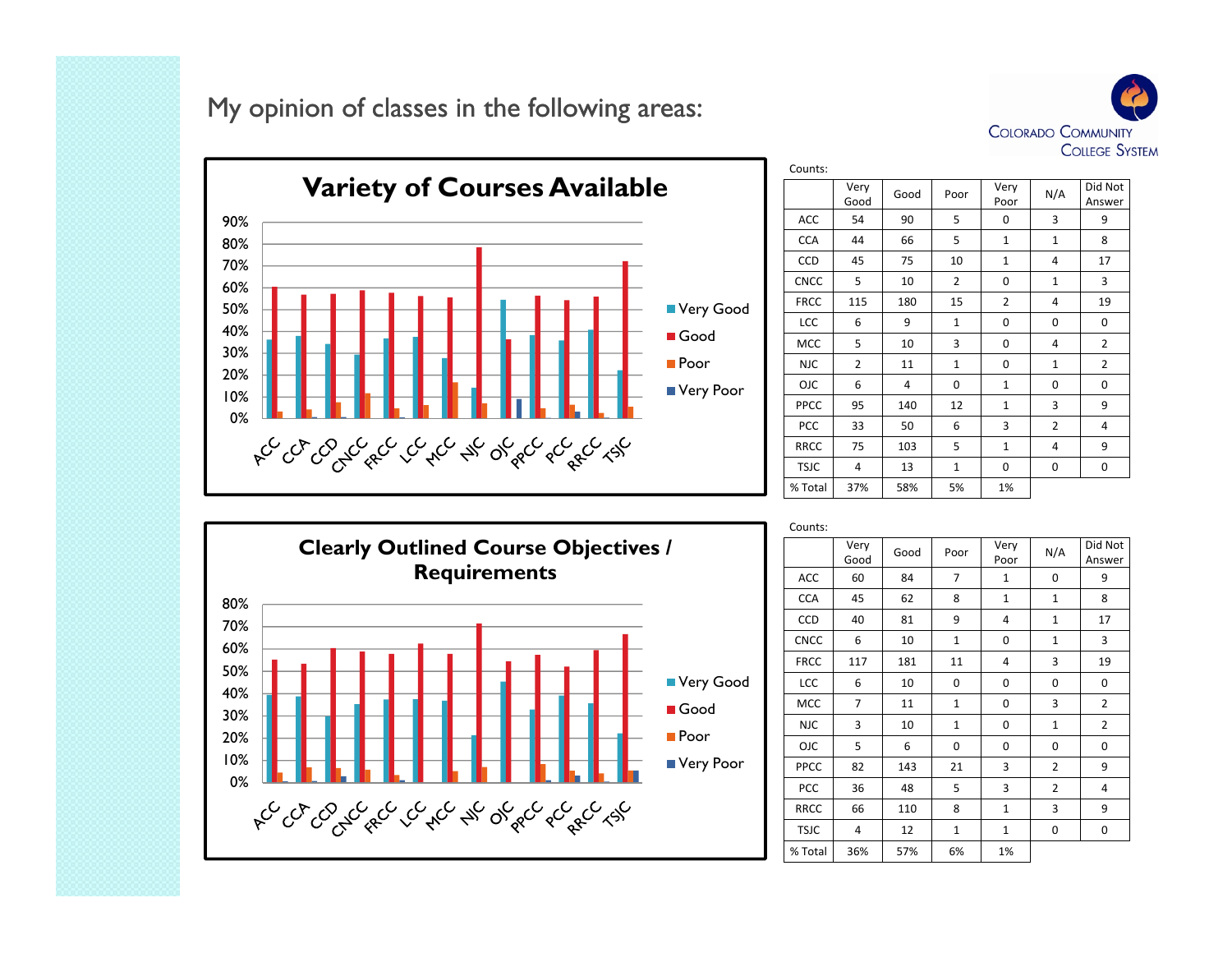My opinion of classes in the following areas:





| Counts:     |              |                |                |                |                |                   |
|-------------|--------------|----------------|----------------|----------------|----------------|-------------------|
|             | Very<br>Good | Good           | Poor           | Very<br>Poor   | N/A            | Did Not<br>Answer |
| <b>ACC</b>  | 54           | 91             | 6              | 0              | $\mathbf{1}$   | 9                 |
| <b>CCA</b>  | 49           | 64             | $\overline{2}$ | $\mathbf{1}$   | $\mathbf{1}$   | 8                 |
| CCD         | 43           | 84             | 7              | $\mathbf{1}$   | 0              | 17                |
| <b>CNCC</b> | 4            | 10             | 3              | 0              | $\mathbf{1}$   | 3                 |
| <b>FRCC</b> | 106          | 196            | 9              | $\overline{2}$ | 3              | 19                |
| LCC         | 3            | 12             | $\mathbf{1}$   | 0              | 0              | 0                 |
| <b>MCC</b>  | 7            | 12             | $\mathbf{1}$   | 0              | $\overline{2}$ | $\overline{2}$    |
| <b>NJC</b>  | 4            | 10             | 0              | 0              | $\mathbf{1}$   | $\overline{2}$    |
| <b>OJC</b>  | 4            | $\overline{7}$ | 0              | 0              | 0              | 0                 |
| <b>PPCC</b> | 87           | 152            | 9              | $\overline{2}$ | $\overline{1}$ | 9                 |
| <b>PCC</b>  | 35           | 52             | 5              | $\mathbf{1}$   | $\mathbf{1}$   | 4                 |
| <b>RRCC</b> | 72           | 110            | 3              | 0              | 3              | 9                 |
| <b>TSJC</b> | 3            | 14             | $\mathbf{1}$   | 0              | 0              | 0                 |
| % Total     | 35%          | 60%            | 4%             | 1%             |                |                   |



| Counts:     |              |      |                |              |              |                   |
|-------------|--------------|------|----------------|--------------|--------------|-------------------|
|             | Very<br>Good | Good | Poor           | Very<br>Poor | N/A          | Did Not<br>Answer |
| <b>ACC</b>  | 45           | 66   | $\overline{2}$ | $\mathbf{1}$ | 38           | 9                 |
| <b>CCA</b>  | 43           | 46   | 12             | $\mathbf{1}$ | 15           | 8                 |
| CCD         | 51           | 57   | 11             | 4            | 12           | 17                |
| <b>CNCC</b> | 3            | 6    | 5              | 0            | 4            | 3                 |
| <b>FRCC</b> | 95           | 138  | 38             | 7            | 38           | 19                |
| LCC         | 6            | 6    | 3              | 0            | $\mathbf{1}$ | 0                 |
| <b>MCC</b>  | 5            | 7    | 3              | $\mathbf{1}$ | 6            | $\overline{2}$    |
| <b>NJC</b>  | 4            | 7    | 0              | 0            | 4            | $\overline{2}$    |
| <b>OJC</b>  | 6            | 5    | 0              | 0            | 0            | 0                 |
| PPCC        | 79           | 111  | 26             | 6            | 29           | 9                 |
| PCC         | 35           | 38   | 10             | 3            | 8            | 4                 |
| <b>RRCC</b> | 74           | 78   | 11             | 0            | 25           | 9                 |
| <b>TSJC</b> | 5            | 7    | 0              | 0            | 6            | 0                 |
| % Total     | 39%          | 49%  | 10%            | 2%           |              |                   |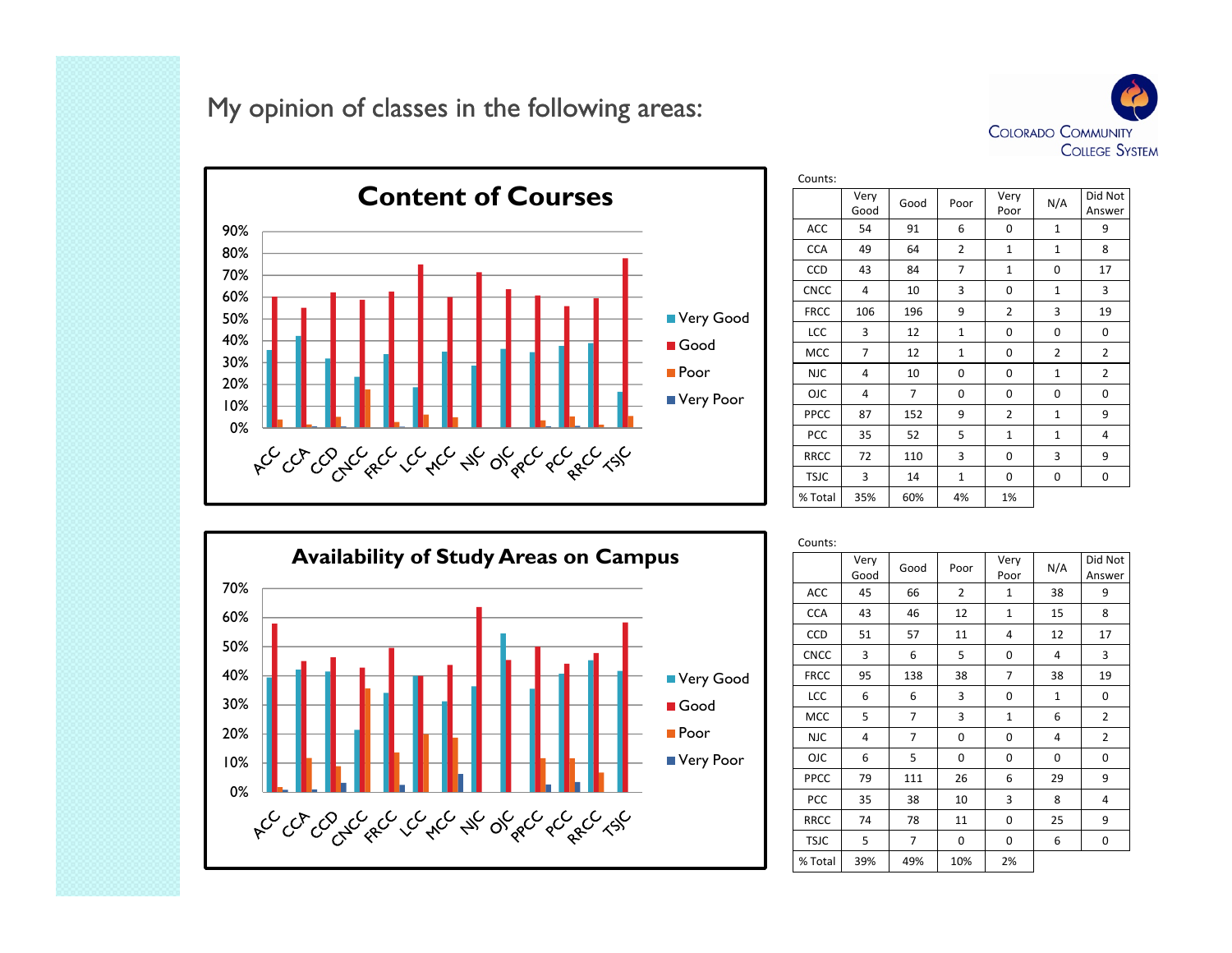My opinion of classes in the following areas:





| Counts:     |              |      |                |              |                |                   |
|-------------|--------------|------|----------------|--------------|----------------|-------------------|
|             | Very<br>Good | Good | Poor           | Very<br>Poor | N/A            | Did Not<br>Answer |
| ACC         | 33           | 50   | 7              | 0            | 62             | 9                 |
| <b>CCA</b>  | 35           | 47   | 7              | 0            | 28             | 8                 |
| CCD         | 42           | 54   | 7              | 5            | 27             | 17                |
| <b>CNCC</b> | $\mathbf{1}$ | 9    | $\mathbf{1}$   | 0            | $\overline{7}$ | 3                 |
| <b>FRCC</b> | 80           | 121  | 16             | 4            | 95             | 19                |
| LCC         | 6            | 4    | $\mathbf{1}$   | $\mathbf{1}$ | 4              | 0                 |
| MCC         | 4            | 5    | 5              | 0            | 8              | $\overline{2}$    |
| <b>NJC</b>  | 4            | 5    | 0              | 0            | 6              | $\overline{2}$    |
| <b>OJC</b>  | 6            | 3    | $\mathbf{1}$   | 0            | $\mathbf{1}$   | 0                 |
| <b>PPCC</b> | 70           | 103  | 12             | 3            | 63             | 9                 |
| PCC         | 30           | 39   | 3              | $\mathbf{1}$ | 21             | 4                 |
| <b>RRCC</b> | 54           | 70   | 8              | 0            | 56             | 9                 |
| <b>TSJC</b> | 5            | 3    | $\overline{2}$ | 0            | 8              | 0                 |
| % Total     | 39%          | 53%  | 7%             | 2%           |                |                   |



| Counts:     |              |                |                |                |                |                   |
|-------------|--------------|----------------|----------------|----------------|----------------|-------------------|
|             | Very<br>Good | Good           | Poor           | Very<br>Poor   | N/A            | Did Not<br>Answer |
| <b>ACC</b>  | 46           | 89             | 6              | $\overline{2}$ | 9              | 9                 |
| <b>CCA</b>  | 43           | 62             | 6              | $\overline{2}$ | 4              | 8                 |
| CCD         | 40           | 70             | 16             | 3              | 6              | 17                |
| <b>CNCC</b> | 4            | 10             | 0              | 0              | 4              | 3                 |
| <b>FRCC</b> | 105          | 172            | 13             | 5              | 21             | 19                |
| LCC         | 6            | 9              | 0              | $\mathbf{1}$   | 0              | 0                 |
| MCC         | 4            | 10             | $\overline{2}$ | 0              | 6              | 2                 |
| <b>NJC</b>  | 5            | $\overline{7}$ | $\overline{2}$ | 0              | $\mathbf{1}$   | 2                 |
| <b>OJC</b>  | 5            | 6              | 0              | 0              | 0              | 0                 |
| PPCC        | 72           | 145            | 13             | 5              | 16             | 9                 |
| PCC         | 28           | 52             | 4              | 3              | $\overline{7}$ | 4                 |
| <b>RRCC</b> | 69           | 92             | 13             | 0              | 14             | 9                 |
| <b>TSJC</b> | 4            | 13             | $\mathbf{1}$   | 0              | 0              | 0                 |
| % Total     | 34%          | 58%            | 6%             | 2%             |                |                   |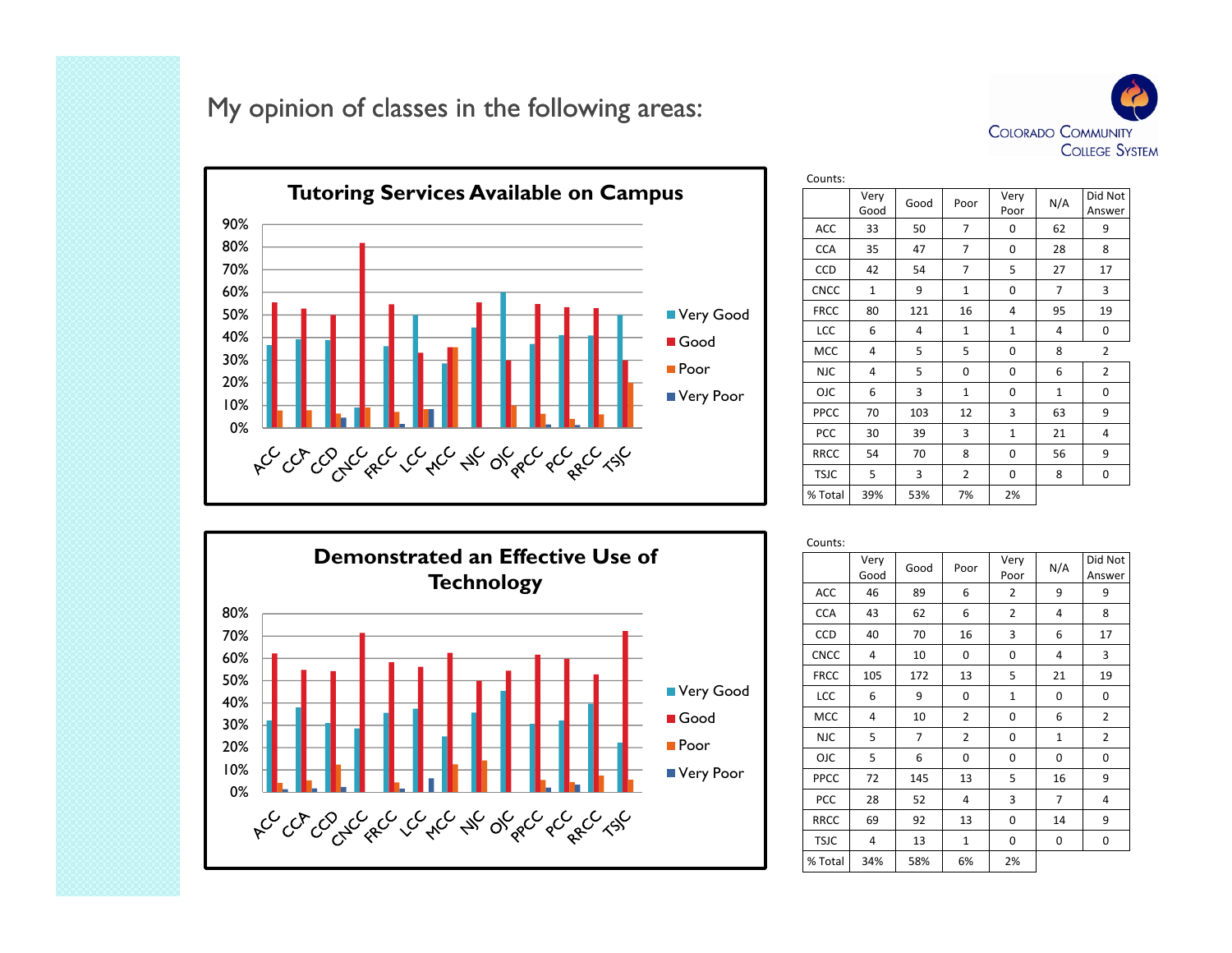### My opinion of faculty in the following areas:





| CUUIILS.    |              |      |                |                |                |                   |
|-------------|--------------|------|----------------|----------------|----------------|-------------------|
|             | Very<br>Good | Good | Poor           | Very<br>Poor   | N/A            | Did Not<br>Answer |
| ACC         | 75           | 72   | 3              | 0              | $\overline{2}$ | 9                 |
| <b>CCA</b>  | 68           | 44   | 5              | 0              | 0              | 8                 |
| CCD         | 67           | 58   | 5              | 3              | $\overline{2}$ | 17                |
| CNCC        | 7            | 9    | $\mathbf{1}$   | 0              | $\mathbf{1}$   | 3                 |
| <b>FRCC</b> | 167          | 133  | 9              | $\overline{2}$ | 5              | 19                |
| LCC         | 4            | 11   | $\mathbf{1}$   | 0              | 0              | 0                 |
| MCC         | 9            | 11   | $\mathbf{1}$   | 0              | $\mathbf{1}$   | $\overline{2}$    |
| <b>NJC</b>  | 8            | 5    | $\mathbf{1}$   | 0              | $\mathbf{1}$   | $\overline{2}$    |
| <b>OJC</b>  | 7            | 4    | 0              | 0              | 0              | 0                 |
| <b>PPCC</b> | 123          | 119  | $\overline{2}$ | $\overline{2}$ | 5              | 9                 |
| PCC         | 42           | 50   | 0              | $\mathbf{1}$   | $\mathbf{1}$   | 4                 |
| <b>RRCC</b> | 104          | 78   | 3              | 0              | 3              | 9                 |
| <b>TSJC</b> | 6            | 12   | 0              | 0              | 0              | 0                 |
| % Total     | 51%          | 46%  | 2%             | 1%             |                |                   |

Counts:



| CUUIILS.    |              |      |                |                |                |                   |
|-------------|--------------|------|----------------|----------------|----------------|-------------------|
|             | Very<br>Good | Good | Poor           | Very<br>Poor   | N/A            | Did Not<br>Answer |
| ACC         | 75           | 67   | 6              | $\mathbf{1}$   | 3              | 9                 |
| <b>CCA</b>  | 68           | 43   | 4              | 0              | $\overline{2}$ | 8                 |
| CCD         | 64           | 60   | 8              | $\overline{2}$ | $\mathbf{1}$   | 17                |
| <b>CNCC</b> | 7            | 8    | $\overline{2}$ | 0              | $\mathbf{1}$   | 3                 |
| <b>FRCC</b> | 156          | 141  | 12             | $\overline{2}$ | 5              | 19                |
| LCC         | 4            | 11   | $\mathbf{1}$   | 0              | 0              | 0                 |
| MCC         | 8            | 12   | $\mathbf{1}$   | 0              | $\mathbf{1}$   | $\overline{2}$    |
| <b>NJC</b>  | 6            | 7    | $\overline{2}$ | 0              | 0              | 2                 |
| <b>OJC</b>  | 5            | 4    | $\overline{2}$ | 0              | 0              | 0                 |
| PPCC        | 121          | 115  | 8              | 5              | $\overline{2}$ | 9                 |
| PCC         | 50           | 41   | $\overline{2}$ | $\mathbf{1}$   | 0              | 4                 |
| <b>RRCC</b> | 94           | 84   | 4              | 0              | 6              | 9                 |
| <b>TSJC</b> | 6            | 11   | 0              | 0              | $\mathbf{1}$   | 0                 |
| % Total     | 50%          | 45%  | 4%             | 1%             |                |                   |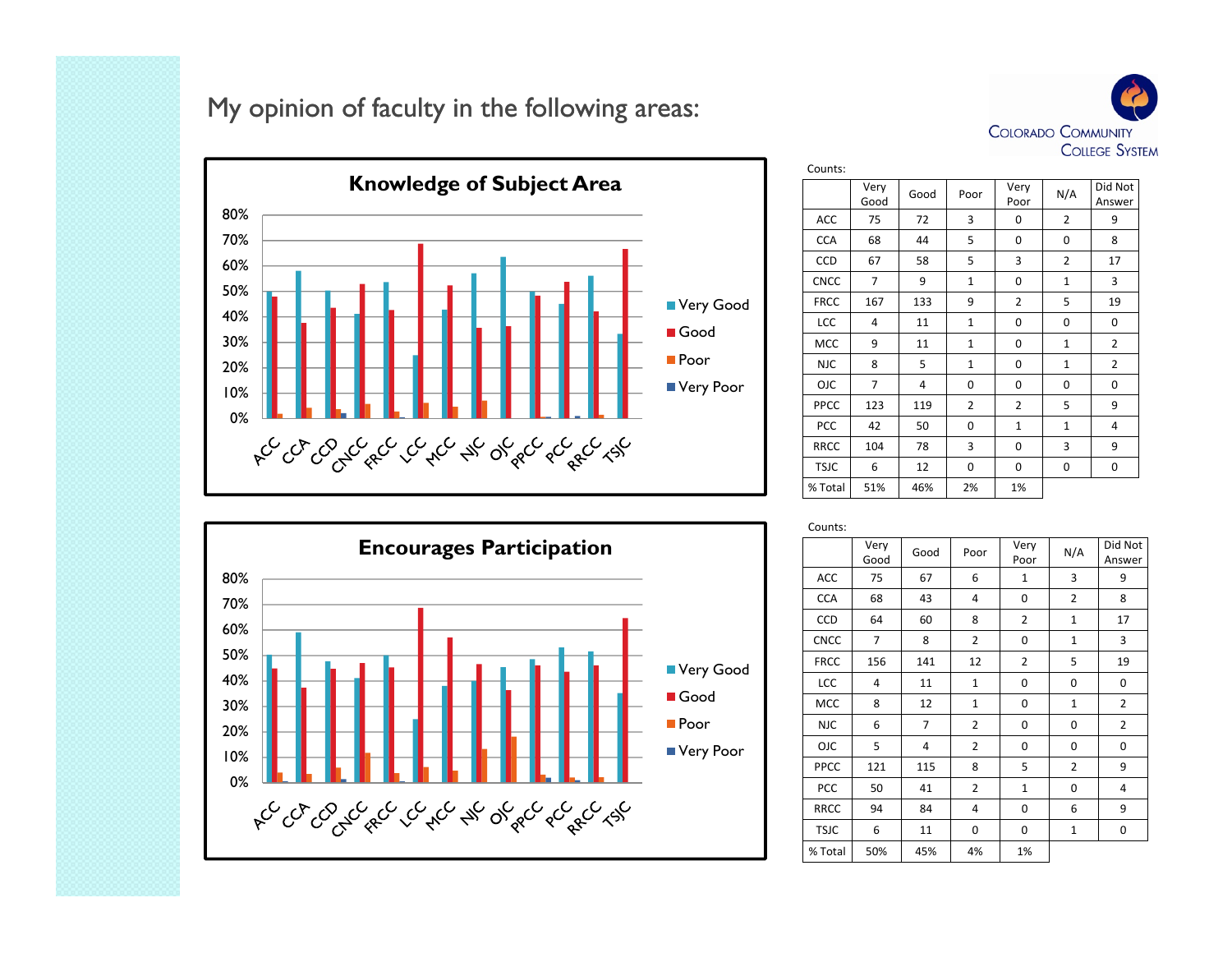My opinion of faculty in the following areas:





| Counts:     |              |      |                |                |                |                   |
|-------------|--------------|------|----------------|----------------|----------------|-------------------|
|             | Very<br>Good | Good | Poor           | Very<br>Poor   | N/A            | Did Not<br>Answer |
| <b>ACC</b>  | 76           | 65   | 8              | 0              | 3              | 9                 |
| <b>CCA</b>  | 70           | 44   | $\overline{2}$ | 0              | $\mathbf{1}$   | 8                 |
| CCD         | 64           | 63   | 5              | $\overline{2}$ | $\mathbf{1}$   | 17                |
| <b>CNCC</b> | 9            | 6    | $\mathbf{1}$   | $\mathbf 0$    | $\overline{2}$ | 3                 |
| <b>FRCC</b> | 172          | 129  | 7              | $\overline{2}$ | 6              | 19                |
| LCC         | 4            | 10   | $\overline{2}$ | 0              | 0              | 0                 |
| MCC         | 7            | 13   | $\mathbf{1}$   | $\mathbf 0$    | $\mathbf{1}$   | $\overline{2}$    |
| <b>NJC</b>  | 7            | 7    | 0              | 0              | $\mathbf{1}$   | $\overline{2}$    |
| <b>OJC</b>  | 7            | 3    | $\mathbf{1}$   | $\mathbf 0$    | 0              | 0                 |
| PPCC        | 131          | 103  | 8              | 5              | 4              | 9                 |
| PCC         | 49           | 42   | $\mathbf{1}$   | $\overline{2}$ | 0              | 4                 |
| <b>RRCC</b> | 104          | 71   | 6              | 0              | 7              | 9                 |
| <b>TSJC</b> | 8            | 9    | 0              | $\mathbf 0$    | $\mathbf{1}$   | 0                 |
| % Total     | 53%          | 43%  | 3%             | 1%             |                |                   |



| Counts:     |                |      |                |                |                |                   |
|-------------|----------------|------|----------------|----------------|----------------|-------------------|
|             | Very<br>Good   | Good | Poor           | Very<br>Poor   | N/A            | Did Not<br>Answer |
| ACC         | 41             | 76   | 11             | 2              | 22             | 9                 |
| <b>CCA</b>  | 46             | 53   | $\overline{7}$ | 3              | 8              | 8                 |
| CCD         | 42             | 61   | 15             | 5              | 12             | 17                |
| <b>CNCC</b> | 4              | 9    | $\overline{2}$ | 0              | 3              | 3                 |
| <b>FRCC</b> | 99             | 145  | 26             | 8              | 38             | 19                |
| LCC         | 5              | 7    | 2              | 2              | 0              | 0                 |
| <b>MCC</b>  | 7              | 12   | $\mathbf{1}$   | 0              | $\overline{2}$ | $\overline{2}$    |
| <b>NJC</b>  | $\overline{2}$ | 10   | $\overline{2}$ | 0              | $\mathbf{1}$   | $\overline{2}$    |
| <b>OJC</b>  | 5              | 4    | $\overline{2}$ | 0              | 0              | 0                 |
| PPCC        | 79             | 114  | 28             | 7              | 23             | 9                 |
| PCC         | 37             | 42   | $\overline{7}$ | $\mathbf{1}$   | 7              | 4                 |
| <b>RRCC</b> | 57             | 82   | 18             | $\overline{2}$ | 29             | 9                 |
| <b>TSJC</b> | 5              | 9    | 3              | 0              | $\mathbf{1}$   | 0                 |
| % Total     | 36%            | 52%  | 10%            | 2%             |                |                   |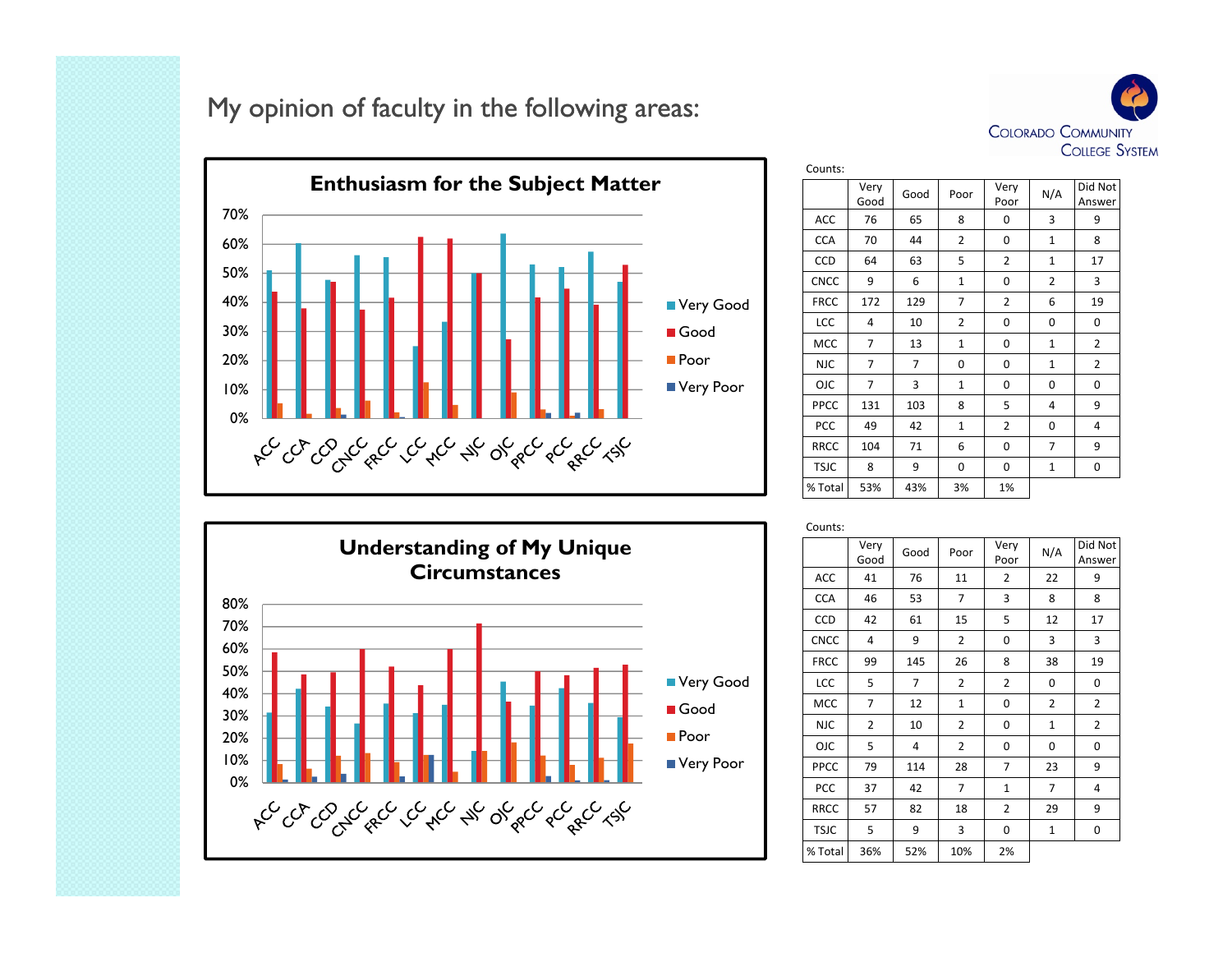My opinion of faculty in the following areas:





| Counts:     |                |                |                |              |              |                   |
|-------------|----------------|----------------|----------------|--------------|--------------|-------------------|
|             | Very<br>Good   | Good           | Poor           | Very<br>Poor | N/A          | Did Not<br>Answer |
| ACC         | 60             | 80             | 3              | 3            | 6            | 9                 |
| <b>CCA</b>  | 65             | 45             | 6              | $\mathbf{1}$ | 0            | 8                 |
| CCD         | 58             | 63             | 6              | 3            | 5            | 17                |
| <b>CNCC</b> | 8              | 9              | $\mathbf{1}$   | 0            | 0            | 3                 |
| <b>FRCC</b> | 137            | 145            | 13             | 7            | 14           | 19                |
| LCC         | 4              | 6              | 3              | 2            | $\mathbf{1}$ | 0                 |
| <b>MCC</b>  | $\overline{7}$ | 11             | $\mathbf{1}$   | 0            | 3            | $\overline{2}$    |
| <b>NJC</b>  | 5              | $\overline{7}$ | $\overline{2}$ | 0            | $\mathbf{1}$ | $\overline{2}$    |
| <b>OJC</b>  | 4              | 5              | $\overline{2}$ | 0            | 0            | 0                 |
| PPCC        | 119            | 107            | 12             | 7            | 6            | 9                 |
| PCC         | 43             | 42             | 5              | $\mathbf{1}$ | 3            | 4                 |
| <b>RRCC</b> | 84             | 92             | 5              | 0            | 7            | 9                 |
| <b>TSJC</b> | 5              | 12             | 0              | 0            | $\mathbf{1}$ | 0                 |
| % Total     | 46%            | 48%            | 5%             | 2%           |              |                   |



|             | Very<br>Good | Good | Poor           | Very<br>Poor | N/A            | Did Not<br>Answer |
|-------------|--------------|------|----------------|--------------|----------------|-------------------|
| ACC         | 46           | 77   | 10             | 6            | 13             | 9                 |
| <b>CCA</b>  | 53           | 50   | $\overline{7}$ | 3            | 4              | 8                 |
| CCD         | 49           | 62   | 13             | 4            | $\overline{7}$ | 17                |
| CNCC        | 6            | 9    | $\mathbf{1}$   | 0            | $\overline{2}$ | 3                 |
| <b>FRCC</b> | 120          | 145  | 18             | 6            | 27             | 19                |
| LCC         | 4            | 8    | 4              | 0            | 0              | 0                 |
| <b>MCC</b>  | 7            | 10   | $\mathbf{1}$   | 0            | 4              | $\overline{2}$    |
| <b>NJC</b>  | 5            | 7    | 3              | 0            | 0              | $\overline{2}$    |
| <b>OJC</b>  | 5            | 5    | $\mathbf{1}$   | 0            | 0              | 0                 |
| PPCC        | 88           | 118  | 22             | 9            | 14             | 9                 |
| PCC         | 42           | 39   | 9              | 0            | 4              | 4                 |
| <b>RRCC</b> | 62           | 98   | 14             | 2            | 12             | 9                 |
| <b>TSJC</b> | 4            | 9    | $\overline{2}$ | 0            | 3              | 0                 |
| % Total     | 39%          | 50%  | 8%             | 2%           |                |                   |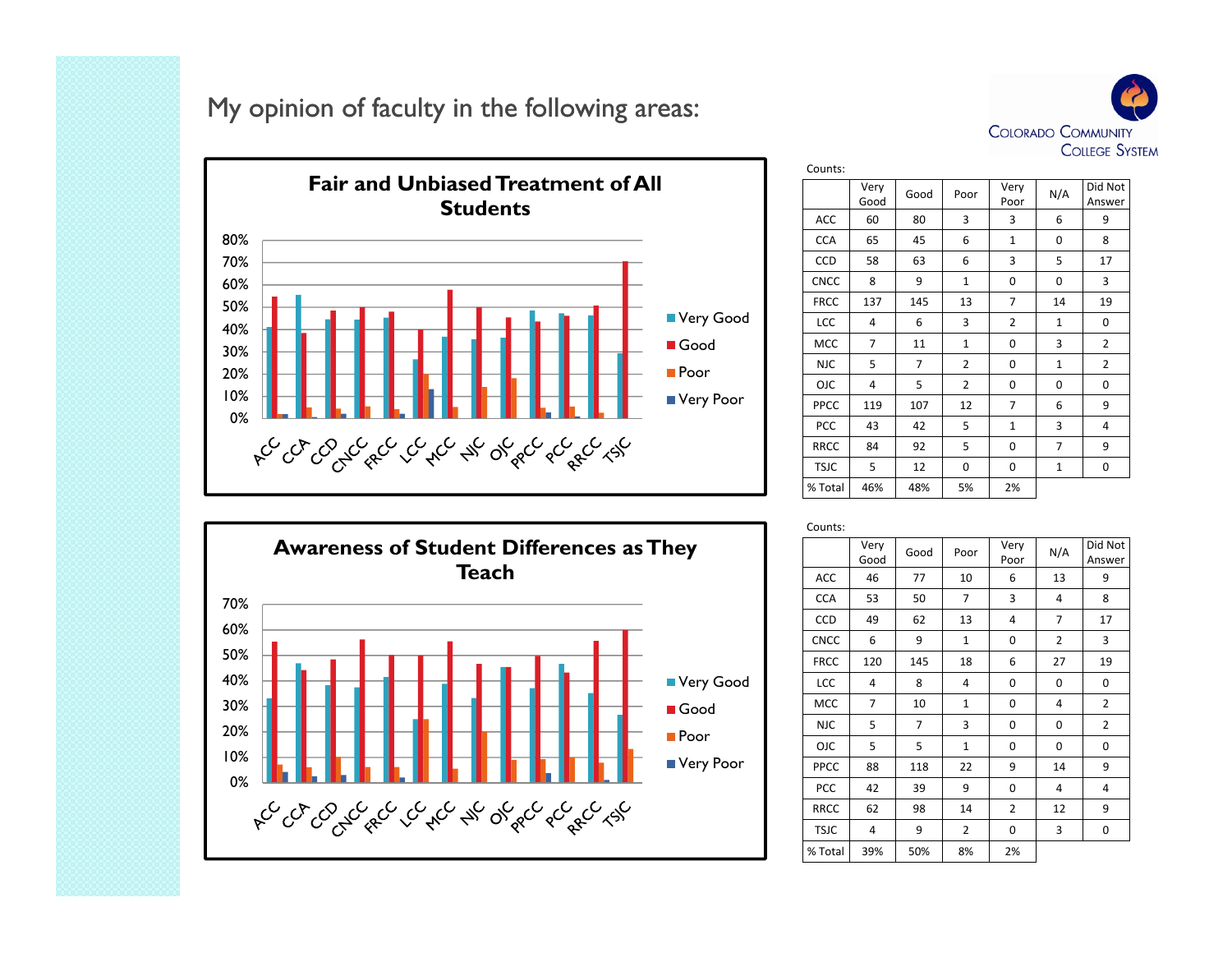### My opinion of online classes and Desire2Learn in the following areas:<br>COLORADO COMMUNITY



| Counts:     |                |                |              |              |     |                   |
|-------------|----------------|----------------|--------------|--------------|-----|-------------------|
|             | Very<br>Good   | Good           | Poor         | Very<br>Poor | N/A | Did Not<br>Answer |
| ACC         | 24             | 74             | 13           | 5            | 36  | 9                 |
| <b>CCA</b>  | 27             | 55             | 8            | 5            | 22  | 8                 |
| CCD         | 27             | 44             | 10           | 3            | 51  | 17                |
| <b>CNCC</b> | $\overline{2}$ | 5              | 3            | $\mathbf{1}$ | 7   | 3                 |
| <b>FRCC</b> | 86             | 133            | 27           | 11           | 59  | 19                |
| LCC         | 7              | 5              | 0            | 0            | 4   | 0                 |
| MCC         | 4              | 5              | $\mathbf{1}$ | $\mathbf{1}$ | 11  | $\overline{2}$    |
| <b>NJC</b>  | $\mathbf{1}$   | 4              | 3            | $\mathbf{1}$ | 6   | $\overline{2}$    |
| <b>OJC</b>  | 3              | $\overline{2}$ | 3            | 0            | 3   | 0                 |
| PPCC        | 59             | 95             | 28           | 10           | 59  | 9                 |
| PCC         | 22             | 35             | 6            | 4            | 27  | 4                 |
| <b>RRCC</b> | 38             | 69             | 22           | 5            | 54  | 9                 |
| <b>TSJC</b> | $\mathbf{1}$   | 12             | $\mathbf{1}$ | $\mathbf{1}$ | 3   | 0                 |
| % Total     | 30%            | 53%            | 13%          | 5%           |     |                   |

**COLLEGE SYSTEM** 



| CUUIILS.    |                |                |              |                |     |                   |
|-------------|----------------|----------------|--------------|----------------|-----|-------------------|
|             | Very<br>Good   | Good           | Poor         | Very<br>Poor   | N/A | Did Not<br>Answer |
| ACC         | 35             | 68             | 10           | 4              | 35  | 9                 |
| <b>CCA</b>  | 35             | 54             | 5            | $\overline{2}$ | 21  | 8                 |
| CCD         | 27             | 46             | 11           | $\mathbf{1}$   | 50  | 17                |
| <b>CNCC</b> | 3              | 7              | $\mathbf 1$  | 0              | 7   | 3                 |
| <b>FRCC</b> | 104            | 125            | 17           | 11             | 59  | 19                |
| LCC         | 8              | 4              | 0            | 0              | 4   | 0                 |
| MCC         | 3              | 6              | $\mathbf{1}$ | $\mathbf{1}$   | 11  | $\overline{2}$    |
| <b>NJC</b>  | $\overline{2}$ | 4              | 3            | 0              | 6   | $\overline{2}$    |
| <b>OJC</b>  | 3              | $\overline{2}$ | 3            | 0              | 3   | 0                 |
| PPCC        | 68             | 99             | 17           | 10             | 57  | 9                 |
| PCC         | 27             | 31             | 7            | $\mathbf 1$    | 28  | 4                 |
| <b>RRCC</b> | 48             | 66             | 14           | 6              | 54  | 9                 |
| <b>TSJC</b> | 5              | 9              | 0            | $\mathbf{1}$   | 3   | 0                 |
| % Total     | 36%            | 51%            | 9%           | 4%             |     |                   |

#### Counts: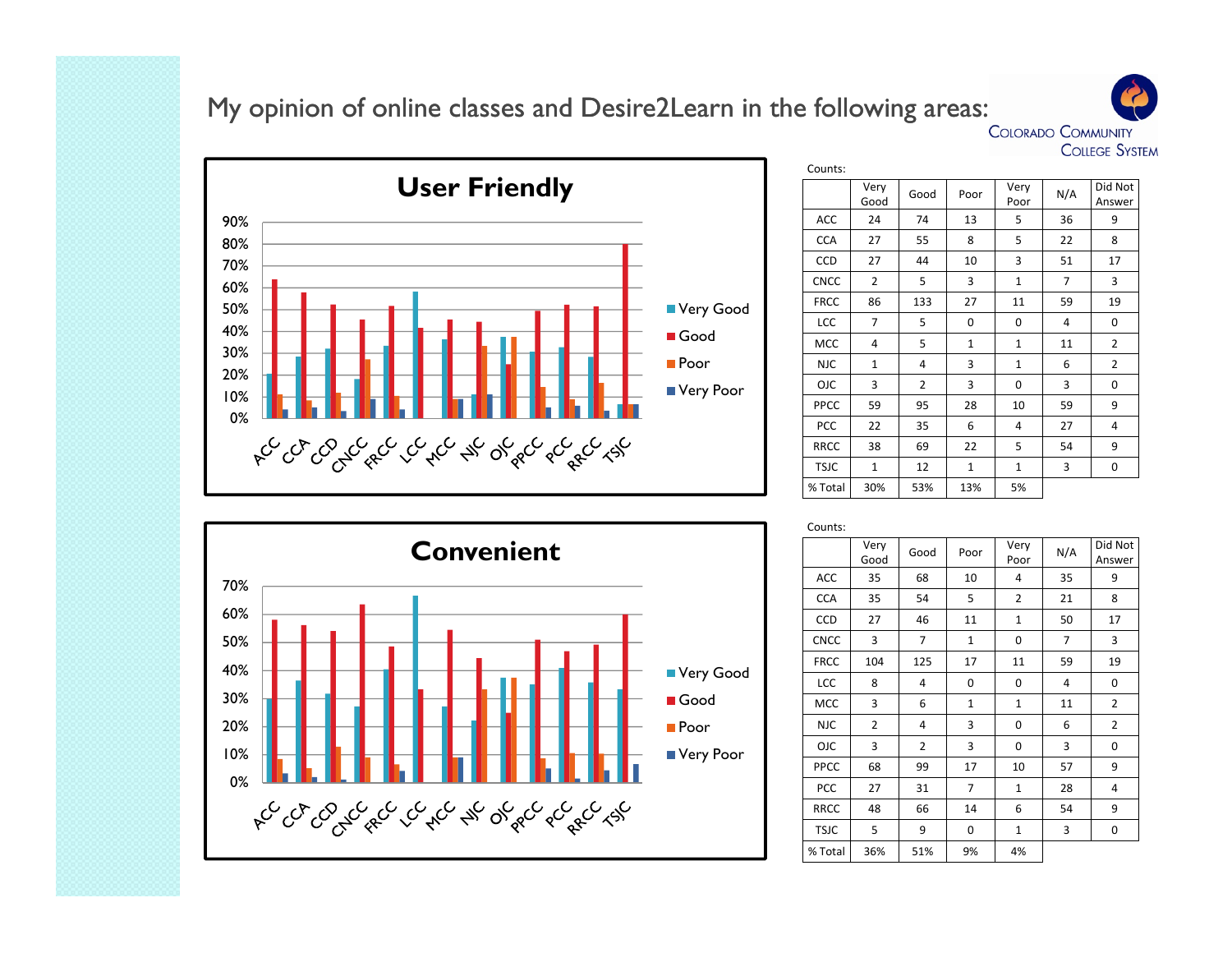### My opinion of online classes and Desire2Learn in the following areas:<br>COLORADO COMMUNITY



| Counts:     |                |                |                |                |     |                   |
|-------------|----------------|----------------|----------------|----------------|-----|-------------------|
|             | Very<br>Good   | Good           | Poor           | Very<br>Poor   | N/A | Did Not<br>Answer |
| <b>ACC</b>  | 29             | 73             | 10             | 4              | 36  | 9                 |
| <b>CCA</b>  | 39             | 51             | 4              | $\mathbf{1}$   | 22  | 8                 |
| CCD         | 29             | 50             | 4              | 0              | 52  | 17                |
| <b>CNCC</b> | 3              | 6              | $\overline{2}$ | 0              | 7   | 3                 |
| <b>FRCC</b> | 97             | 132            | 18             | 8              | 61  | 19                |
| LCC         | 7              | 4              | $\mathbf 1$    | 0              | 4   | 0                 |
| <b>MCC</b>  | 3              | $\overline{7}$ | $\mathbf{1}$   | 0              | 11  | $\overline{2}$    |
| <b>NJC</b>  | 3              | 4              | $\overline{2}$ | 0              | 6   | $\overline{2}$    |
| <b>OJC</b>  | 3              | 5              | 0              | 0              | 3   | 0                 |
| PPCC        | 68             | 93             | 21             | $\overline{7}$ | 62  | 9                 |
| PCC         | 23             | 36             | 6              | $\mathbf{1}$   | 28  | 4                 |
| <b>RRCC</b> | 44             | 68             | 15             | 4              | 57  | 9                 |
| <b>TSJC</b> | $\overline{2}$ | 12             | 0              | $\mathbf{1}$   | 3   | 0                 |
| % Total     | 35%            | 54%            | 8%             | 3%             |     |                   |

**COLLEGE SYSTEM** 



| Cuunts.     |                |      |                |                |     |                   |
|-------------|----------------|------|----------------|----------------|-----|-------------------|
|             | Very<br>Good   | Good | Poor           | Very<br>Poor   | N/A | Did Not<br>Answer |
| ACC         | 30             | 65   | 16             | 4              | 37  | 9                 |
| <b>CCA</b>  | 29             | 49   | 11             | 6              | 22  | 8                 |
| CCD         | 28             | 37   | 10             | 5              | 55  | 17                |
| <b>CNCC</b> | $\mathbf{1}$   | 6    | $\overline{2}$ | $\mathbf{1}$   | 8   | 3                 |
| <b>FRCC</b> | 76             | 114  | 41             | 12             | 73  | 19                |
| LCC         | 6              | 6    | 0              | 0              | 4   | 0                 |
| MCC         | 4              | 6    | $\mathbf{1}$   | 0              | 11  | $\overline{2}$    |
| <b>NJC</b>  | $\mathbf{1}$   | 4    | 3              | $\mathbf{1}$   | 6   | $\overline{2}$    |
| <b>OJC</b>  | 3              | 3    | $\mathbf{1}$   | $\mathbf{1}$   | 3   | 0                 |
| PPCC        | 55             | 86   | 32             | 12             | 66  | 9                 |
| PCC         | 21             | 32   | 8              | 4              | 29  | 4                 |
| <b>RRCC</b> | 26             | 74   | 27             | $\overline{2}$ | 59  | 9                 |
| <b>TSJC</b> | $\overline{2}$ | 10   | $\overline{2}$ | 0              | 4   | 0                 |
| % Total     | 29%            | 50%  | 16%            | 5%             |     |                   |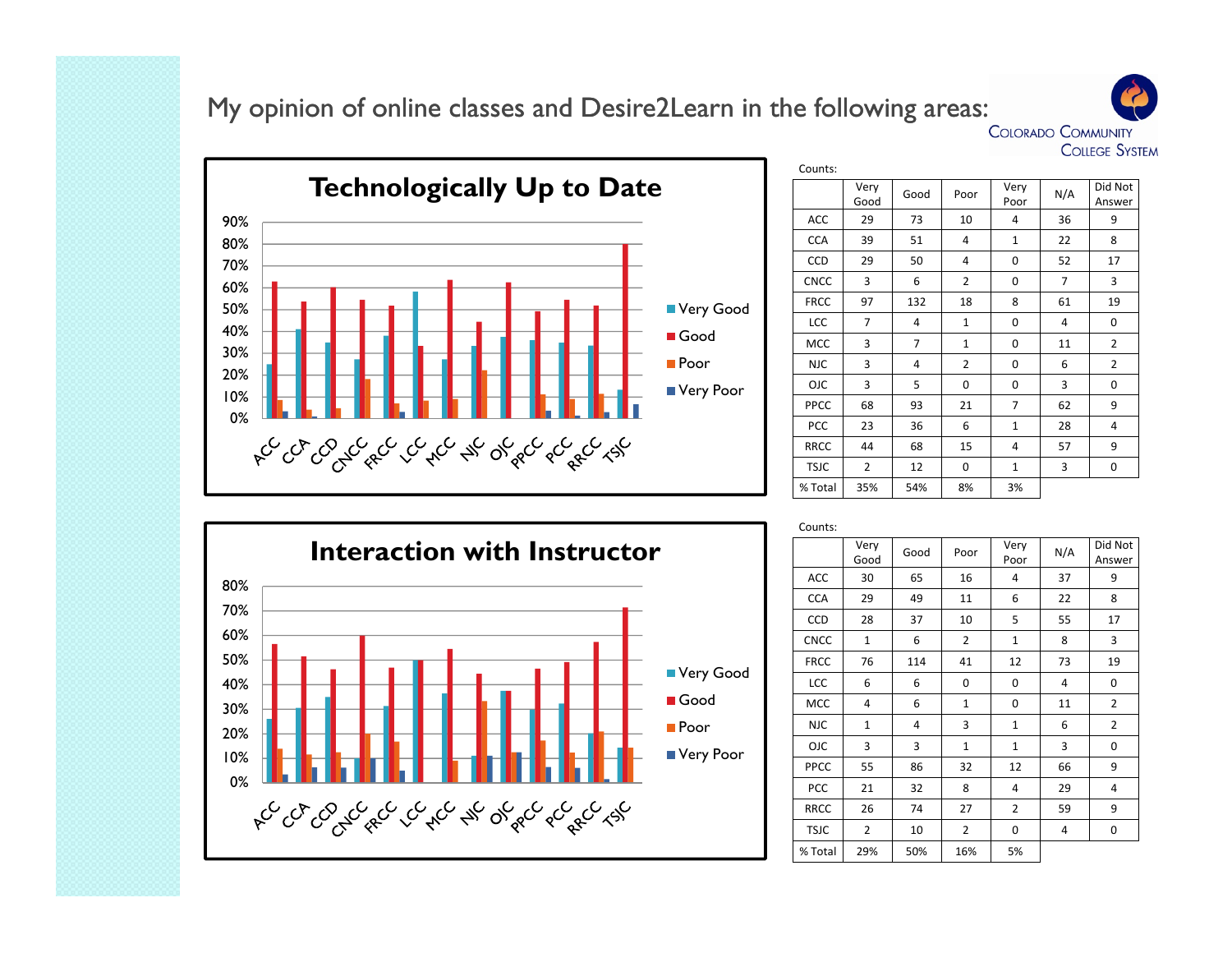**COLLEGE SYSTEM** 



| Counts:     |                |      |                |                |                |                   |
|-------------|----------------|------|----------------|----------------|----------------|-------------------|
|             | Very<br>Good   | Good | Poor           | Very<br>Poor   | N/A            | Did Not<br>Answer |
| ACC         | 24             | 65   | 13             | 7              | 43             | 9                 |
| <b>CCA</b>  | 32             | 43   | 12             | 3              | 27             | 8                 |
| CCD         | 20             | 39   | 15             | 4              | 57             | 17                |
| <b>CNCC</b> | $\overline{2}$ | 7    | 0              | 0              | 9              | 3                 |
| <b>FRCC</b> | 67             | 117  | 40             | 12             | 80             | 19                |
| LCC         | 6              | 4    | $\overline{2}$ | 0              | 4              | 0                 |
| <b>MCC</b>  | 4              | 6    | $\mathbf{1}$   | $\mathbf 0$    | 11             | $\overline{2}$    |
| <b>NJC</b>  | $\overline{1}$ | 4    | $\overline{2}$ | $\overline{1}$ | $\overline{7}$ | $\overline{2}$    |
| <b>OJC</b>  | 3              | 3    | $\mathbf{1}$   | $\mathbf{1}$   | 3              | 0                 |
| PPCC        | 48             | 86   | 27             | 10             | 80             | 9                 |
| PCC         | 19             | 30   | 9              | 4              | 32             | 4                 |
| <b>RRCC</b> | 31             | 58   | 26             | 31             | 68             | 9                 |
| <b>TSJC</b> | 4              | 9    | 2              | 0              | 3              | 0                 |
| % Total     | 28%            | 51%  | 16%            | 5%             |                |                   |
|             |                |      |                |                |                |                   |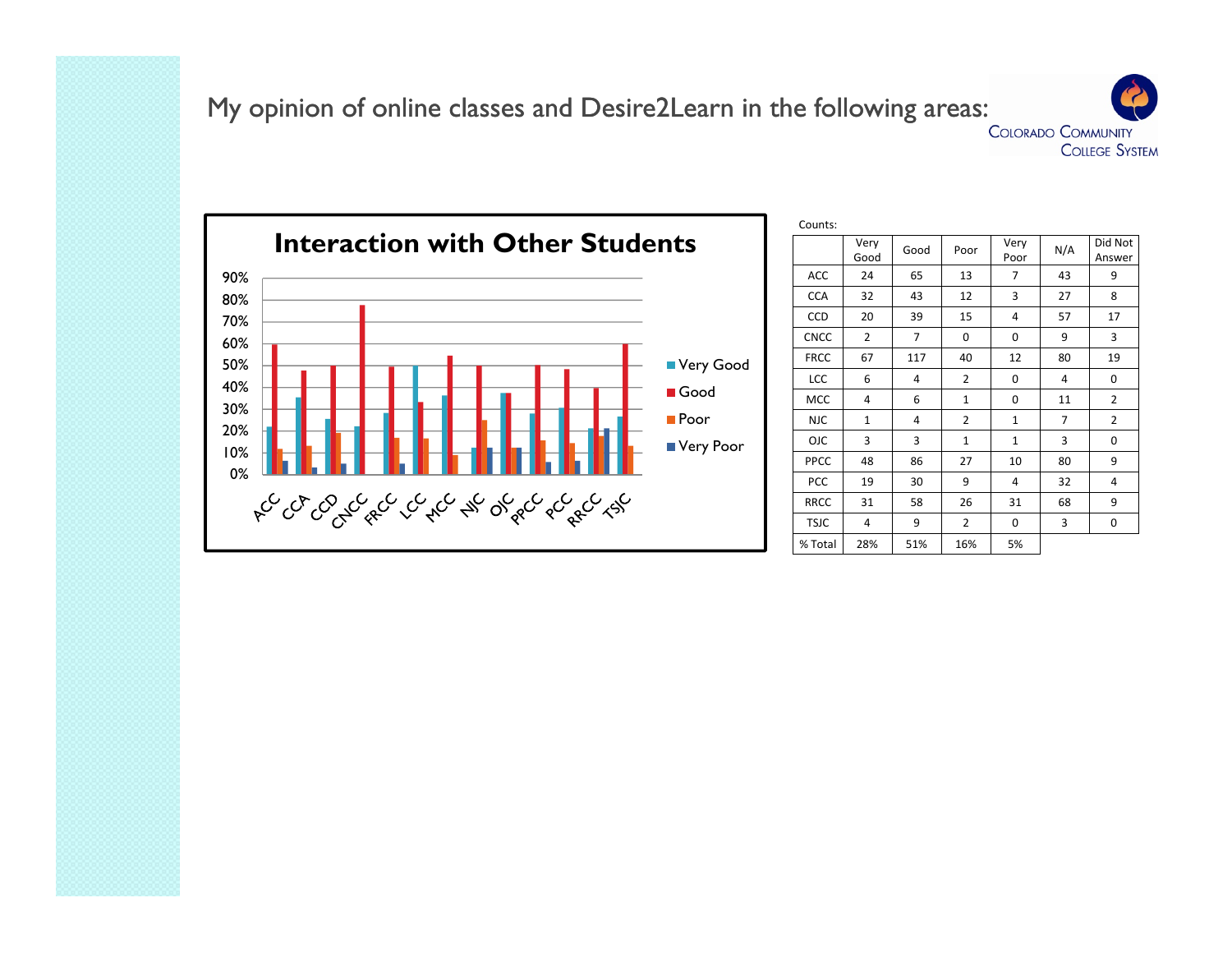

# *Colorado Community College System* Student Services Survey

Responses by College Spring 2010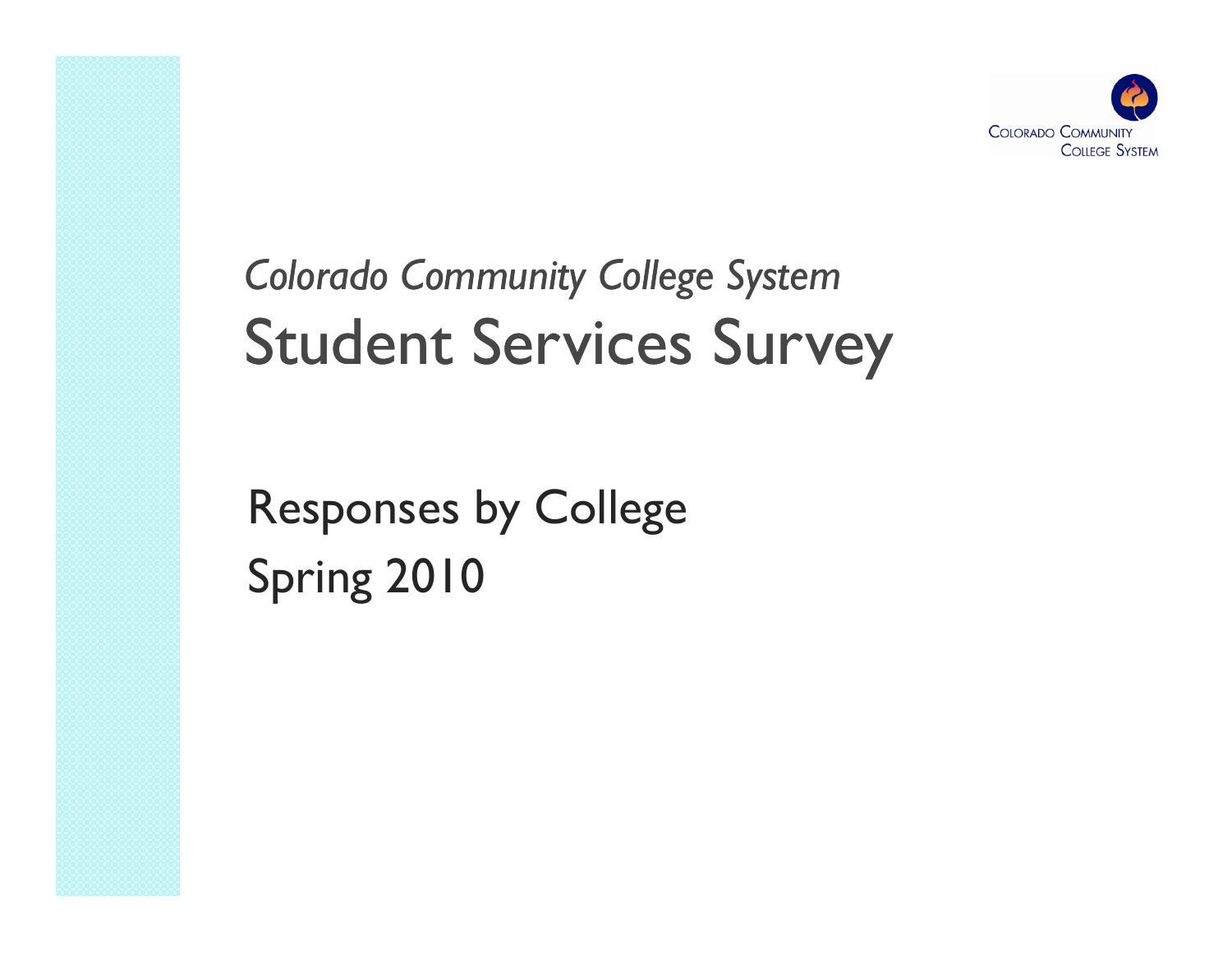

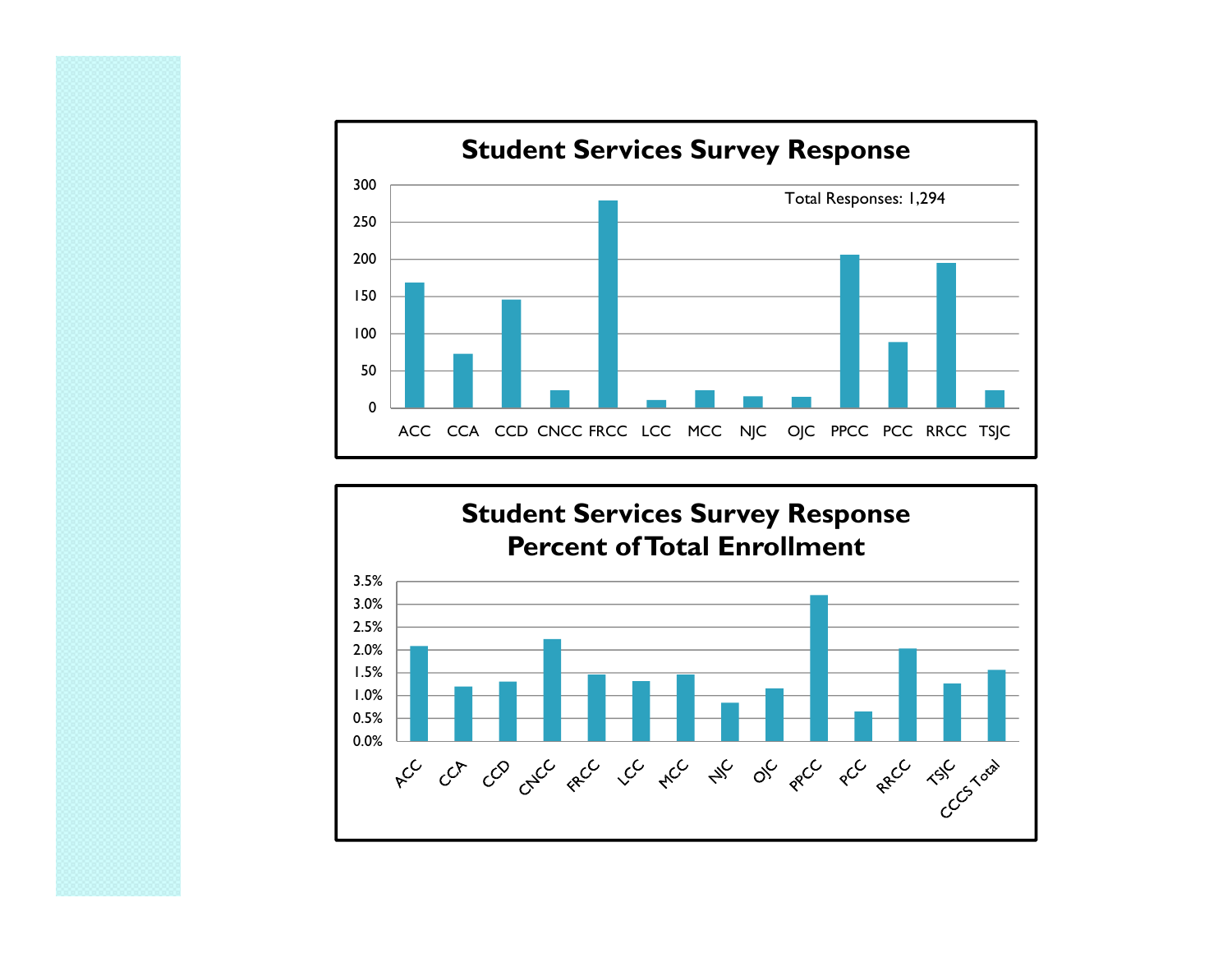

### Overall results:

- Respondents had generally positive opinions of the financial aid office / staff, though  $33\%$ disagreed that financial aid awards were announced in a timely manner.
- Admissions and registration  $/$  enrollment services staff received positive feedback. The lowest rated area was related to policies, with only 86% of students agreeing that policies and procedures regarding registration were clear.
- Nearly a quarter of respondents (24%) did not agree that cashiers explained the deferred payment plan, though other cashier related areas had predominantly high ratings.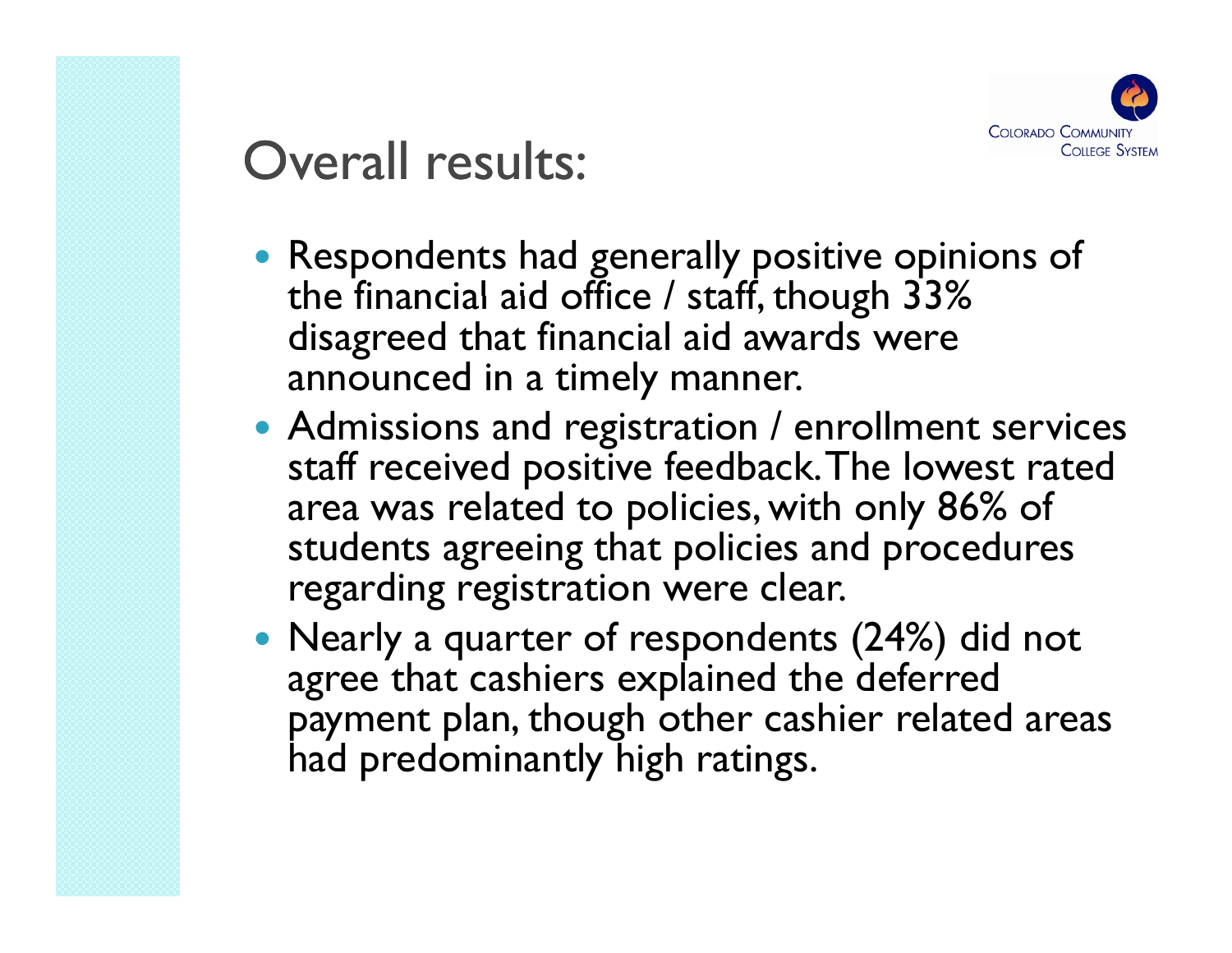My opinion of the financial aid office / staff in the following areas:





| Counts:     |                   |       |                 |                      |                |                   |
|-------------|-------------------|-------|-----------------|----------------------|----------------|-------------------|
|             | Strongly<br>Agree | Agree | <b>Disagree</b> | Strongly<br>Disagree | N/A            | Did Not<br>Answer |
| <b>ACC</b>  | 28                | 59    | 0               | $\overline{2}$       | 71             | 9                 |
| <b>CCA</b>  | 8                 | 27    | 4               | $\overline{2}$       | 28             | 4                 |
| <b>CCD</b>  | 18                | 77    | 10              | 3                    | 33             | 5                 |
| <b>CNCC</b> | 8                 | 9     | $\mathbf{1}$    | $\mathbf{1}$         | 5              | 0                 |
| <b>FRCC</b> | 39                | 105   | 16              | 3                    | 101            | 15                |
| LCC         | $\mathbf{1}$      | 6     | $\overline{2}$  | 0                    | 2              | 0                 |
| <b>MCC</b>  | 8                 | 12    | $\mathbf{1}$    | $\mathbf{1}$         | $\overline{2}$ | 0                 |
| <b>NJC</b>  | 5                 | 8     | 0               | 0                    | $\mathbf{1}$   | $\overline{2}$    |
| <b>OJC</b>  | $\overline{2}$    | 10    | $\mathbf{1}$    | 0                    | $\overline{2}$ | 0                 |
| PPCC        | 38                | 89    | 13              | 4                    | 49             | 13                |
| PCC         | 9                 | 51    | 9               | 3                    | 12             | 5                 |
| <b>RRCC</b> | 27                | 68    | 13              | 0                    | 72             | 15                |
| <b>TSJC</b> | 4                 | 13    | $\mathbf{1}$    | 0                    | 6              | 0                 |
| % Total     | 23%               | 65%   | 9%              | 2%                   |                |                   |



| Counts:     |                   |       |                 |                      |     |
|-------------|-------------------|-------|-----------------|----------------------|-----|
|             | Strongly<br>Agree | Agree | <b>Disagree</b> | Strongly<br>Disagree | N/A |
| ACC         | 35                | 48    | 5               | 0                    | 72  |
| <b>CCA</b>  | 18                | 19    | $\overline{2}$  | $\mathbf{1}$         | 29  |
| CCD         | 23                | 59    | 17              | 7                    | 35  |
| <b>CNCC</b> | 5                 | 10    | $\mathbf{1}$    | $\mathbf{1}$         | 7   |
| <b>FRCC</b> | 42                | 99    | 16              | 6                    | 101 |
| LCC         | $\overline{2}$    | 5     | $\overline{2}$  | 0                    | 2   |
| <b>MCC</b>  | 9                 | 11    | 0               | $\mathbf{1}$         | 3   |
| <b>NJC</b>  | 6                 | 8     | 0               | 0                    | 0   |
| <b>OJC</b>  | $\overline{2}$    | 10    | 0               | 0                    | 3   |
| PPCC        | 47                | 77    | 17              | 6                    | 46  |
| PCC         | 20                | 43    | 9               | 0                    | 12  |
| <b>RRCC</b> | 29                | 66    | 7               | 5                    | 73  |
| <b>TSJC</b> | 5                 | 12    | $\mathbf{1}$    | 0                    | 6   |
| % Total     | 30%               | 57%   | 9%              | 3%                   |     |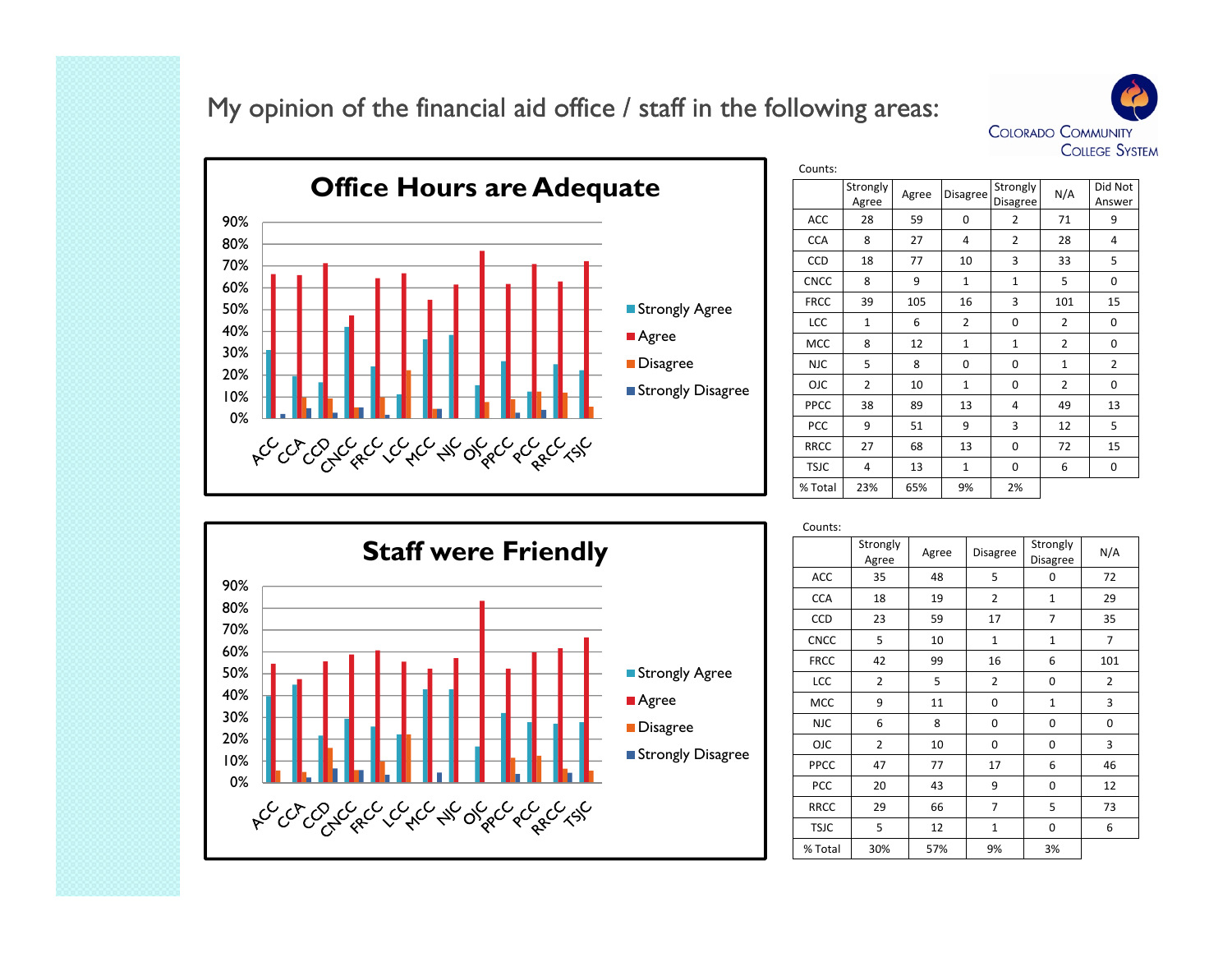My opinion of the financial aid office / staff in the following areas:





| Counts:     |                   |       |                |                      |                |                   |
|-------------|-------------------|-------|----------------|----------------------|----------------|-------------------|
|             | Strongly<br>Agree | Agree | Disagree       | Strongly<br>Disagree | N/A            | Did Not<br>Answer |
| ACC         | 37                | 39    | $\overline{7}$ | 2                    | 75             | 9                 |
| <b>CCA</b>  | 17                | 18    | 4              | $\mathbf{1}$         | 29             | 4                 |
| CCD         | 19                | 59    | 19             | 9                    | 35             | 5                 |
| <b>CNCC</b> | 5                 | 13    | $\mathbf{1}$   | $\mathbf{1}$         | 4              | 0                 |
| <b>FRCC</b> | 47                | 96    | 14             | 5                    | 102            | 15                |
| LCC         | $\overline{2}$    | 6     | $\mathbf{1}$   | 0                    | $\overline{2}$ | 0                 |
| <b>MCC</b>  | 9                 | 10    | $\mathbf{1}$   | $\mathbf{1}$         | 3              | 0                 |
| <b>NJC</b>  | 5                 | 9     | 0              | 0                    | 0              | $\overline{2}$    |
| <b>OJC</b>  | $\overline{2}$    | 11    | 0              | 0                    | $\overline{2}$ | 0                 |
| PPCC        | 43                | 73    | 20             | 9                    | 48             | 13                |
| PCC         | 18                | 38    | 8              | 8                    | 12             | 5                 |
| <b>RRCC</b> | 26                | 59    | 13             | 5                    | 77             | 15                |
| <b>TSJC</b> | 5                 | 9     | 3              | $\mathbf{1}$         | 6              | 0                 |
| % Total     | 29%               | 54%   | 11%            | 5%                   |                |                   |



| Cuunto.     |                   |                |                |                      |     |                   |
|-------------|-------------------|----------------|----------------|----------------------|-----|-------------------|
|             | Strongly<br>Agree | Agree          | Disagree       | Strongly<br>Disagree | N/A | Did Not<br>Answer |
| ACC         | 33                | 43             | 3              | 7                    | 74  | 9                 |
| <b>CCA</b>  | 15                | 19             | 0              | $\mathbf{1}$         | 34  | 4                 |
| CCD         | 20                | 61             | 15             | 6                    | 39  | 5                 |
| <b>CNCC</b> | 5                 | 8              | $\mathbf{1}$   | $\mathbf{1}$         | 9   | 0                 |
| <b>FRCC</b> | 42                | 81             | 23             | 12                   | 106 | 15                |
| LCC         | $\overline{2}$    | 5              | $\mathbf{1}$   | $\mathbf 1$          | 2   | 0                 |
| MCC         | 9                 | 10             | 0              | $\mathbf{1}$         | 4   | 0                 |
| <b>NJC</b>  | 4                 | 8              | $\overline{2}$ | 0                    | 0   | $\overline{2}$    |
| <b>OJC</b>  | $\overline{2}$    | $\overline{7}$ | $\mathbf{1}$   | $\mathbf{1}$         | 4   | 0                 |
| PPCC        | 26                | 77             | 23             | 8                    | 59  | 13                |
| PCC         | 17                | 29             | 8              | 12                   | 18  | 5                 |
| <b>RRCC</b> | 22                | 59             | 17             | 8                    | 74  | 15                |
| <b>TSJC</b> | 4                 | 6              | 3              | $\mathbf 1$          | 10  | 0                 |
| % Total     | 22%               | 45%            | 11%            | 22%                  |     |                   |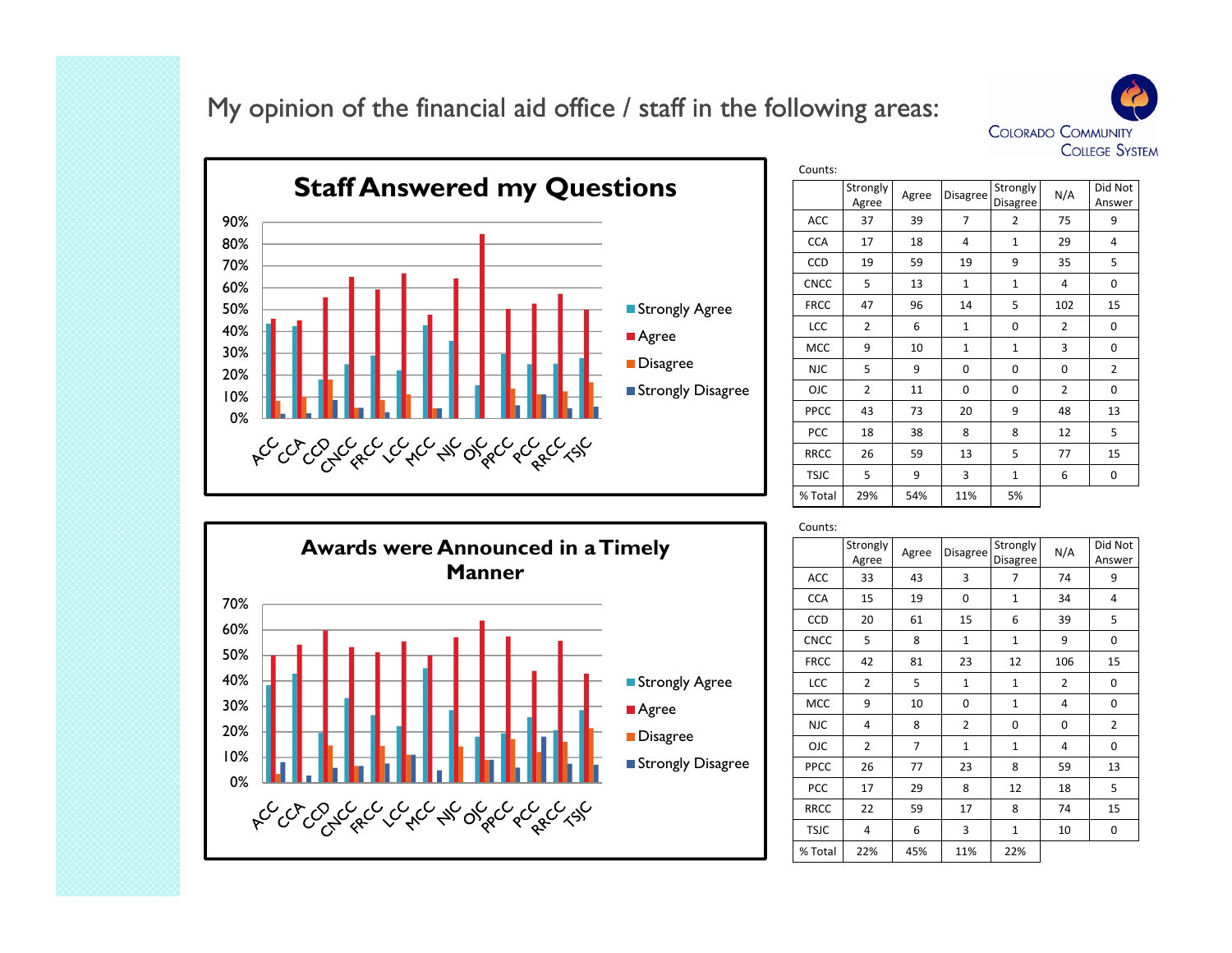### My opinion of the financial aid office / staff in the following areas:





| Counts:     |                   |       |                |                      |                |                   |
|-------------|-------------------|-------|----------------|----------------------|----------------|-------------------|
|             | Strongly<br>Agree | Agree | Disagree       | Strongly<br>Disagree | N/A            | Did Not<br>Answer |
| ACC         | 36                | 41    | 5              | $\overline{2}$       | 76             | 9                 |
| <b>CCA</b>  | 13                | 22    | 2              | $\overline{2}$       | 30             | 4                 |
| <b>CCD</b>  | 21                | 52    | 12             | 7                    | 49             | 5                 |
| <b>CNCC</b> | 4                 | 10    | $\mathbf{1}$   | $\mathbf{1}$         | 8              | 0                 |
| <b>FRCC</b> | 36                | 90    | 20             | 6                    | 112            | 15                |
| LCC         | $\overline{2}$    | 6     | $\mathbf{1}$   | 0                    | $\overline{2}$ | 0                 |
| MCC         | 12                | 9     | 0              | $\mathbf{1}$         | $\overline{2}$ | 0                 |
| <b>NJC</b>  | $\overline{2}$    | 11    | 0              | 0                    | $\mathbf{1}$   | $\overline{2}$    |
| <b>OJC</b>  | $\overline{2}$    | 9     | $\mathbf{1}$   | 0                    | 3              | 0                 |
| PPCC        | 42                | 61    | 21             | 9                    | 60             | 13                |
| PCC         | 17                | 38    | 9              | 6                    | 14             | 5                 |
| <b>RRCC</b> | 23                | 54    | 10             | 8                    | 85             | 15                |
| <b>TSJC</b> | 5                 | 8     | $\overline{2}$ | 0                    | 9              | 0                 |
| % Total     | 29%               | 55%   | 11%            | 6%                   |                |                   |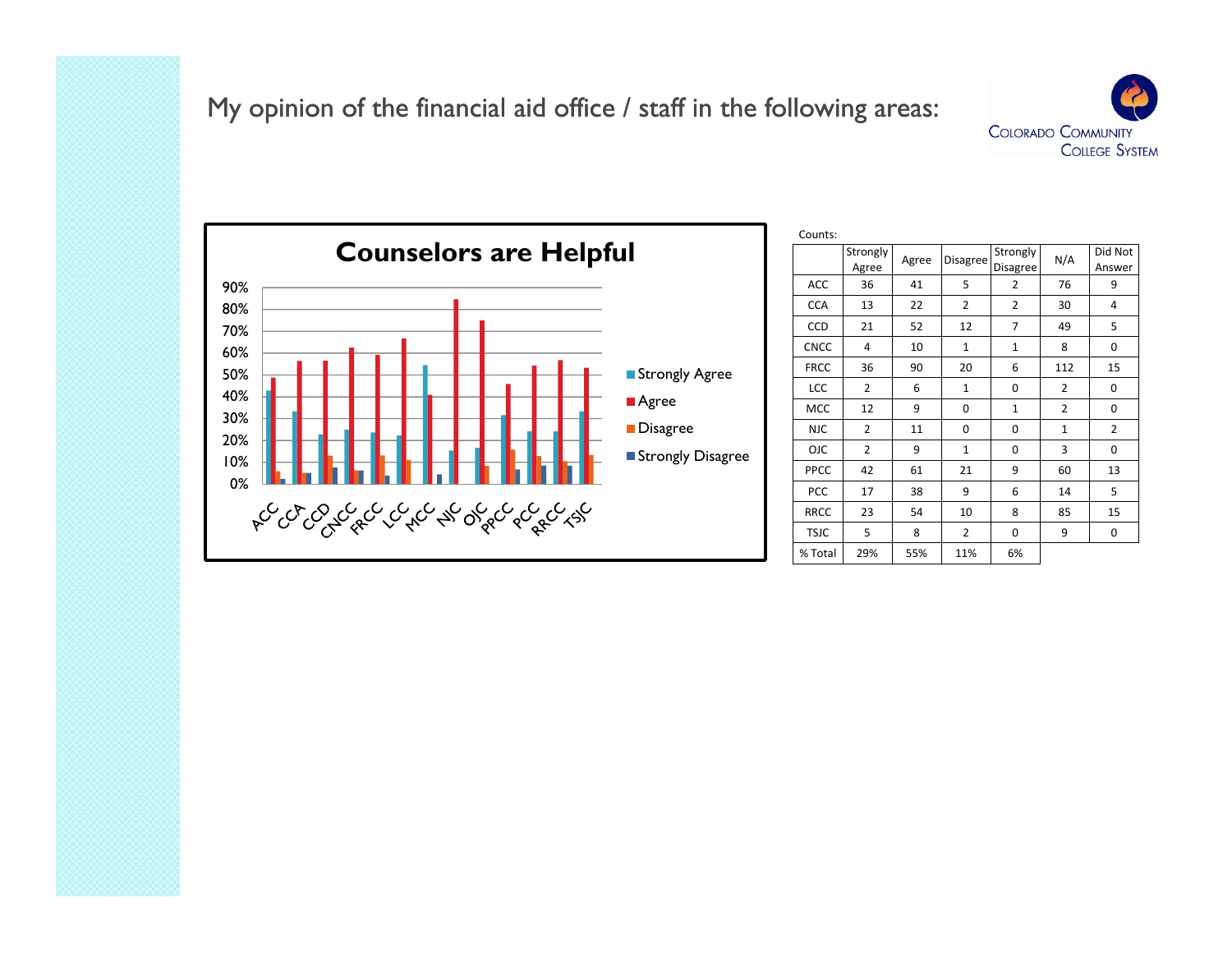### My opinion of admissions and registration / enrollment services in the following areas:





| CUUIILS.    |                   |       |                 |                      |                |                   |
|-------------|-------------------|-------|-----------------|----------------------|----------------|-------------------|
|             | Strongly<br>Agree | Agree | <b>Disagree</b> | Strongly<br>Disagree | N/A            | Did Not<br>Answer |
| ACC         | 39                | 93    | $\mathbf{1}$    | 2                    | 25             | 9                 |
| <b>CCA</b>  | 12                | 45    | 6               | $\mathbf{1}$         | 5              | 4                 |
| CCD         | 26                | 81    | 13              | 3                    | 18             | 5                 |
| <b>CNCC</b> | 10                | 10    | $\overline{2}$  | 0                    | 2              | 0                 |
| <b>FRCC</b> | 55                | 155   | 16              | 4                    | 34             | 15                |
| LCC         | $\overline{2}$    | 8     | $\mathbf{1}$    | 0                    | 0              | 0                 |
| MCC         | 7                 | 9     | $\mathbf{1}$    | $\mathbf{1}$         | 6              | 0                 |
| <b>NJC</b>  | 5                 | 8     | 0               | 0                    | $\mathbf{1}$   | $\overline{2}$    |
| <b>OJC</b>  | $\overline{2}$    | 12    | 0               | 0                    | $\mathbf{1}$   | 0                 |
| PPCC        | 51                | 109   | 18              | 5                    | 10             | 13                |
| PCC         | 23                | 52    | $\mathbf{1}$    | 0                    | 8              | 5                 |
| <b>RRCC</b> | 43                | 105   | 11              | 0                    | 21             | 15                |
| <b>TSJC</b> | 7                 | 15    | 0               | 0                    | $\overline{2}$ | 0                 |
| % Total     | 26%               | 66%   | 7%              | 1%                   |                |                   |



| Counts:     |                   |       |                |                      |              |                   |
|-------------|-------------------|-------|----------------|----------------------|--------------|-------------------|
|             | Strongly<br>Agree | Agree | Disagree       | Strongly<br>Disagree | N/A          | Did Not<br>Answer |
| <b>ACC</b>  | 50                | 80    | 8              | $\mathbf{1}$         | 21           | 9                 |
| <b>CCA</b>  | 23                | 37    | 3              | $\mathbf{1}$         | 5            | 4                 |
| CCD         | 26                | 69    | 22             | 7                    | 17           | 5                 |
| <b>CNCC</b> | 8                 | 14    | 0              | $\mathbf{1}$         | $\mathbf{1}$ | 0                 |
| <b>FRCC</b> | 63                | 148   | 18             | 3                    | 32           | 15                |
| LCC         | $\mathbf{1}$      | 7     | $\overline{2}$ | $\mathbf{1}$         | 0            | 0                 |
| <b>MCC</b>  | 8                 | 10    | 0              | $\mathbf{1}$         | 5            | 0                 |
| <b>NJC</b>  | 6                 | 7     | 0              | 0                    | $\mathbf{1}$ | $\overline{2}$    |
| OJC         | 7                 | 7     | 0              | 0                    | $\mathbf{1}$ | 0                 |
| PPCC        | 58                | 98    | 24             | 7                    | 6            | 13                |
| <b>PCC</b>  | 29                | 42    | 7              | 0                    | 6            | 5                 |
| <b>RRCC</b> | 50                | 102   | 4              | $\overline{1}$       | 23           | 15                |
| <b>TSJC</b> | 10                | 14    | 0              | 0                    | 0            | 0                 |
| % Total     | 31%               | 59%   | 8%             | 2%                   |              |                   |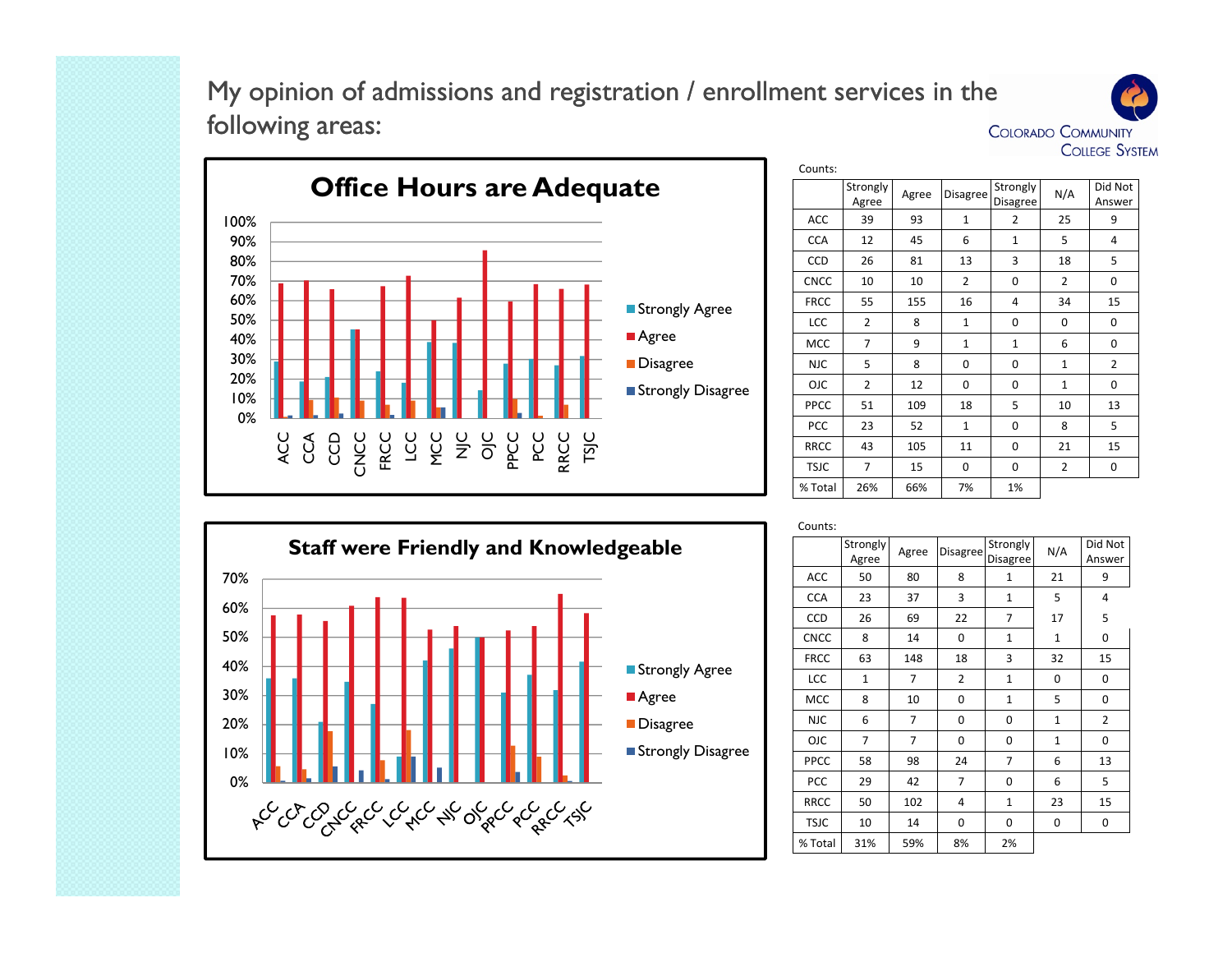### My opinion of admissions and registration / enrollment services in the following areas:





| Counts:     |                   |       |                 |                      |                |                   |
|-------------|-------------------|-------|-----------------|----------------------|----------------|-------------------|
|             | Strongly<br>Agree | Agree | <b>Disagree</b> | Strongly<br>Disagree | N/A            | Did Not<br>Answer |
| ACC         | 52                | 78    | 6               | 2                    | 22             | 9                 |
| <b>CCA</b>  | 24                | 35    | 5               | $\overline{2}$       | 3              | 4                 |
| CCD         | 27                | 68    | 20              | 8                    | 18             | 5                 |
| <b>CNCC</b> | 8                 | 13    | 0               | $\mathbf{1}$         | $\overline{2}$ | 0                 |
| <b>FRCC</b> | 60                | 149   | 18              | 3                    | 34             | 15                |
| LCC         | $\mathbf{1}$      | 8     | $\mathbf{1}$    | $\mathbf{1}$         | 0              | 0                 |
| <b>MCC</b>  | 8                 | 9     | $\mathbf{1}$    | $\mathbf{1}$         | 5              | 0                 |
| <b>NJC</b>  | 6                 | 7     | 0               | 0                    | $\mathbf{1}$   | $\overline{2}$    |
| <b>OJC</b>  | 8                 | 6     | 0               | 0                    | $\mathbf{1}$   | 0                 |
| PPCC        | 62                | 100   | 20              | 5                    | 6              | 13                |
| PCC         | 28                | 42    | 7               | $\mathbf{1}$         | 6              | 5                 |
| <b>RRCC</b> | 50                | 100   | 7               | 0                    | 23             | 15                |
| <b>TSJC</b> | 9                 | 14    | $\mathbf{1}$    | 0                    | 0              | 0                 |
| % Total     | 32%               | 58%   | 8%              | 2%                   |                |                   |



| Cuunto.     |                   |       |                 |                      |                |                   |
|-------------|-------------------|-------|-----------------|----------------------|----------------|-------------------|
|             | Strongly<br>Agree | Agree | <b>Disagree</b> | Strongly<br>Disagree | N/A            | Did Not<br>Answer |
| ACC         | 43                | 90    | 10              | 4                    | 13             | 9                 |
| <b>CCA</b>  | 18                | 39    | 8               | $\mathbf{1}$         | 3              | 4                 |
| CCD         | 26                | 77    | 18              | 9                    | 11             | 5                 |
| <b>CNCC</b> | 7                 | 12    | $\overline{2}$  | $\mathbf{1}$         | $\overline{2}$ | 0                 |
| <b>FRCC</b> | 60                | 151   | 29              | 7                    | 17             | 15                |
| LCC         | $\mathbf{1}$      | 9     | $\mathbf{1}$    | 0                    | 0              | 0                 |
| MCC         | 7                 | 11    | 0               | $\mathbf{1}$         | 5              | 0                 |
| <b>NJC</b>  | 5                 | 8     | 0               | 0                    | $\mathbf{1}$   | $\overline{2}$    |
| <b>OJC</b>  | 4                 | 9     | $\mathbf{1}$    | 0                    | $\mathbf{1}$   | 0                 |
| PPCC        | 52                | 102   | 22              | 12                   | 5              | 13                |
| <b>PCC</b>  | 25                | 44    | 10              | $\mathbf{1}$         | 4              | 5                 |
| <b>RRCC</b> | 42                | 109   | 13              | $\overline{2}$       | 14             | 15                |
| <b>TSJC</b> | 6                 | 17    | $\mathbf 1$     | 0                    | 0              | 0                 |
| % Total     | 26%               | 60%   | 10%             | 3%                   |                |                   |
|             |                   |       |                 |                      |                |                   |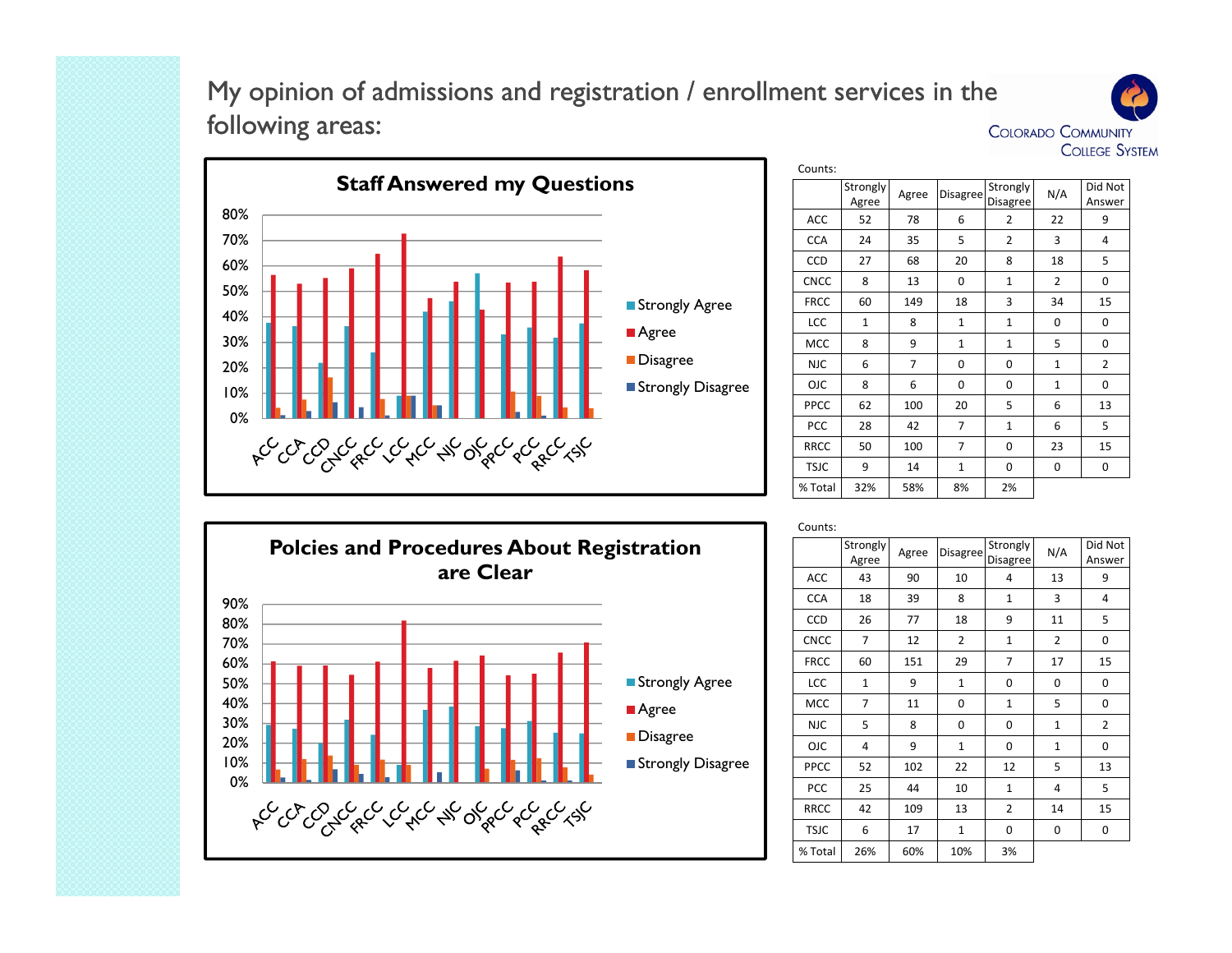### My opinion of admissions and registration / enrollment services in the following areas:





| Counts:     |                   |       |                 |                             |              |                   |
|-------------|-------------------|-------|-----------------|-----------------------------|--------------|-------------------|
|             | Strongly<br>Agree | Agree | <b>Disagree</b> | Strongly<br><b>Disagree</b> | N/A          | Did Not<br>Answer |
| ACC         | 53                | 75    | 8               | 10                          | 14           | 9                 |
| <b>CCA</b>  | 28                | 32    | 0               | 3                           | 6            | 4                 |
| CCD         | 34                | 78    | 9               | 8                           | 12           | 5                 |
| <b>CNCC</b> | 7                 | 12    | $\overline{2}$  | 0                           | 3            | 0                 |
| <b>FRCC</b> | 92                | 114   | 27              | 9                           | 22           | 15                |
| LCC         | $\overline{2}$    | 9     | 0               | 0                           | 0            | 0                 |
| MCC         | 9                 | 9     | $\mathbf{1}$    | $\mathbf{1}$                | 4            | 0                 |
| <b>NJC</b>  | 4                 | 8     | $\mathbf{1}$    | 0                           | $\mathbf{1}$ | 2                 |
| <b>OJC</b>  | 3                 | 6     | $\mathbf{1}$    | 0                           | 5            | 0                 |
| PPCC        | 64                | 89    | 12              | 9                           | 19           | 13                |
| PCC         | 26                | 35    | 7               | $\mathbf{1}$                | 15           | 5                 |
| <b>RRCC</b> | 50                | 87    | 11              | $\overline{2}$              | 30           | 15                |
| <b>TSJC</b> | 4                 | 14    | 0               | 0                           | 6            | 0                 |
| % Total     | 35%               | 53%   | 8%              | 4%                          |              |                   |



|             | Strongly<br>Agree | Agree | Disagree     | Strongly<br><b>Disagree</b> | N/A            | Did Not<br>Answer |
|-------------|-------------------|-------|--------------|-----------------------------|----------------|-------------------|
| ACC         | 35                | 52    | 5            | 66                          | $\overline{2}$ | 9                 |
| <b>CCA</b>  | 21                | 23    | 0            | 2                           | 23             | 4                 |
| CCD         | 26                | 61    | 11           | 7                           | 36             | 5                 |
| <b>CNCC</b> | 8                 | 9     | $\mathbf{1}$ | 0                           | 6              | 0                 |
| <b>FRCC</b> | 44                | 96    | 10           | 5                           | 109            | 15                |
| LCC         | $\overline{2}$    | 5     | $\mathbf{1}$ | 0                           | 3              | 0                 |
| MCC         | 7                 | 11    | 0            | 0                           | 6              | 0                 |
| <b>NJC</b>  | 4                 | 9     | 0            | 0                           | $\mathbf{1}$   | $\overline{2}$    |
| <b>OJC</b>  | 4                 | 9     | 0            | 0                           | $\overline{2}$ | 0                 |
| <b>PPCC</b> | 54                | 78    | 14           | 8                           | 39             | 13                |
| PCC         | 24                | 29    | 8            | 0                           | 23             | 5                 |
| <b>RRCC</b> | 41                | 71    | 6            | $\overline{2}$              | 60             | 15                |
| <b>TSJC</b> | 6                 | 15    | 0            | 0                           | 3              | 0                 |
| % Total     | 33%               | 57%   | 7%           | 3%                          |                |                   |

Counts: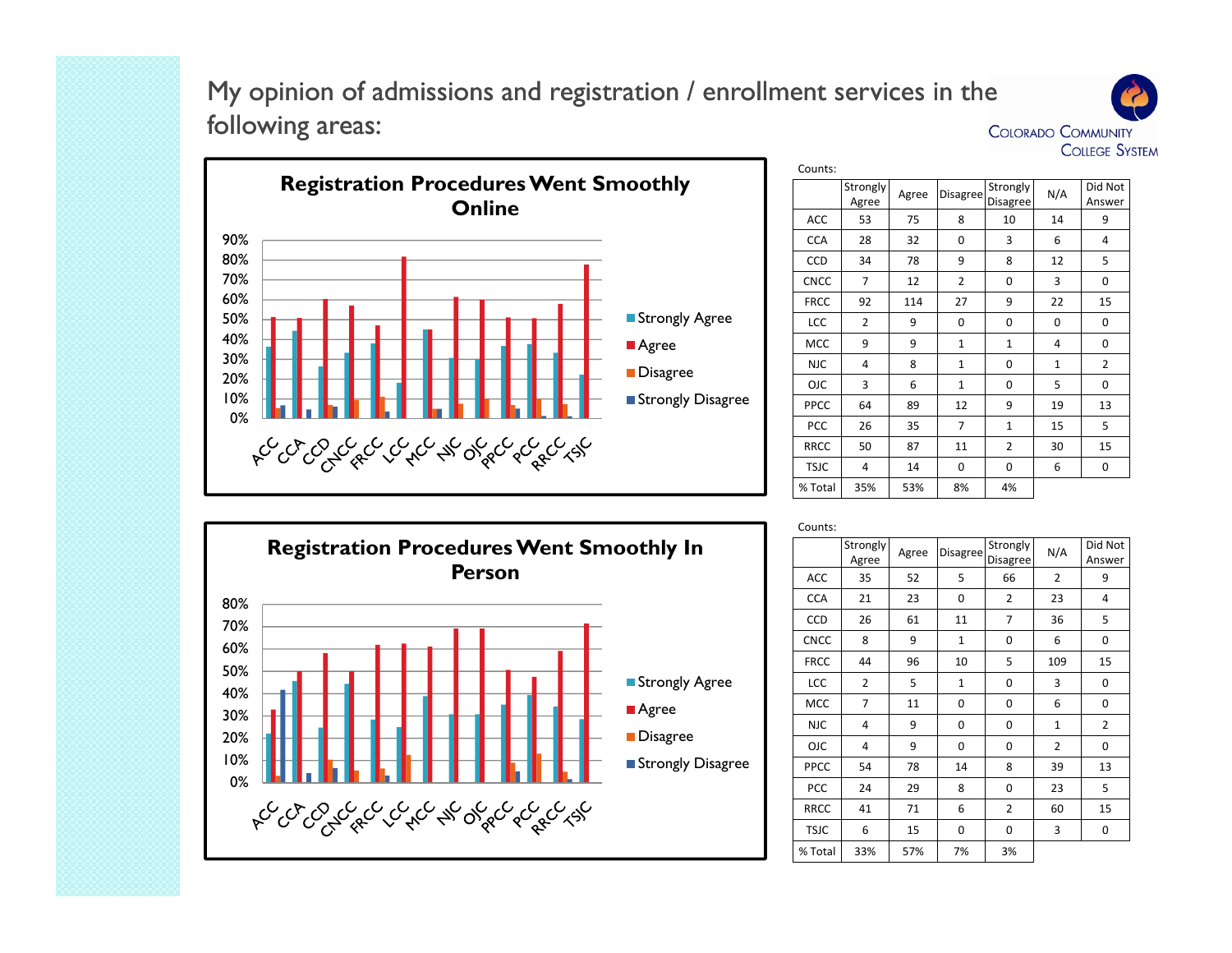My opinion of billing processes in the following areas:





| counts:     |                   |       |              |                      |                |                   |
|-------------|-------------------|-------|--------------|----------------------|----------------|-------------------|
|             | Strongly<br>Agree | Agree | Disagree     | Strongly<br>Disagree | N/A            | Did Not<br>Answer |
| ACC         | 38                | 85    | 5            | $\overline{2}$       | 30             | 9                 |
| <b>CCA</b>  | 13                | 38    | $\mathbf{1}$ | $\mathbf{1}$         | 16             | 4                 |
| CCD         | 26                | 84    | 6            | 4                    | 21             | 5                 |
| <b>CNCC</b> | 8                 | 9     | 2            | $\mathbf{1}$         | 4              | 0                 |
| <b>FRCC</b> | 51                | 123   | 10           | 3                    | 77             | 15                |
| LCC         | 3                 | 7     | 0            | 0                    | $\mathbf{1}$   | 0                 |
| MCC         | 6                 | 7     | $\mathbf{1}$ | 0                    | 10             | 0                 |
| <b>NJC</b>  | 5                 | 8     | 0            | 0                    | $\mathbf{1}$   | $\overline{2}$    |
| OJC         | $\overline{2}$    | 11    | 0            | 0                    | $\overline{2}$ | 0                 |
| PPCC        | 34                | 94    | 9            | $\overline{2}$       | 54             | 13                |
| PCC         | 18                | 41    | 3            | 0                    | 22             | 5                 |
| <b>RRCC</b> | 27                | 94    | 11           | 4                    | 44             | 15                |
| <b>TSJC</b> | 4                 | 13    | 0            | 0                    | 7              | 0                 |
| % Total     | 26%               | 67%   | 5%           | 2%                   |                |                   |

Counts:



| counto.     |                   |       |                 |                      |                |                   |
|-------------|-------------------|-------|-----------------|----------------------|----------------|-------------------|
|             | Strongly<br>Agree | Agree | <b>Disagree</b> | Strongly<br>Disagree | N/A            | Did Not<br>Answer |
| ACC         | 42                | 81    | 4               | 2                    | 31             | 9                 |
| <b>CCA</b>  | 19                | 28    | 0               | 3                    | 19             | 4                 |
| CCD         | 28                | 80    | 6               | 3                    | 24             | 5                 |
| <b>CNCC</b> | 8                 | 11    | 0               | 0                    | 5              | 0                 |
| <b>FRCC</b> | 52                | 115   | 10              | 2                    | 85             | 15                |
| LCC         | 4                 | 6     | 0               | 0                    | $\mathbf{1}$   | 0                 |
| <b>MCC</b>  | 7                 | 7     | 0               | $\mathbf{1}$         | 9              | 0                 |
| <b>NJC</b>  | 6                 | 8     | 0               | 0                    | 0              | $\overline{2}$    |
| <b>OJC</b>  | 4                 | 9     | 0               | 0                    | $\overline{2}$ | 0                 |
| PPCC        | 42                | 74    | 9               | 0                    | 68             | 13                |
| PCC         | 24                | 35    | $\overline{2}$  | $\mathbf{1}$         | 22             | 5                 |
| <b>RRCC</b> | 39                | 93    | 3               | $\mathbf{1}$         | 44             | 15                |
| <b>TSJC</b> | 4                 | 13    | 0               | 0                    | 7              | 0                 |
| % Total     | 32%               | 63%   | 4%              | 2%                   |                |                   |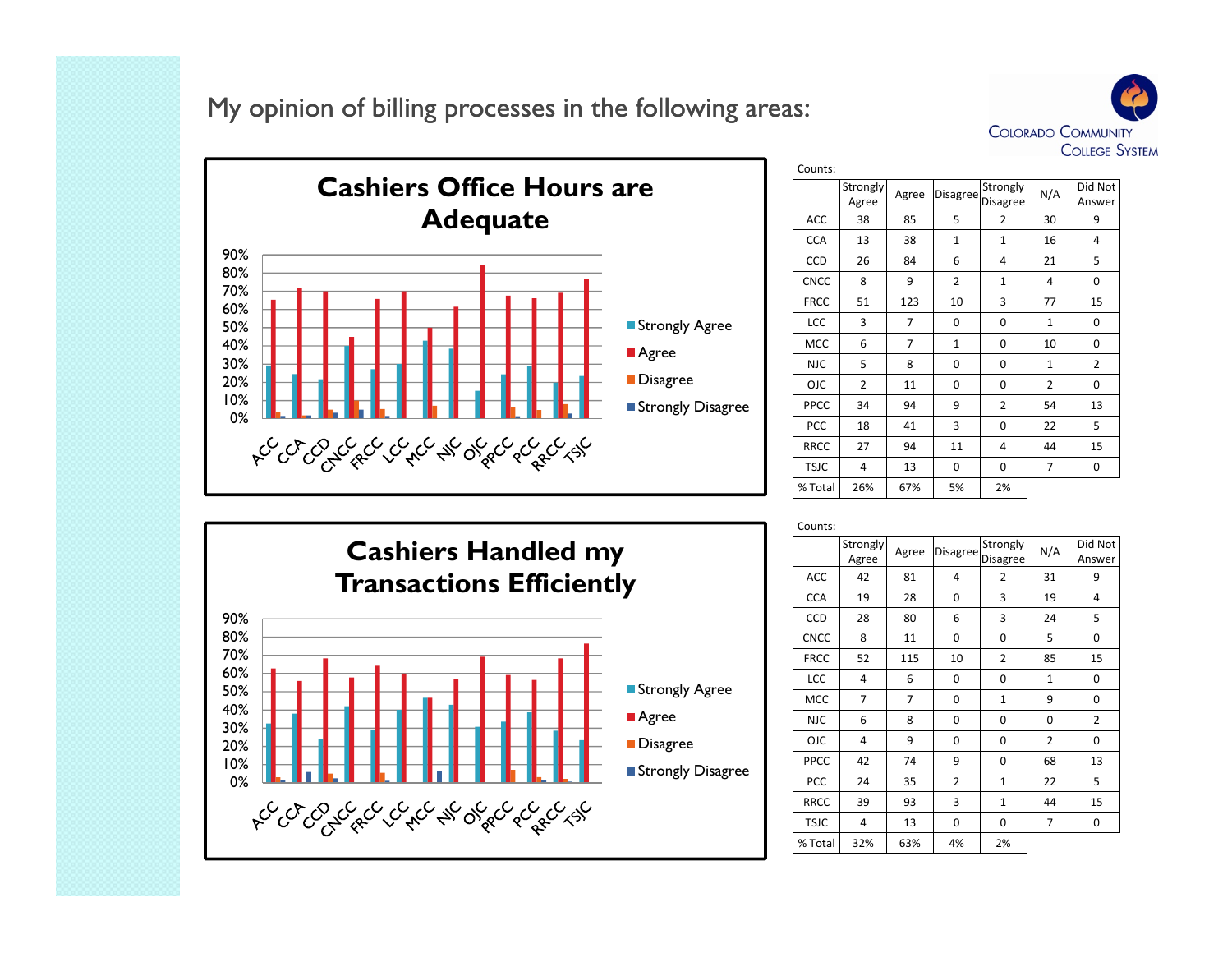My opinion of billing processes in the following areas:





| CUUIILS.    |                   |       |                 |                      |                |                   |
|-------------|-------------------|-------|-----------------|----------------------|----------------|-------------------|
|             | Strongly<br>Agree | Agree | <b>Disagree</b> | Strongly<br>Disagree | N/A            | Did Not<br>Answer |
| ACC         | 37                | 78    | 9               | 4                    | 32             | 9                 |
| <b>CCA</b>  | 17                | 32    | 0               | $\overline{2}$       | 18             | 4                 |
| <b>CCD</b>  | 30                | 67    | 16              | 3                    | 25             | 5                 |
| <b>CNCC</b> | 8                 | 10    | $\overline{2}$  | 0                    | 4              | 0                 |
| <b>FRCC</b> | 62                | 113   | 6               | 4                    | 79             | 15                |
| LCC         | 5                 | 5     | 0               | 0                    | $\mathbf{1}$   | 0                 |
| MCC         | 8                 | 6     | 0               | 0                    | 10             | 0                 |
| <b>NJC</b>  | 8                 | 5     | 0               | 0                    | $\mathbf{1}$   | $\overline{2}$    |
| <b>OJC</b>  | 4                 | 9     | 0               | 0                    | $\overline{2}$ | 0                 |
| PPCC        | 43                | 77    | 8               | 5                    | 60             | 13                |
| PCC         | 24                | 38    | 2               | 0                    | 20             | 5                 |
| <b>RRCC</b> | 42                | 90    | 5               | 0                    | 43             | 15                |
| <b>TSJC</b> | 62                | 113   | 6               | 4                    | 79             | 15                |
| % Total     | 33%               | 60%   | 5%              | 2%                   |                |                   |

Counts:



| counts.     |                   |       |                 |                      |              |                   |
|-------------|-------------------|-------|-----------------|----------------------|--------------|-------------------|
|             | Strongly<br>Agree | Agree | <b>Disagree</b> | Strongly<br>Disagree | N/A          | Did Not<br>Answer |
| ACC         | 40                | 87    | 8               | 4                    | 21           | 9                 |
| <b>CCA</b>  | 14                | 38    | 5               | 3                    | 9            | 4                 |
| CCD         | 27                | 84    | 10              | 6                    | 14           | 5                 |
| <b>CNCC</b> | 7                 | 11    | $\overline{2}$  | $\mathbf 1$          | 3            | 0                 |
| <b>FRCC</b> | 61                | 127   | 18              | 8                    | 50           | 15                |
| LCC         | 4                 | 6     | $\mathbf{1}$    | 0                    | 0            | 0                 |
| MCC         | 6                 | 6     | 4               | 0                    | 8            | 0                 |
| <b>NJC</b>  | 6                 | 7     | 0               | 0                    | $\mathbf{1}$ | 2                 |
| OJC         | 3                 | 10    | 0               | 0                    | 2            | 0                 |
| PPCC        | 36                | 94    | 11              | 4                    | 48           | 13                |
| PCC         | 16                | 44    | 6               | $\mathbf 1$          | 17           | 5                 |
| <b>RRCC</b> | 37                | 104   | $\overline{7}$  | 2                    | 30           | 15                |
| <b>TSJC</b> | 3                 | 15    | $\mathbf{1}$    | 0                    | 5            | 0                 |
| % Total     | 26%               | 63%   | 7%              | 3%                   |              |                   |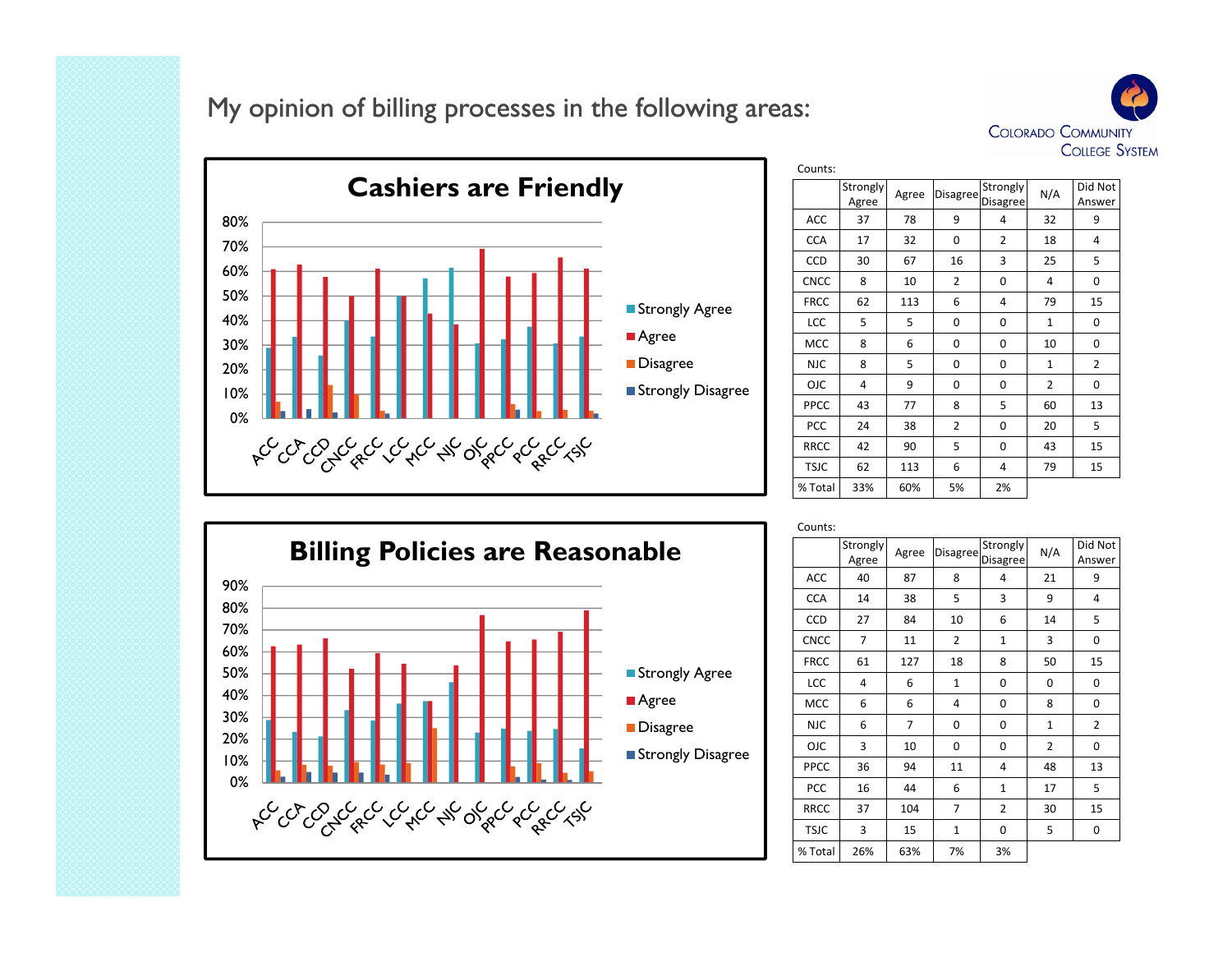My opinion of billing processes in the following areas:





| Counts:     |                   |       |                 |                      |                |                   |
|-------------|-------------------|-------|-----------------|----------------------|----------------|-------------------|
|             | Strongly<br>Agree | Agree | <b>Disagree</b> | Strongly<br>Disagree | N/A            | Did Not<br>Answer |
| ACC         | 37                | 70    | 5               | 4                    | 44             | 9                 |
| <b>CCA</b>  | 23                | 21    | $\overline{2}$  | 3                    | 20             | 4                 |
| CCD         | 30                | 64    | 8               | 4                    | 35             | 5                 |
| <b>CNCC</b> | $\overline{7}$    | 11    | 3               | 0                    | 3              | 0                 |
| <b>FRCC</b> | 70                | 119   | 7               | 3                    | 65             | 15                |
| LCC         | 3                 | 5     | $\mathbf{1}$    | 0                    | $\overline{2}$ | 0                 |
| <b>MCC</b>  | 6                 | 7     | $\overline{2}$  | $\overline{2}$       | 7              | 0                 |
| <b>NJC</b>  | 5                 | 7     | $\mathbf{1}$    | 0                    | $\mathbf{1}$   | $\overline{2}$    |
| <b>OJC</b>  | 3                 | 7     | 0               | $\mathbf{1}$         | 4              | 0                 |
| PPCC        | 45                | 76    | 5               | $\overline{2}$       | 65             | 13                |
| PCC         | 18                | 31    | 3               | $\overline{1}$       | 31             | 5                 |
| <b>RRCC</b> | 34                | 74    | 9               | 3                    | 60             | 15                |
| <b>TSJC</b> | $\overline{2}$    | 11    | $\mathbf{1}$    | $\mathbf{1}$         | 9              | 0                 |
| % Total     | 33%               | 59%   | 6%              | 3%                   |                |                   |



| Cuunto.     |                   |       |                 |                      |     |                   |
|-------------|-------------------|-------|-----------------|----------------------|-----|-------------------|
|             | Strongly<br>Agree | Agree | <b>Disagree</b> | Strongly<br>Disagree | N/A | Did Not<br>Answer |
| ACC         | 22                | 39    | 15              | 11                   | 73  | 9                 |
| <b>CCA</b>  | 10                | 18    | 4               | 5                    | 32  | 4                 |
| CCD         | 23                | 39    | 17              | 11                   | 51  | 5                 |
| <b>CNCC</b> | 5                 | 6     | 4               | $\overline{2}$       | 7   | 0                 |
| <b>FRCC</b> | 45                | 75    | 14              | 9                    | 121 | 15                |
| LCC         | 3                 | 3     | 0               | 0                    | 5   | 0                 |
| MCC         | 5                 | 9     | 0               | $\mathbf 1$          | 9   | 0                 |
| <b>NJC</b>  | 5                 | 6     | 0               | 0                    | 3   | $\overline{2}$    |
| <b>OJC</b>  | $\overline{2}$    | 7     | $\mathbf{1}$    | $\overline{2}$       | 3   | 0                 |
| PPCC        | 23                | 49    | 16              | 10                   | 95  | 13                |
| PCC         | 17                | 22    | 5               | 5                    | 35  | 5                 |
| <b>RRCC</b> | 14                | 52    | 10              | 5                    | 99  | 15                |
| <b>TSJC</b> | 2                 | 5     | 3               | 0                    | 14  | 0                 |
| % Total     | 27%               | 50%   | 14%             | 10%                  |     |                   |
|             |                   |       |                 |                      |     |                   |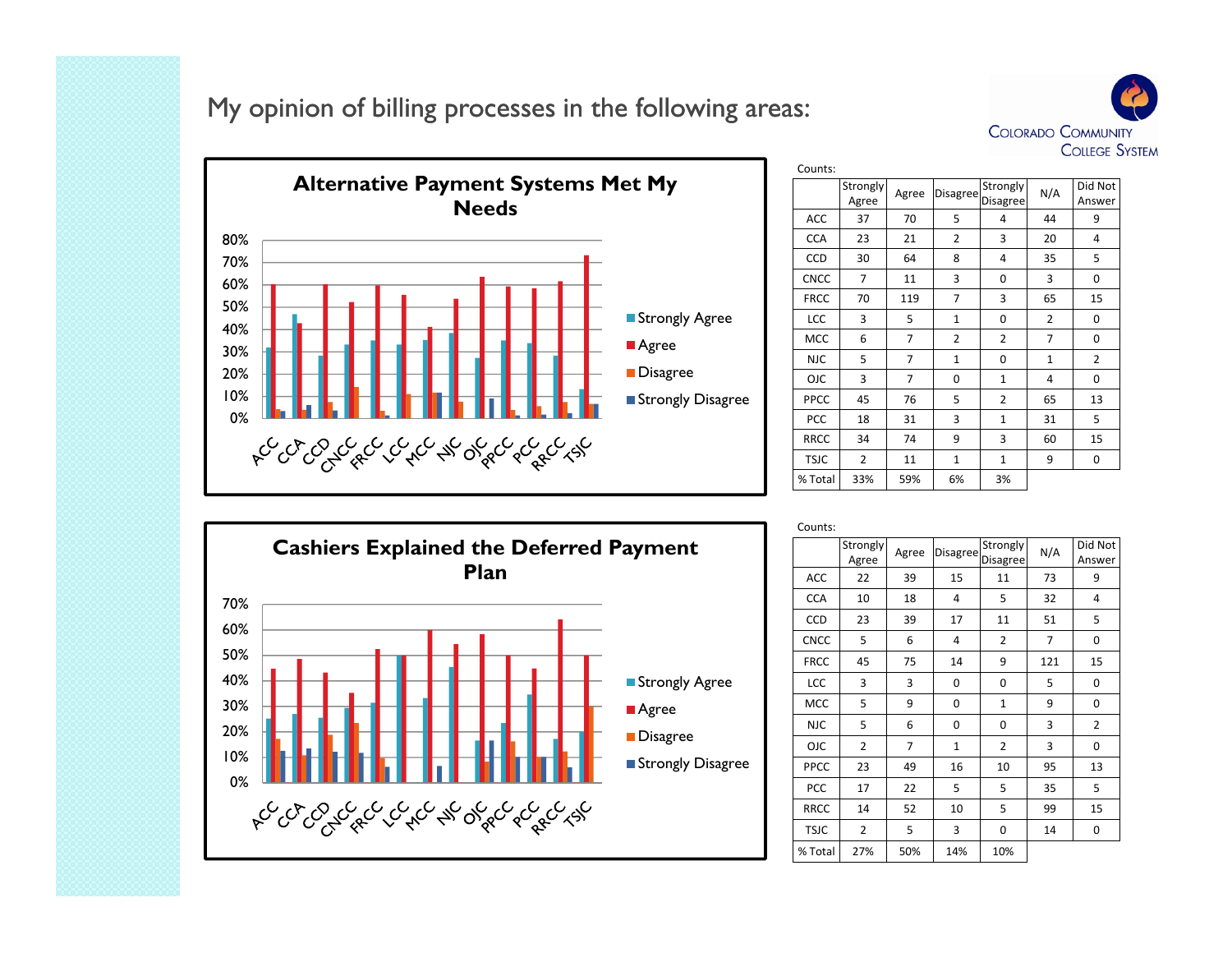

# *Colorado Community College System* Assessment & Advising Survey

Responses by College Spring 2010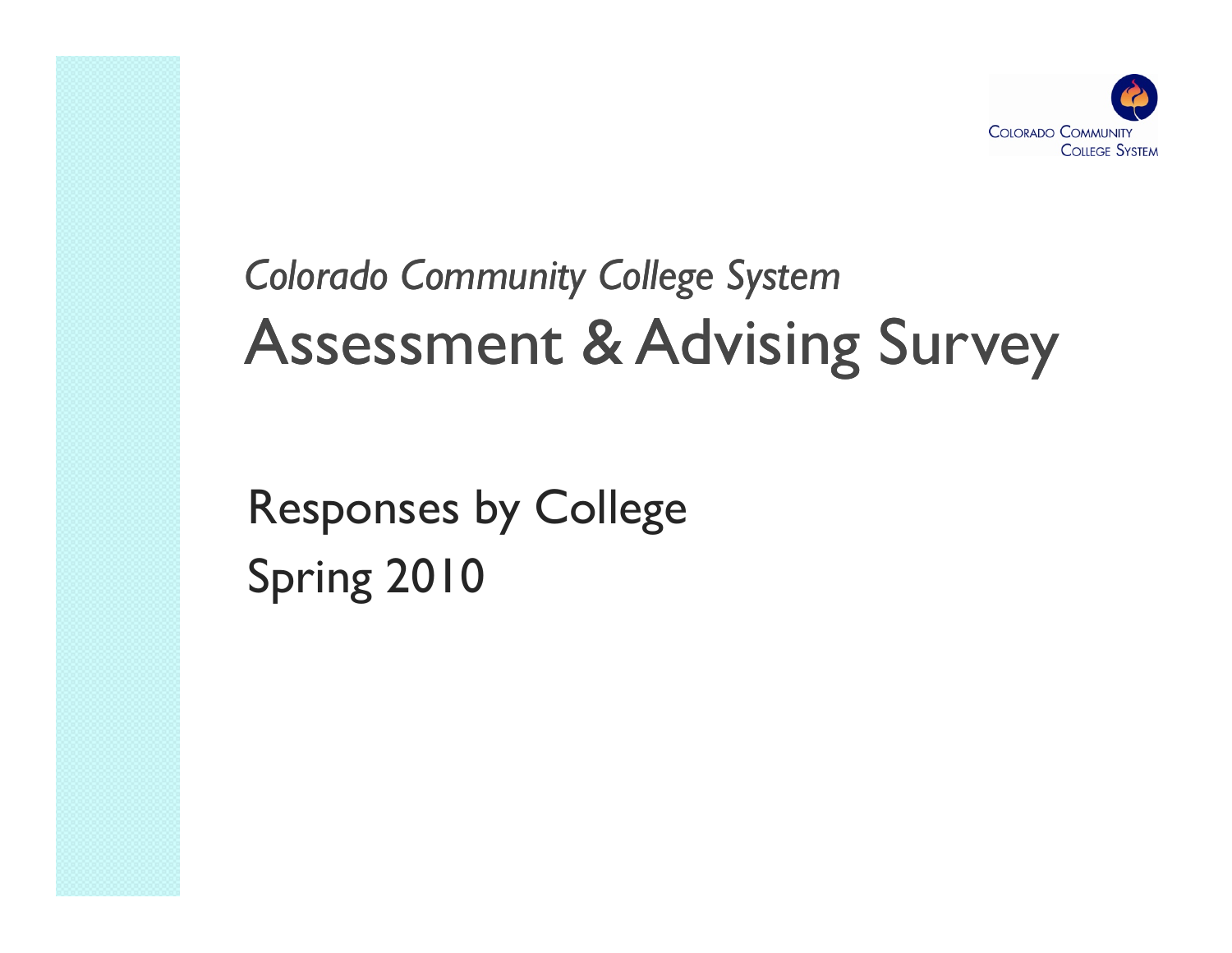

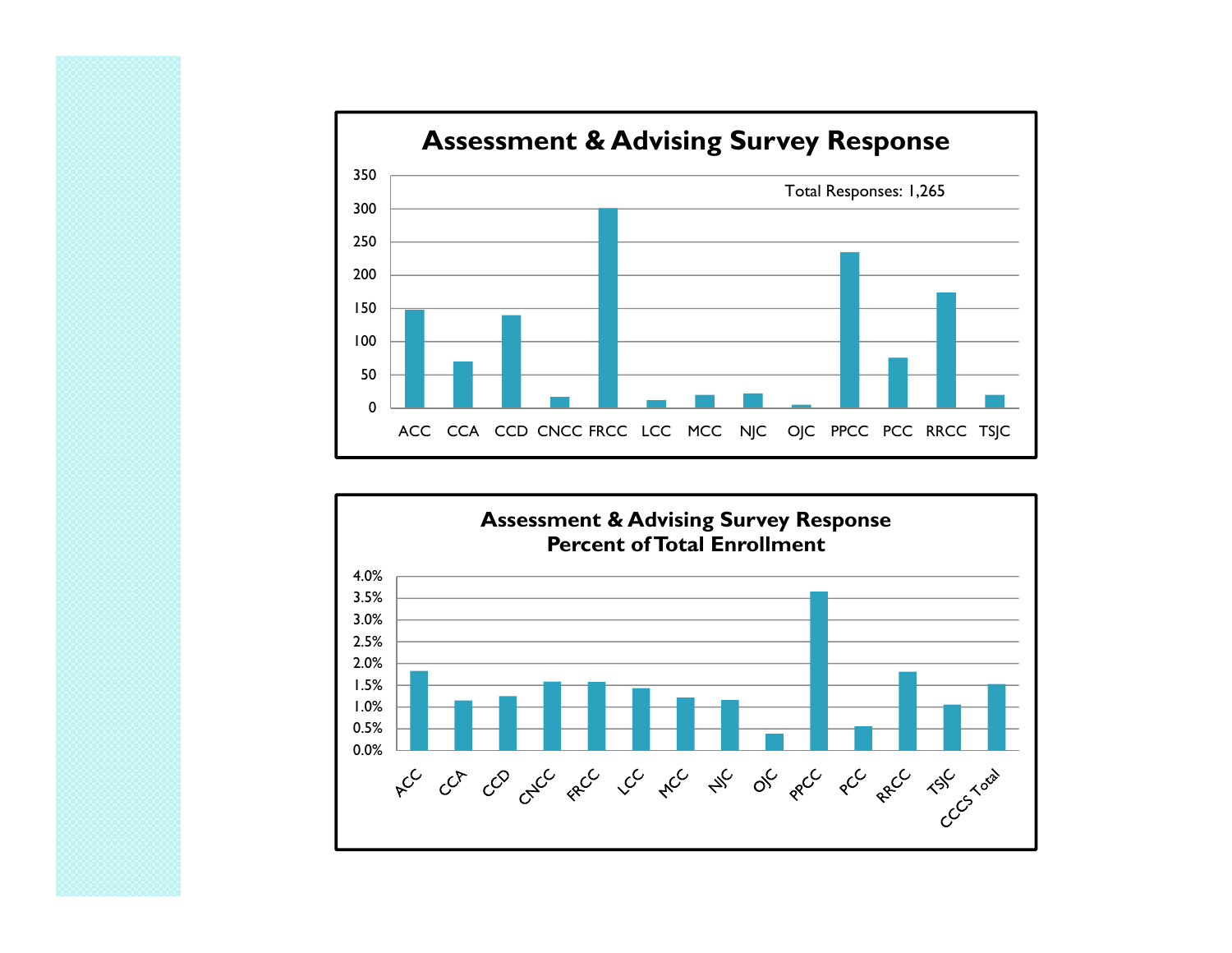

### Overall results:

- Over 90% of students agreed that the assessment process was comfortable; that office hours were adequate; and that there was an appropriate space and environment provided for testing.
- Academic advising processes were generally highly rated, though 19% of respondents disagreed that their advisor was wellinformed, and 15% disagreed that their advisor was knowledgeable about program requirements.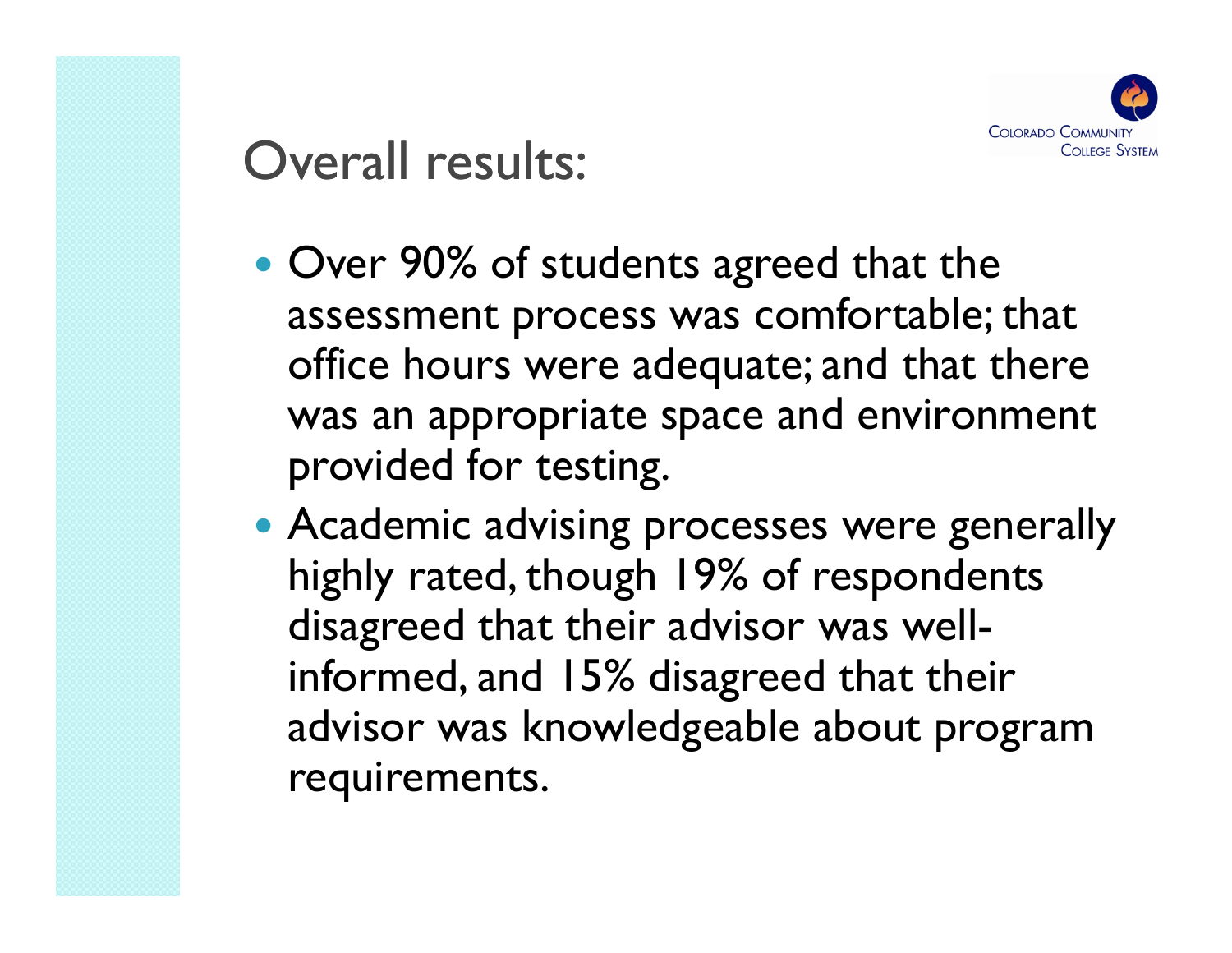My opinion of the Testing and Assessment processes in the following areas:

Staff Made Me Feel Comfortable with the **Assessment Process**90%80%70%60%50%Strongly Agree 40%**Agree** 30%**Disagree** 20%Strongly Disagree 10%0% PCC 23 35 2 2 12 2**پ**ره ره چرخ په ده ره پره په مهره د ره ره په

| Counts:     |                   |                |                 |                      |                |                   |
|-------------|-------------------|----------------|-----------------|----------------------|----------------|-------------------|
|             | Strongly<br>Agree | Agree          | <b>Disagree</b> | Strongly<br>Disagree | N/A            | Did Not<br>Answer |
| <b>ACC</b>  | 34                | 50             | 6               | 0                    | 51             | 7                 |
| <b>CCA</b>  | 18                | 27             | 3               | $\mathbf{1}$         | 16             | 5                 |
| CCD         | 41                | 55             | 7               | 5                    | 22             | 10                |
| <b>CNCC</b> | 3                 | 9              | $\mathbf{1}$    | 0                    | 3              | $\mathbf{1}$      |
| <b>FRCC</b> | 77                | 127            | 7               | $\overline{2}$       | 72             | 16                |
| LCC         | $\overline{2}$    | 8              | 0               | 0                    | $\overline{2}$ | 0                 |
| <b>MCC</b>  | 9                 | $\overline{7}$ | 0               | $\mathbf{1}$         | 3              | 0                 |
| <b>NJC</b>  | 9                 | 8              | $\mathbf{1}$    | 0                    | $\overline{2}$ | $\overline{2}$    |
| <b>OJC</b>  | 3                 | $\overline{2}$ | 0               | 0                    | 0              | 0                 |
| PPCC        | 65                | 99             | 11              | 6                    | 42             | 12                |
| PCC         | 23                | 35             | $\overline{2}$  | $\overline{2}$       | 12             | $\overline{2}$    |
| <b>RRCC</b> | 44                | 57             | $\mathbf{1}$    | 0                    | 57             | 15                |
| <b>TSJC</b> | 5                 | 8              | 1               | 0                    | 3              | 3                 |
| % Total     | 37%               | 56%            | 5%              | 2%                   |                |                   |

**COLLEGE SYSTEM** 



Counts: **Strongly** trongly Agree Disagree Strongly N/A Did Not<br>Agree Agree Disagree Disagree N/A Answer ACC 31 48 7 1 54 7CCA 14 28 5 2 16 5 5 CCD 1 33 1 56 1 10 1 4 1 27 1 10 FRCC | 63 | 121 | 16 | 1 | 84 | 16 LCC 2 8 0 0 0 2 2 0 MCC 1 8 1 5 1 0 1 0 1 7 1 0 NJC 8 10 0 0 0 2 2 OJC | 3 | 2 | 0 | 0 | 0 | 0 54 99 17 5 48 12 PCC | 27 | 31 | 2 | 2 | 12 | 2 RRCC | 41 | 54 | 3 | 0 | 61 | 15 15 TSJC 2 10 0 1 4 3% Total 33% 57% 7% 2%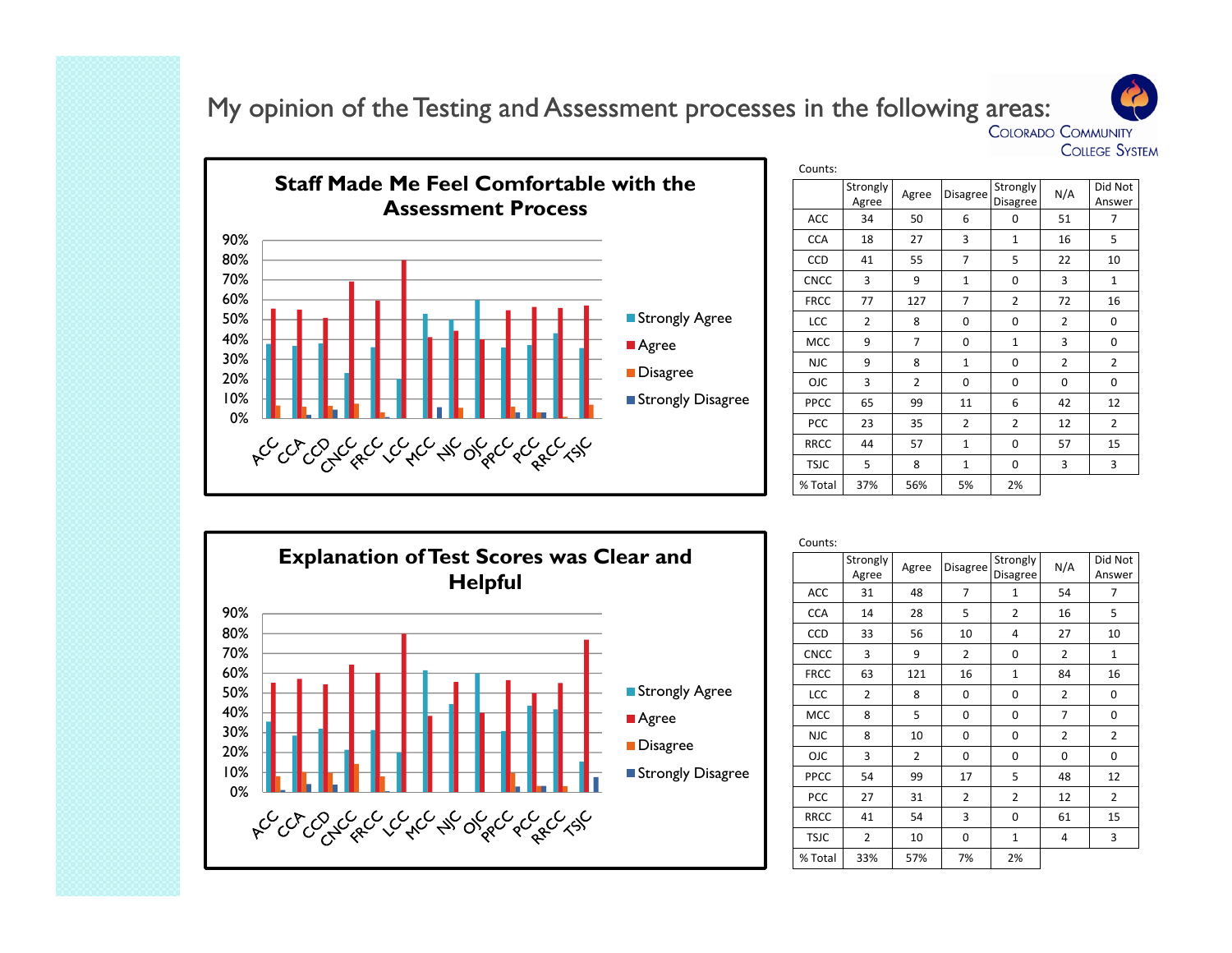My opinion of the Testing and Assessment processes in the following areas:

**COLLEGE SYSTEM** 



| Counts:     |                   |              |                |                      |     |                   |
|-------------|-------------------|--------------|----------------|----------------------|-----|-------------------|
|             | Strongly<br>Agree | Agree        | Disagree       | Strongly<br>Disagree | N/A | Did Not<br>Answer |
| ACC         | 36                | 46           | 5              | $\mathbf{1}$         | 53  | 7                 |
| <b>CCA</b>  | 12                | 26           | 4              | $\overline{2}$       | 21  | 5                 |
| CCD         | 34                | 56           | 7              | 7                    | 26  | 10                |
| <b>CNCC</b> | 4                 | 6            | $\mathbf{1}$   | 0                    | 5   | $\mathbf{1}$      |
| <b>FRCC</b> | 63                | 113          | 16             | 6                    | 87  | 16                |
| LCC         | 2                 | 7            | $\mathbf{1}$   | 0                    | 2   | 0                 |
| <b>MCC</b>  | 9                 | 4            | 0              | 0                    | 7   | 0                 |
| <b>NJC</b>  | 9                 | 6            | $\overline{2}$ | 0                    | 3   | $\overline{2}$    |
| <b>OJC</b>  | 3                 | $\mathbf{1}$ | 0              | $\mathbf{1}$         | 0   | 0                 |
| PPCC        | 52                | 97           | 20             | 5                    | 49  | 12                |
| PCC         | 27                | 30           | 4              | $\overline{2}$       | 11  | $\overline{2}$    |
| <b>RRCC</b> | 34                | 44           | 10             | 3                    | 68  | 15                |
| <b>TSJC</b> | 3                 | 9            | 0              | 0                    | 5   | 3                 |
| % Total     | 34%               | 54%          | 9%             | 3%                   |     |                   |



| Counts:     |                   |              |                |                      |                |                   |
|-------------|-------------------|--------------|----------------|----------------------|----------------|-------------------|
|             | Strongly<br>Agree | Agree        | Disagree       | Strongly<br>Disagree | N/A            | Did Not<br>Answer |
| <b>ACC</b>  | 36                | 48           | 10             | $\mathbf{1}$         | 46             | 7                 |
| <b>CCA</b>  | 17                | 33           | $\overline{2}$ | 0                    | 13             | 5                 |
| CCD         | 34                | 61           | 12             | 5                    | 18             | 10                |
| <b>CNCC</b> | 6                 | 7            | $\mathbf{1}$   | 0                    | 2              | $\mathbf{1}$      |
| <b>FRCC</b> | 86                | 119          | 11             | 4                    | 65             | 16                |
| LCC         | 3                 | 7            | $\mathbf{1}$   | 0                    | $\mathbf{1}$   | 0                 |
| <b>MCC</b>  | 9                 | 7            | 0              | $\mathbf{1}$         | 3              | 0                 |
| <b>NJC</b>  | 11                | 5            | $\overline{2}$ | 0                    | $\overline{2}$ | $\overline{2}$    |
| <b>OJC</b>  | 3                 | $\mathbf{1}$ | $\mathbf{1}$   | 0                    | 0              | 0                 |
| PPCC        | 65                | 107          | 11             | 6                    | 34             | 12                |
| <b>PCC</b>  | 28                | 33           | 5              | 0                    | 8              | $\overline{2}$    |
| <b>RRCC</b> | 56                | 51           | $\mathbf{1}$   | 0                    | 51             | 15                |
| <b>TSJC</b> | 4                 | 9            | $\mathbf{1}$   | 0                    | 3              | 3                 |
| % Total     | 38%               | 53%          | 6%             | 2%                   |                |                   |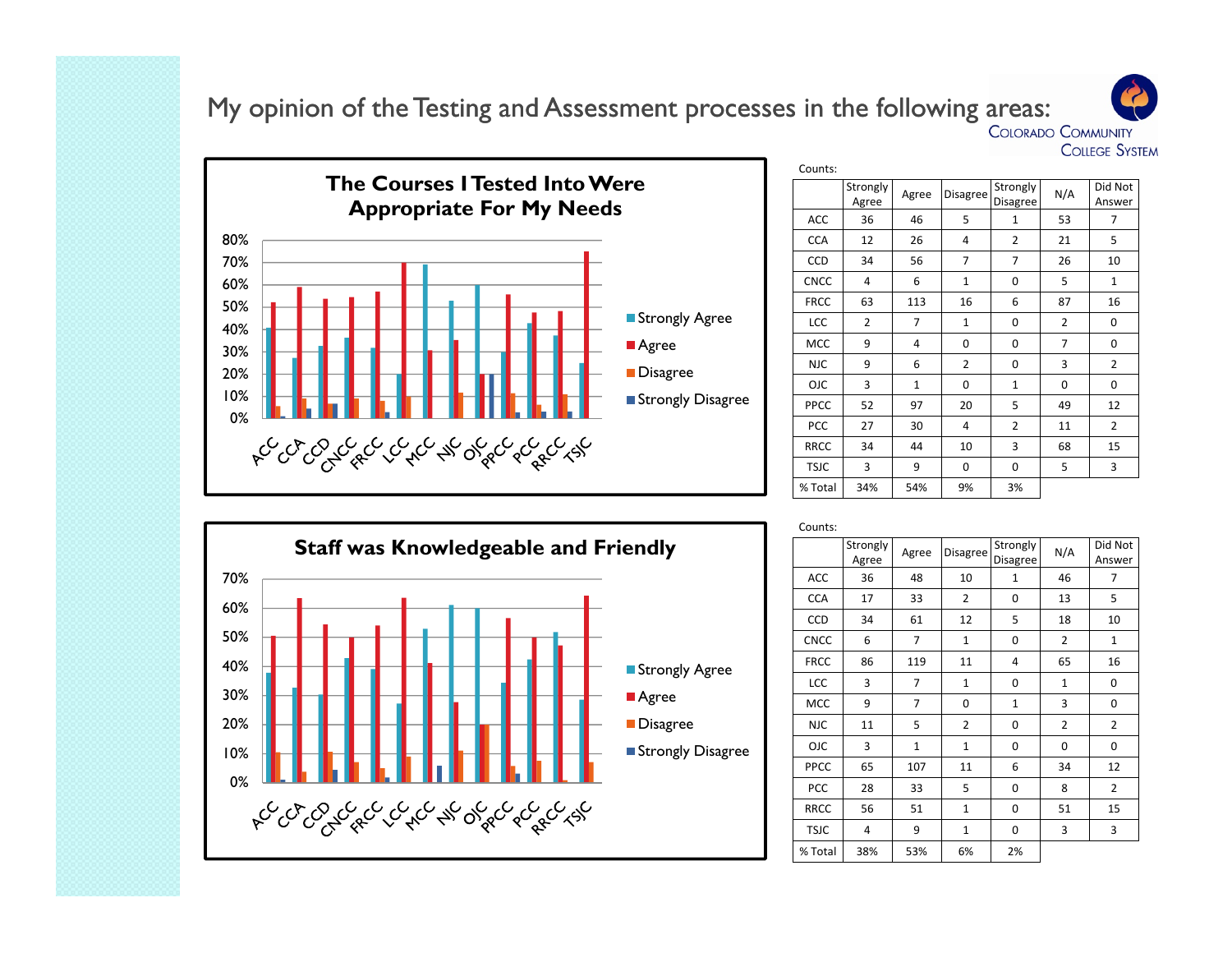### My opinion of the Testing and Assessment processes in the following areas:

60%70%80%90%**Office Hours were Adequate** 0%10%20% 30% 40%50%**Strongly Agree Agree Disagree** Strongly Disagree PCC 23 35 2 3 11 2

| Counts:     |                   |                |              |                      |                |                   |
|-------------|-------------------|----------------|--------------|----------------------|----------------|-------------------|
|             | Strongly<br>Agree | Agree          | Disagree     | Strongly<br>Disagree | N/A            | Did Not<br>Answer |
| <b>ACC</b>  | 33                | 53             | 2            | $\mathbf{1}$         | 52             | 7                 |
| <b>CCA</b>  | 12                | 32             | 4            | 0                    | 17             | 5                 |
| CCD         | 39                | 55             | 12           | $\overline{2}$       | 22             | 10                |
| <b>CNCC</b> | 4                 | $\overline{7}$ | $\mathbf{1}$ | 0                    | 4              | $\mathbf{1}$      |
| <b>FRCC</b> | 73                | 107            | 15           | $\overline{2}$       | 88             | 16                |
| LCC         | $\overline{2}$    | 7              | $\mathbf{1}$ | 0                    | $\overline{2}$ | 0                 |
| <b>MCC</b>  | 8                 | 4              | 0            | $\mathbf{1}$         | 7              | 0                 |
| <b>NJC</b>  | 10                | 8              | 0            | 0                    | $\overline{2}$ | $\overline{2}$    |
| <b>OJC</b>  | 4                 | $\mathbf{1}$   | 0            | 0                    | 0              | 0                 |
| PPCC        | 57                | 105            | 11           | 4                    | 46             | 12                |
| PCC         | 23                | 35             | 2            | 3                    | 11             | $\overline{2}$    |
| <b>RRCC</b> | 41                | 45             | 8            | $\mathbf{1}$         | 64             | 15                |
| <b>TSJC</b> | 3                 | 10             | $\mathbf{1}$ | 0                    | 3              | 3                 |
| % Total     | 36%               | 56%            | 7%           | 2%                   |                |                   |
|             |                   |                |              |                      |                |                   |

**COLLEGE SYSTEM** 



|             | Strongly<br>Agree | Agree          | Disagree     | Strongly<br>Disagree | N/A            | Did Not<br>Answer |
|-------------|-------------------|----------------|--------------|----------------------|----------------|-------------------|
| ACC         | 37                | 47             | 4            | $\mathbf{1}$         | 52             | 7                 |
| <b>CCA</b>  | 14                | 31             | $\mathbf{1}$ | 2                    | 17             | 5                 |
| CCD         | 37                | 61             | 4            | $\overline{2}$       | 26             | 10                |
| <b>CNCC</b> | 4                 | 9              | 0            | 0                    | 3              | $\mathbf 1$       |
| <b>FRCC</b> | 79                | 112            | 4            | 3                    | 87             | 16                |
| LCC         | 4                 | 6              | 0            | 0                    | 2              | 0                 |
| MCC         | 8                 | 5              | 0            | 0                    | 7              | 0                 |
| <b>NJC</b>  | 10                | 8              | 0            | 0                    | $\overline{2}$ | 2                 |
| <b>OJC</b>  | 3                 | $\overline{2}$ | 0            | 0                    | 0              | 0                 |
| PPCC        | 60                | 96             | 13           | 6                    | 48             | 12                |
| PCC         | 29                | 34             | $\mathbf{1}$ | $\overline{2}$       | 8              | $\overline{2}$    |
| <b>RRCC</b> | 42                | 48             | 5            | 0                    | 64             | 15                |
| <b>TSJC</b> | 4                 | 9              | 0            | 0                    | 4              | 3                 |
| % Total     | 39%               | 56%            | 4%           | 2%                   |                |                   |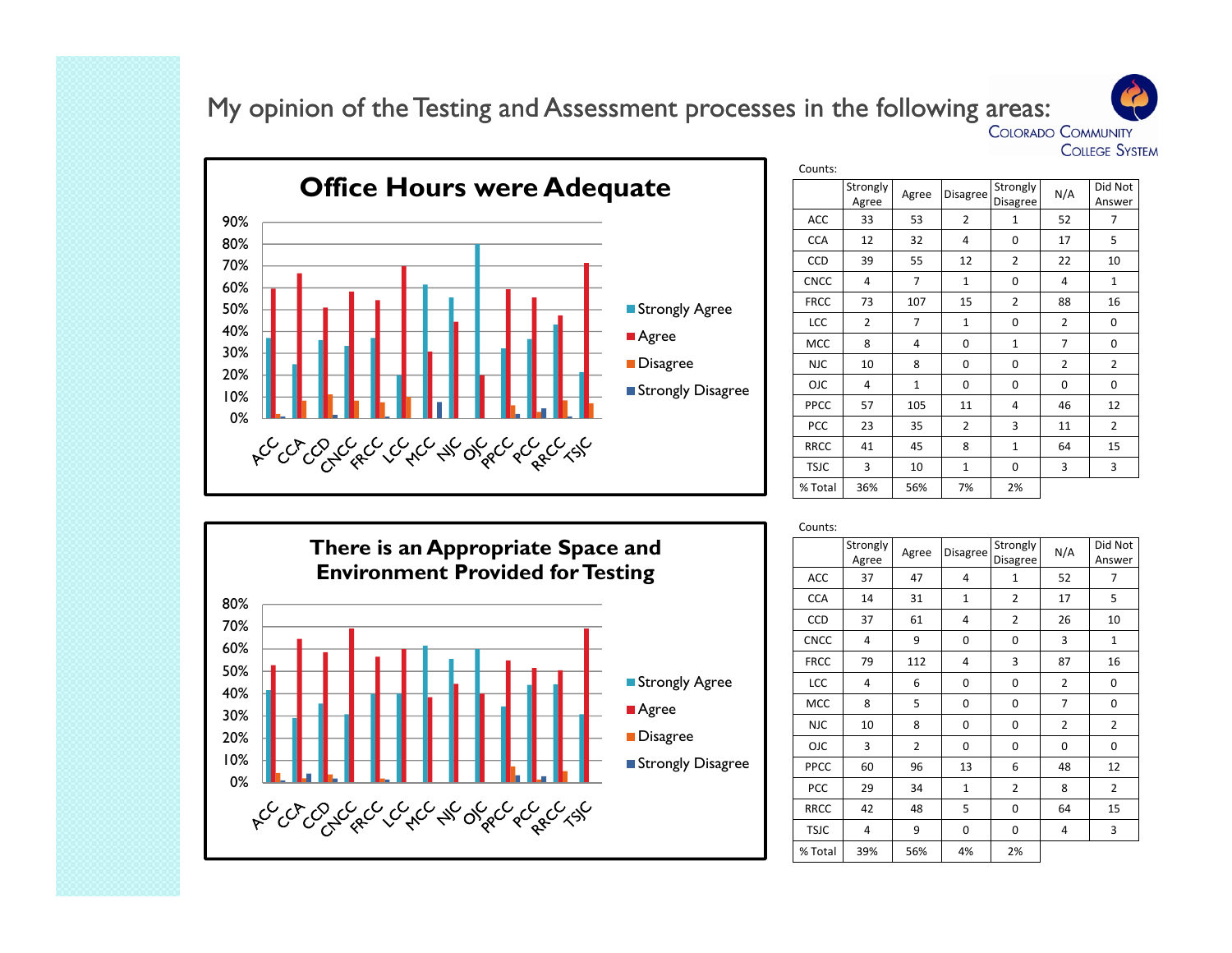### My opinion of the Testing and Assessment processes in the following areas: **COLLEGE SYSTEM**



| Counts:     |                   |                |                |                      |                |                   |
|-------------|-------------------|----------------|----------------|----------------------|----------------|-------------------|
|             | Strongly<br>Agree | Agree          | Disagree       | Strongly<br>Disagree | N/A            | Did Not<br>Answer |
| ACC         | 30                | 52             | 5              | 0                    | 54             | 7                 |
| <b>CCA</b>  | 10                | 34             | $\overline{2}$ | $\overline{2}$       | 17             | 5                 |
| <b>CCD</b>  | 31                | 64             | 9              | 5                    | 21             | 10                |
| <b>CNCC</b> | 4                 | 8              | 0              | 0                    | 4              | $\mathbf{1}$      |
| <b>FRCC</b> | 70                | 116            | 8              | 5                    | 86             | 16                |
| LCC         | 4                 | 6              | 0              | 0                    | $\overline{2}$ | 0                 |
| <b>MCC</b>  | 8                 | 4              | $\mathbf{1}$   | 0                    | 7              | 0                 |
| <b>NJC</b>  | 10                | $\overline{7}$ | 0              | 0                    | 3              | $\overline{2}$    |
| <b>OJC</b>  | 3                 | $\overline{2}$ | 0              | 0                    | 0              | 0                 |
| PPCC        | 59                | 109            | 6              | 7                    | 42             | 12                |
| PCC         | 28                | 35             | 0              | $\mathbf{1}$         | 10             | $\overline{2}$    |
| <b>RRCC</b> | 38                | 46             | 4              | $\mathbf{1}$         | 70             | 15                |
| <b>TSJC</b> | 4                 | 8              | $\mathbf{1}$   | 0                    | 4              | 3                 |
| % Total     | 35%               | 58%            | 4%             | 3%                   |                |                   |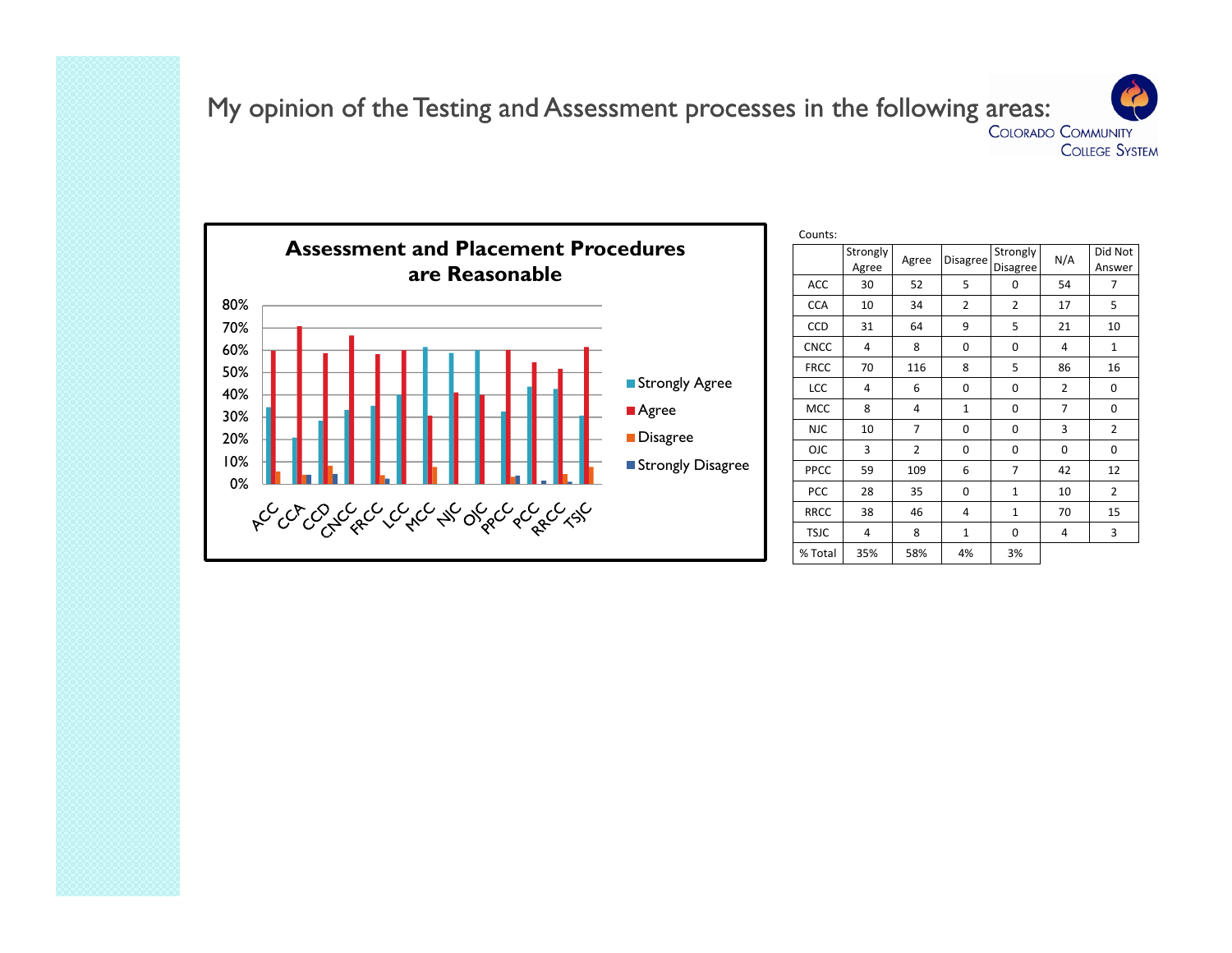My opinion of Academic Advising processes in the following areas:





| Counts:     |                   |       |                 |                      |     |                   |
|-------------|-------------------|-------|-----------------|----------------------|-----|-------------------|
|             | Strongly<br>Agree | Agree | <b>Disagree</b> | Strongly<br>Disagree | N/A | Did Not<br>Answer |
| <b>ACC</b>  | 28                | 54    | 5               | 8                    | 46  | 7                 |
| <b>CCA</b>  | 14                | 30    | 7               | 0                    | 14  | 5                 |
| CCD         | 22                | 58    | 17              | 14                   | 19  | 10                |
| <b>CNCC</b> | $\overline{2}$    | 8     | 0               | $\mathbf{1}$         | 5   | $\mathbf{1}$      |
| <b>FRCC</b> | 69                | 139   | 21              | 6                    | 50  | 16                |
| LCC         | 2                 | 6     | 3               | 0                    | 1   | 0                 |
| MCC         | 5                 | 6     | 0               | 0                    | 9   | 0                 |
| <b>NJC</b>  | $\overline{2}$    | 9     | $\overline{2}$  | $\mathbf{1}$         | 6   | 2                 |
| <b>OJC</b>  | $\overline{2}$    | 3     | 0               | 0                    | 0   | 0                 |
| PPCC        | 54                | 90    | 19              | 7                    | 53  | 12                |
| PCC         | 15                | 34    | 12              | 2                    | 11  | 2                 |
| <b>RRCC</b> | 38                | 62    | 12              | $\mathbf{1}$         | 46  | 15                |
| <b>TSJC</b> | 6                 | 6     | $\mathbf{1}$    | 0                    | 4   | 3                 |
| % Total     | 28%               | 56%   | 11%             | 4%                   |     |                   |



| CUUIILS.    |                   |                |                 |                             |     |                   |
|-------------|-------------------|----------------|-----------------|-----------------------------|-----|-------------------|
|             | Strongly<br>Agree | Agree          | <b>Disagree</b> | Strongly<br><b>Disagree</b> | N/A | Did Not<br>Answer |
| ACC         | 31                | 50             | 9               | 11                          | 40  | 7                 |
| <b>CCA</b>  | 15                | 29             | 5               | 4                           | 12  | 5                 |
| CCD         | 31                | 47             | 16              | 18                          | 18  | 10                |
| <b>CNCC</b> | $\mathbf 1$       | 8              | 0               | 2                           | 5   | $\mathbf{1}$      |
| <b>FRCC</b> | 82                | 117            | 34              | 10                          | 42  | 16                |
| LCC         | $\overline{2}$    | 9              | $\mathbf{1}$    | 0                           | 0   | 0                 |
| MCC         | 11                | $\overline{2}$ | 0               | 0                           | 7   | 0                 |
| <b>NJC</b>  | 6                 | 9              | 0               | 0                           | 5   | $\overline{2}$    |
| <b>OJC</b>  | $\overline{2}$    | $\mathbf{1}$   | $\mathbf{1}$    | $\mathbf{1}$                | 0   | 0                 |
| PPCC        | 69                | 68             | 19              | 12                          | 55  | 12                |
| PCC         | 25                | 27             | 12              | $\overline{2}$              | 8   | $\overline{2}$    |
| <b>RRCC</b> | 44                | 53             | 11              | 5                           | 46  | 15                |
| <b>TSJC</b> | 7                 | $\overline{7}$ | 0               | 0                           | 3   | 3                 |
| % Total     | 35%               | 46%            | 12%             | 7%                          |     |                   |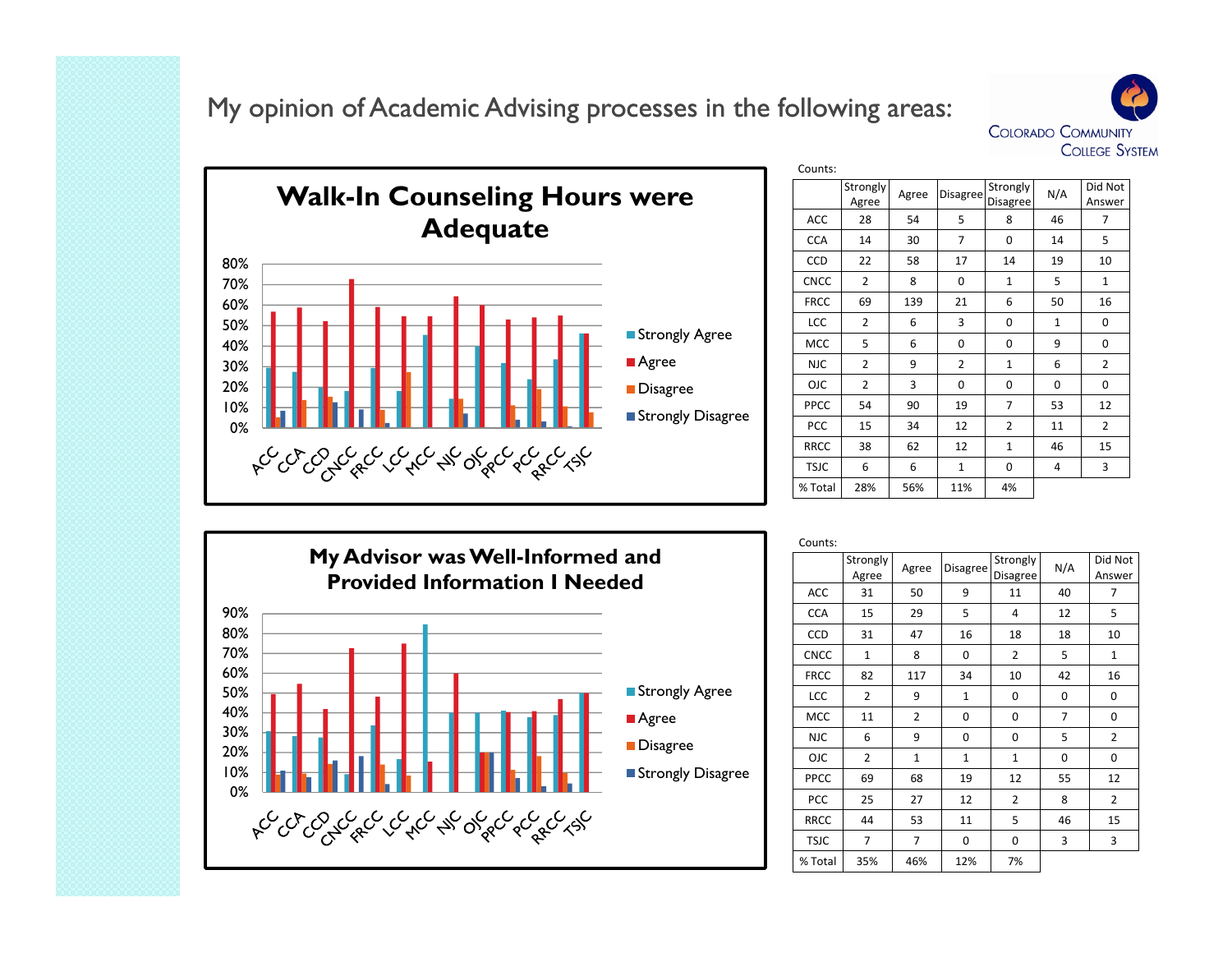My opinion of Academic Advising processes in the following areas:





| Counts:     |                   |                |                |                      |              |                   |
|-------------|-------------------|----------------|----------------|----------------------|--------------|-------------------|
|             | Strongly<br>Agree | Agree          | Disagree       | Strongly<br>Disagree | N/A          | Did Not<br>Answer |
| ACC         | 21                | 45             | 9              | 6                    | 60           | 7                 |
| <b>CCA</b>  | 14                | 24             | 4              | 4                    | 19           | 5                 |
| CCD         | 29                | 47             | 18             | 9                    | 27           | 10                |
| <b>CNCC</b> | $\mathbf{1}$      | 8              | $\mathbf{1}$   | $\mathbf{1}$         | 5            | 1                 |
| <b>FRCC</b> | 71                | 104            | 24             | 11                   | 75           | 16                |
| LCC         | 2                 | 9              | 0              | 0                    | $\mathbf{1}$ | 0                 |
| <b>MCC</b>  | 8                 | 3              | 0              | 0                    | 9            | 0                 |
| <b>NJC</b>  | 4                 | 9              | $\mathbf{1}$   | 0                    | 6            | $\overline{2}$    |
| <b>OJC</b>  | $\overline{2}$    | $\mathbf{1}$   | $\overline{2}$ | 0                    | 0            | 0                 |
| <b>PPCC</b> | 64                | 63             | 13             | 10                   | 73           | 12                |
| PCC         | 24                | 34             | 3              | $\mathbf{1}$         | 12           | $\overline{2}$    |
| <b>RRCC</b> | 33                | 50             | $\overline{7}$ | $\overline{2}$       | 67           | 15                |
| <b>TSJC</b> | 5                 | $\overline{7}$ | $\mathbf{1}$   | 0                    | 4            | 3                 |
| % Total     | 34%               | 50%            | 10%            | 6%                   |              |                   |



| Counts:     |                   |                |                |                      |     |                   |
|-------------|-------------------|----------------|----------------|----------------------|-----|-------------------|
|             | Strongly<br>Agree | Agree          | Disagree       | Strongly<br>Disagree | N/A | Did Not<br>Answer |
| <b>ACC</b>  | 32                | 44             | 14             | 7                    | 44  | 7                 |
| <b>CCA</b>  | 16                | 29             | 4              | 3                    | 13  | 5                 |
| CCD         | 35                | 44             | 14             | 20                   | 17  | 10                |
| <b>CNCC</b> | $\overline{2}$    | $\overline{7}$ | 0              | $\overline{2}$       | 5   | $\mathbf{1}$      |
| <b>FRCC</b> | 86                | 121            | 26             | 6                    | 46  | 16                |
| LCC         | 3                 | $\overline{7}$ | $\overline{2}$ | 0                    | 0   | 0                 |
| <b>MCC</b>  | 11                | $\overline{2}$ | 0              | 0                    | 7   | 0                 |
| <b>NJC</b>  | 6                 | 9              | 0              | 0                    | 5   | $\overline{2}$    |
| <b>OJC</b>  | $\overline{2}$    | $\overline{2}$ | $\mathbf{1}$   | 0                    | 0   | 0                 |
| PPCC        | 71                | 69             | 18             | 12                   | 53  | 12                |
| <b>PCC</b>  | 25                | 31             | 7              | 4                    | 7   | $\overline{2}$    |
| <b>RRCC</b> | 43                | 56             | 7              | 4                    | 49  | 15                |
| <b>TSJC</b> | 6                 | 8              | 0              | 0                    | 3   | 3                 |
| % Total     | 37%               | 46%            | 10%            | 7%                   |     |                   |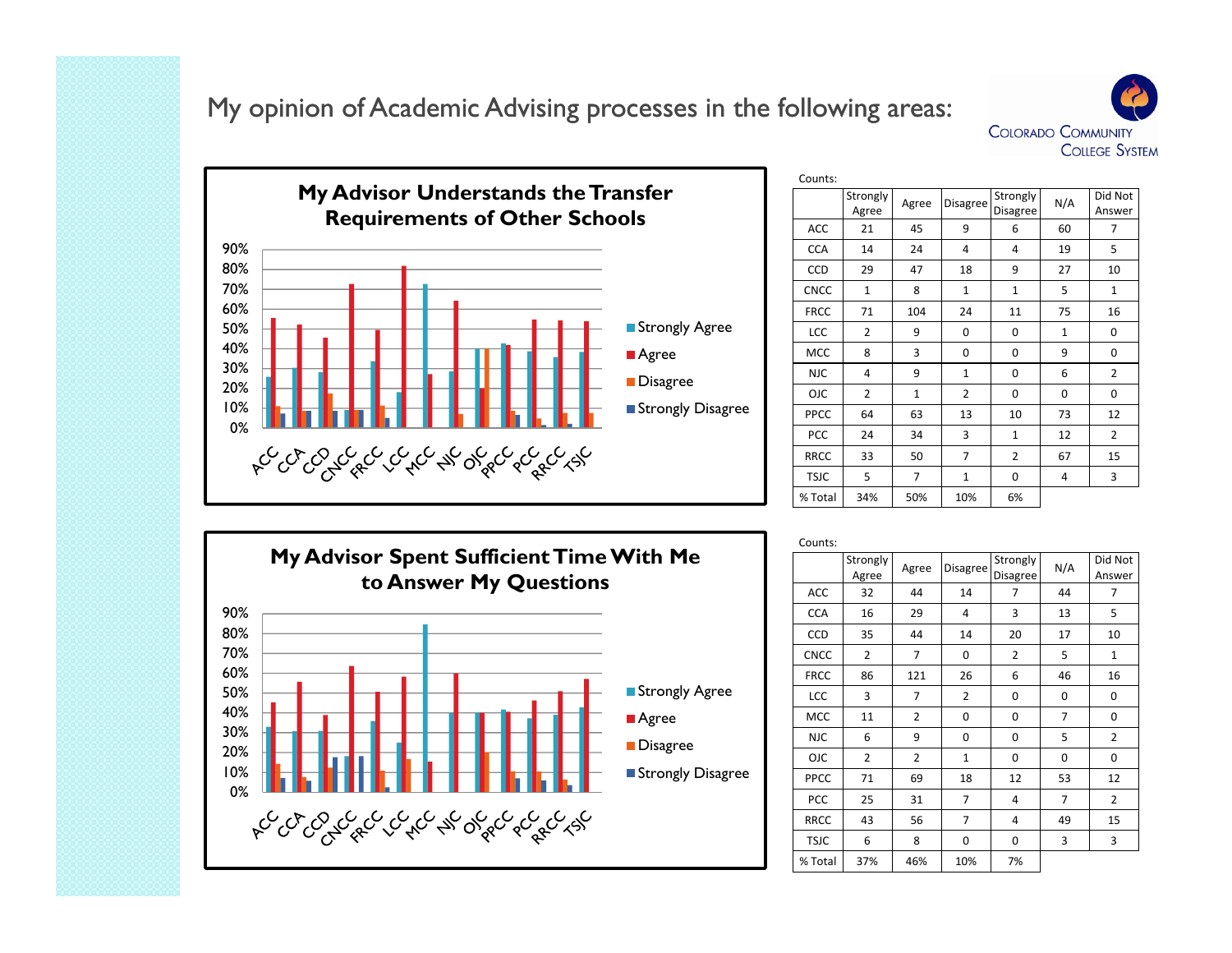My opinion of Academic Advising processes in the following areas:





| Counts:     |                   |                |                 |                             |                |                   |
|-------------|-------------------|----------------|-----------------|-----------------------------|----------------|-------------------|
|             | Strongly<br>Agree | Agree          | <b>Disagree</b> | Strongly<br><b>Disagree</b> | N/A            | Did Not<br>Answer |
| ACC         | 28                | 51             | 9               | 9                           | 44             | 7                 |
| <b>CCA</b>  | 15                | 27             | 4               | 3                           | 16             | 5                 |
| CCD         | 30                | 50             | 18              | 14                          | 18             | 10                |
| <b>CNCC</b> | $\mathbf{1}$      | 7              | $\mathbf{1}$    | $\overline{2}$              | 5              | 1                 |
| <b>FRCC</b> | 83                | 112            | 31              | 11                          | 48             | 16                |
| LCC         | $\overline{2}$    | 10             | 0               | 0                           | 0              | 0                 |
| MCC         | 11                | $\overline{2}$ | 0               | 0                           | $\overline{7}$ | 0                 |
| <b>NJC</b>  | 9                 | 3              | $\overline{2}$  | 0                           | 6              | 2                 |
| <b>OJC</b>  | $\overline{2}$    | $\mathbf{1}$   | 0               | $\overline{2}$              | 0              | $\mathbf 0$       |
| PPCC        | 76                | 73             | 10              | 11                          | 53             | 12                |
| PCC         | 23                | 34             | 7               | $\overline{2}$              | 8              | $\overline{2}$    |
| <b>RRCC</b> | 39                | 52             | 11              | 4                           | 53             | 15                |
| <b>TSJC</b> | 7                 | 6              | 0               | 0                           | 4              | 3                 |
| % Total     | 36%               | 47%            | 11%             | 7%                          |                |                   |



| Counts:     |                   |                |                |                             |                |                   |
|-------------|-------------------|----------------|----------------|-----------------------------|----------------|-------------------|
|             | Strongly<br>Agree | Agree          | Disagree       | Strongly<br><b>Disagree</b> | N/A            | Did Not<br>Answer |
| ACC         | 26                | 48             | 8              | 7                           | 52             | 7                 |
| <b>CCA</b>  | 13                | 29             | 4              | 3                           | 16             | 5                 |
| <b>CCD</b>  | 32                | 46             | 10             | 15                          | 27             | 10                |
| <b>CNCC</b> | $\mathbf{1}$      | 10             | 0              | $\mathbf{1}$                | 4              | 1                 |
| <b>FRCC</b> | 80                | 117            | 21             | 6                           | 61             | 16                |
| LCC         | 3                 | 9              | 0              | 0                           | 0              | 0                 |
| <b>MCC</b>  | 11                | $\overline{2}$ | 0              | 0                           | $\overline{7}$ | 0                 |
| <b>NJC</b>  | 5                 | 7              | $\mathbf{1}$   | 0                           | 7              | $\overline{2}$    |
| <b>OJC</b>  | 2                 | $\overline{2}$ | $\mathbf{1}$   | 0                           | 0              | 0                 |
| PPCC        | 63                | 74             | 22             | 10                          | 54             | 12                |
| PCC         | 23                | 28             | $\overline{7}$ | 5                           | 11             | $\overline{2}$    |
| <b>RRCC</b> | 32                | 55             | 11             | $\overline{2}$              | 59             | 15                |
| <b>TSJC</b> | 6                 | 7              | 0              | 0                           | 4              | 3                 |
| % Total     | 34%               | 50%            | 10%            | 6%                          |                |                   |